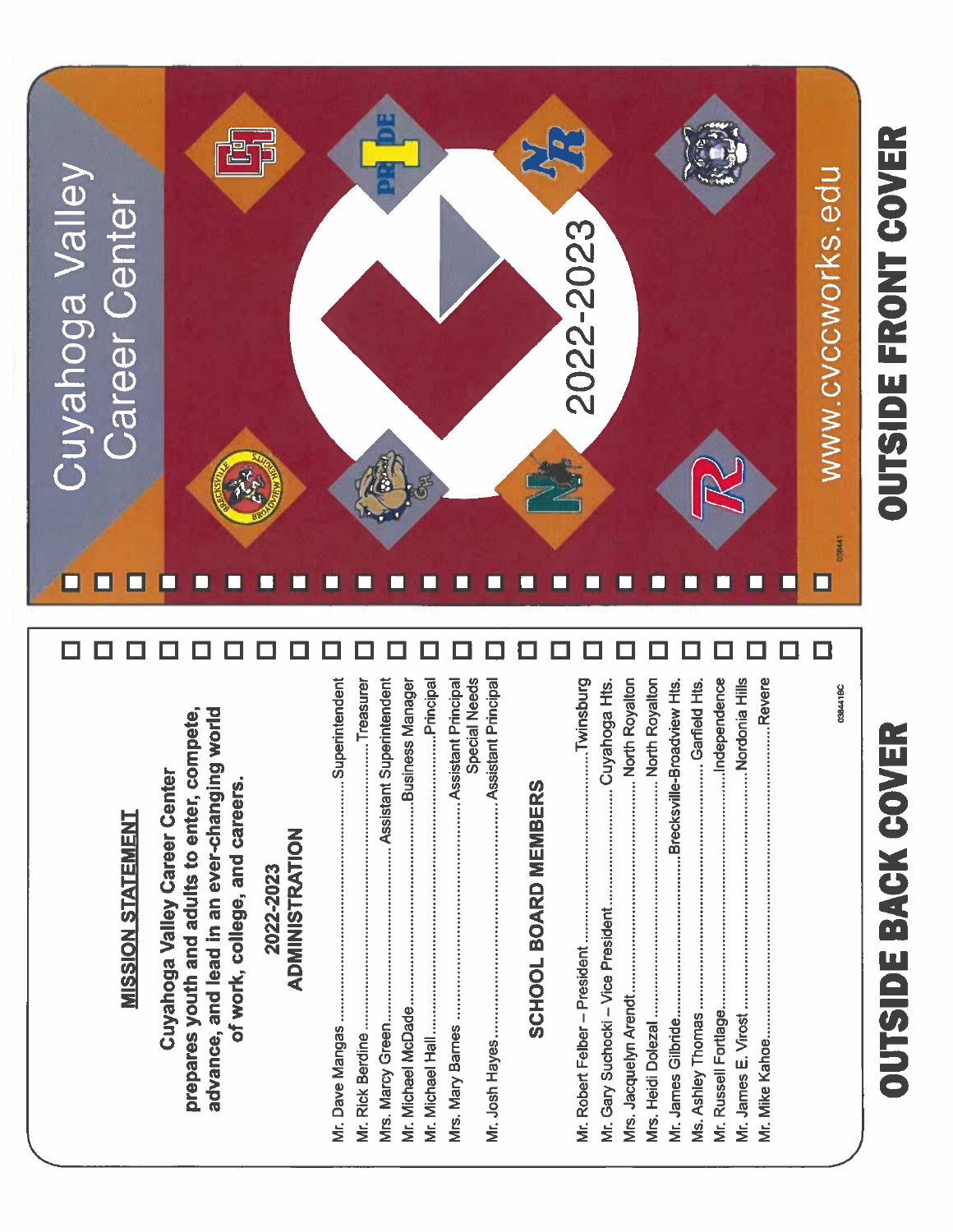### **8001 Brecksville Road Brecksville, Ohio 44141 (440) 526-5200**

# **Web Site: www.cvccworks.edu Replacement Handbook - \$10.00 Front cover design by: Giovanni Iacobucci, Digital Design**

**Because a handbook of this nature cannot cover every possible item or incident that may arise, final resolution will be made by the school administration. To view CVCC's Bylaws, Policies &**  Administrative Guidelines in full, you may access them at our website **www.cvccworks.edu** Se**lect "Board of Education" tab and click on "Bylaws and Policies".**

# WELCOME

Dear CVCC Student:

Welcome to the Cuyahoga Valley Career Center! We are excited to have you here. The CVCC staff has worked diligently to prepare for your arrival and to ensure the 2022-2023 school year is a successful one.

Not only do we believe that CVCC is one of the finest career centers in the State of Ohio, but also in the entire United States. You have made a wise decision to get a head start on your career goals by attending CVCC. We have very high expectations of you. We are going to hold you accountable and expect greatness from each and every one of you because we know you are capable of it.

This handbook contains rules, guidelines, and procedures that every student must follow for CVCC to continue to be a great educational institution. Please read this handbook and carry it with you while at CVCC. If you have a question, please refer to your handbook or ask an adult at CVCC.

Once again, congratulations on a great decision and good luck as you work to become successful in chosen career field.

Sincerely,

pit Pw. Lee

Michael W. Hall Principal

# HIGH SCHOOLS THAT WORK

Cuyahoga Valley Career Center is a *High Schools That Work Site.*

*High Schools That Work* is a comprehensive, results-based school-improvement initiative of the SREB. *The High Schools That Work* framework of goals, key practices and key conditions is designed to blend the essential content of traditional college preparatory studies with quality career/technical studies to raise career-bound students' academic and technical achievement. The initiative involves more than 1,200 public high school sites in 32 states.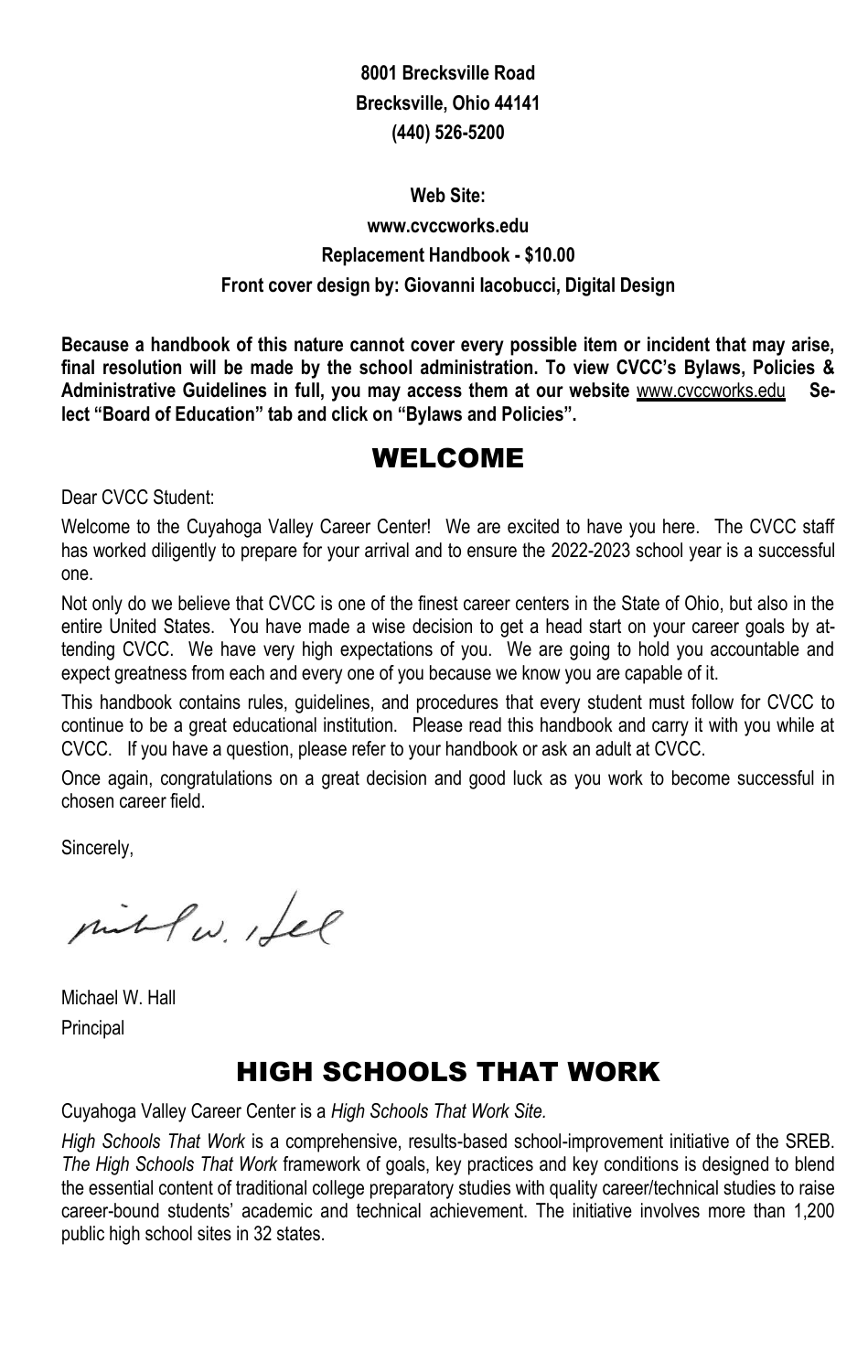# STATEMENT OF PHILOSOPHY

Cuyahoga Valley Career Center provides an equal educational opportunity for all students.

In a democracy, each individual is entitled to an education whereby one's particular abilities, interests, and attitudes are fully developed. The curriculum of a school must be designed to prepare individuals to assume their roles as responsible and productive members of society.

Best education is a search for truths. The classroom is a place for developing students' capacities for critical thinking and not for indoctrination of the instructor's political, religious, or self-serving beliefs or biases.

Learning follows motivation. Therefore, the first responsibility of the educational staff at all levels is to discover, maintain, and expand the factors that motivate youth to learn.

Classroom organization, size and assignment of students would be varied according to the subject or grade level being taught, the instructional objectives being sought, availability of resources, the capabilities of instructors, and the needs of students.

The Board's use of resources should be responsive to students' special learning needs. Instructional efforts should be concerned with the emotional and physical development of students. All decisions made by the Board and employees of the District must give highest priority to the basic purpose of making the District's learning program the best quality possible. Constant attention must be given to reviewing, updating, and revising the offerings at the school in order to provide a balance between student interests and the skills needed for available jobs in a changing global economy.

The District, in cooperation with member district schools, is dedicated to providing outstanding educational offerings through the utilization of cutting-edge technology and leadership development activities that meet the individual differences and expectations of students. In believing that a revitalized work ethic is essential, the District dedicates itself to preparing young people and adults for successful entry and advancement of their chosen vocation. The Board offers the community training opportunities through an extended adult education program that provides lifelong learning for evolving career changes.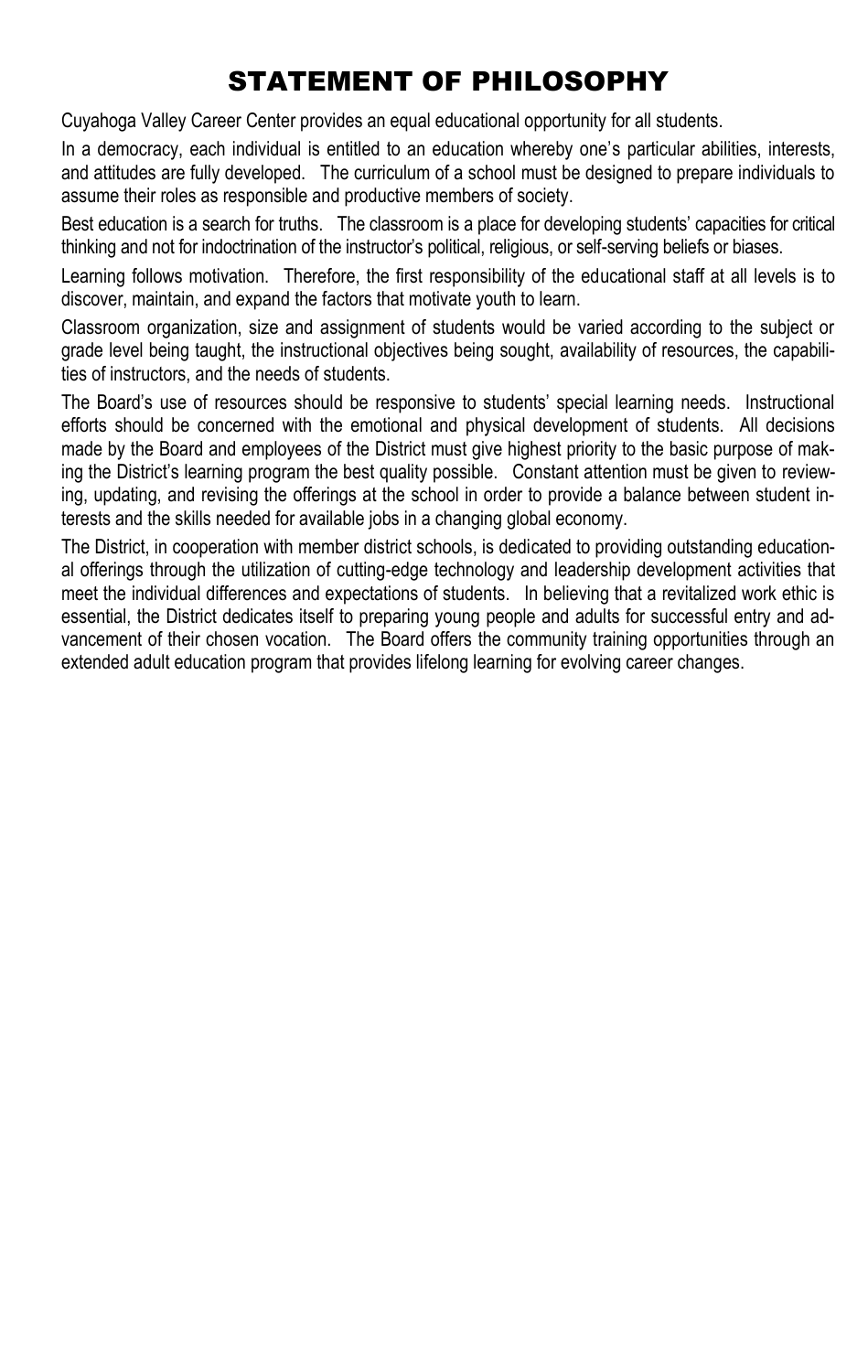### **CUYAHOGA VALLEY CAREER CENTER** 2022-2023

2022

| July |    |    |    |    |    |                |  |  |  |  |  |
|------|----|----|----|----|----|----------------|--|--|--|--|--|
| ś    |    |    | w  | Th |    | Sa             |  |  |  |  |  |
|      |    |    |    |    |    | $\overline{2}$ |  |  |  |  |  |
| 3    |    | 5  | 6  |    | 8  | 9              |  |  |  |  |  |
| 10   | 11 | 12 | 13 | 14 | 15 | 16             |  |  |  |  |  |
| 17   | 18 | 19 | 20 | 21 | 22 | 23             |  |  |  |  |  |
| 24   | 25 | 26 | 27 | 28 | 29 | 30             |  |  |  |  |  |
| 31   |    |    |    |    |    |                |  |  |  |  |  |

7/4 - Independence Day

|    | October |    |    |                           |           |    |  |  |  |  |  |  |
|----|---------|----|----|---------------------------|-----------|----|--|--|--|--|--|--|
| S  |         |    |    |                           |           |    |  |  |  |  |  |  |
|    |         |    |    |                           |           |    |  |  |  |  |  |  |
| 2  | 3       |    | 5  | 6                         |           | 8  |  |  |  |  |  |  |
| g  | 10      | 11 |    | ${12}$ ${13}$ $\text{C2}$ |           | 15 |  |  |  |  |  |  |
| 16 | 17      | 18 | 19 | 20                        |           | 22 |  |  |  |  |  |  |
| 23 | 24      | 25 | 26 |                           | $27 - 28$ | 29 |  |  |  |  |  |  |
|    |         |    |    |                           |           |    |  |  |  |  |  |  |

10/12-10/13-Evening Conferences 10/14-Non-Calendar Day/NEOEA-No School

2023

| January |    |    |    |    |           |    |  |  |  |  |  |
|---------|----|----|----|----|-----------|----|--|--|--|--|--|
| s       | M  |    |    | Th | F         | Sa |  |  |  |  |  |
|         | ă. | 3  | 4  | 5  | 6         |    |  |  |  |  |  |
| 8       | 9  | 10 | 11 | 12 | 13        | 14 |  |  |  |  |  |
| 15      | 16 | 17 | 18 |    | 19 (20 21 |    |  |  |  |  |  |
| 22      | 23 | 24 | 25 | 26 | 27        | 28 |  |  |  |  |  |
| 29      | 30 | 31 |    |    |           |    |  |  |  |  |  |
|         |    |    |    |    |           |    |  |  |  |  |  |

12/19-1/2-Winter Break-No School 1/16-Martin Luther King Day-No School 1/20-Teacher In-Service Day-No Students

|                | <b>April</b>            |                |     |                   |                   |    |  |  |  |  |  |  |
|----------------|-------------------------|----------------|-----|-------------------|-------------------|----|--|--|--|--|--|--|
| s              | M                       |                |     | T W Th F Sa       |                   |    |  |  |  |  |  |  |
|                |                         |                |     |                   |                   | Ĥ. |  |  |  |  |  |  |
| $\overline{2}$ | $\overline{\mathbf{3}}$ | $\overline{a}$ | - 5 |                   | $6 \mid 7 \mid 8$ |    |  |  |  |  |  |  |
| 9              |                         |                |     | 10 11 12 13 14 15 |                   |    |  |  |  |  |  |  |
| 16             |                         |                |     | 17 18 19 20 21 22 |                   |    |  |  |  |  |  |  |
| 23             |                         |                |     | 24 25 26 27 28 29 |                   |    |  |  |  |  |  |  |
| 30<br>ı        |                         |                |     |                   |                   |    |  |  |  |  |  |  |

4/7-Good Friday-No School



| Non-Calendar Day - No School              |  |
|-------------------------------------------|--|
| End of Grading Period - School in Session |  |

|    | <b>August</b>     |                |    |    |    |    |  |  |  |  |  |  |
|----|-------------------|----------------|----|----|----|----|--|--|--|--|--|--|
| s  |                   |                | w  | Th |    |    |  |  |  |  |  |  |
|    |                   | $\overline{2}$ | 3  |    | 5  | 6  |  |  |  |  |  |  |
|    | 8                 | 9              | 10 | 11 | 12 | 13 |  |  |  |  |  |  |
| 14 | 15                | 16             | 17 | 18 | 19 | 20 |  |  |  |  |  |  |
| 21 | 22 23 24 25 26 27 |                |    |    |    |    |  |  |  |  |  |  |
| 28 |                   | 29 30 31       |    |    |    |    |  |  |  |  |  |  |

8/22-8/23-Teacher In-Service Day-No Students 8/24- First Day of School

| <b>November</b> |    |                |                |      |    |    |  |  |  |  |  |
|-----------------|----|----------------|----------------|------|----|----|--|--|--|--|--|
|                 |    |                |                | ÷'n. | F  |    |  |  |  |  |  |
|                 |    |                | $\overline{2}$ | 3    |    | 5  |  |  |  |  |  |
| 6               |    | $\overline{8}$ | 9              | 10   | 11 | 12 |  |  |  |  |  |
| 13              | 14 | 15             | 16             | 17   | 18 | 19 |  |  |  |  |  |
| 20              | 21 | 22             | 23             | 24   | 25 | 26 |  |  |  |  |  |
| 27              | 28 | 29             | 30             |      |    |    |  |  |  |  |  |

11/8-Teacher In-Service Day-No Students 11/23-11/25-Thanksgiving Break-No School

| <b>February</b>         |    |    |    |    |    |                         |  |  |  |  |
|-------------------------|----|----|----|----|----|-------------------------|--|--|--|--|
| s<br>Sa<br>Th<br>F<br>w |    |    |    |    |    |                         |  |  |  |  |
|                         |    |    |    | 2  | 3  | $\overline{\mathbf{A}}$ |  |  |  |  |
| 5                       | 6  |    | R  | 9  | 10 | 11                      |  |  |  |  |
| 12                      | 13 | 14 | 15 | 16 | 17 | 18                      |  |  |  |  |
| 19                      | 20 | 21 | 22 | 23 | 24 | 25                      |  |  |  |  |
| 26                      | 27 | 28 |    |    |    |                         |  |  |  |  |
|                         |    |    |    |    |    |                         |  |  |  |  |

2/20-Presidents' Day-No School

| s  |       |          | W  | Th | F  | Sa |  |  |  |  |  |
|----|-------|----------|----|----|----|----|--|--|--|--|--|
|    |       | (2)3     |    | 4  | 5  | 6  |  |  |  |  |  |
|    | 8     | 9        | 10 | 11 | 12 | 13 |  |  |  |  |  |
| 14 | 15    | 16       | 17 | 18 | 19 | 20 |  |  |  |  |  |
| 21 | 22    | 23 24 25 |    |    | 26 | 27 |  |  |  |  |  |
| 28 | 29 30 |          | 31 |    |    |    |  |  |  |  |  |

5/2-Teacher In-Service Day-No Students 5/29-Memorial Day-No School

| Holiday - No School |
|---------------------|
| Return to School    |
| Evening Conferences |

Note: Ohio Revised Code requires 177 days of student contact. When CVCC must be closed for more than 3 days of student instruction, the days missed will be made up in June, beginning with the first day<br>after the end of the grading period. Additional Cosmetology make-up will also occur at this time.

| <b>September</b> |                |    |    |    |    |    |  |  |  |  |  |
|------------------|----------------|----|----|----|----|----|--|--|--|--|--|
|                  |                |    |    |    |    | Sa |  |  |  |  |  |
|                  |                |    |    |    | 2  | 3  |  |  |  |  |  |
| 4                | $\overline{5}$ | 6  |    | 8  | 9  | 10 |  |  |  |  |  |
| 11               | 12             | 13 | 14 | 15 | 16 | 17 |  |  |  |  |  |
| 18               | 19             | 20 | 21 | 22 | 23 | 24 |  |  |  |  |  |
| 25               | 26             | 27 | 28 | 29 | 30 |    |  |  |  |  |  |
|                  |                |    |    |    |    |    |  |  |  |  |  |

9/5- Labor Day-No School

| <b>December</b> |    |    |    |    |    |    |  |  |  |  |  |
|-----------------|----|----|----|----|----|----|--|--|--|--|--|
| s               |    |    | w  | Th |    | Sa |  |  |  |  |  |
|                 |    |    |    | 1  | 2  | 3  |  |  |  |  |  |
| 4               | 5  | 6  |    | 8  | 9  | 10 |  |  |  |  |  |
| 11              | 12 | 13 | 14 | 15 | 16 | 17 |  |  |  |  |  |
| 18              | 19 | 20 | 21 | 22 | 23 | 24 |  |  |  |  |  |
| 25              | 26 | 27 | 28 | 29 | 30 | 31 |  |  |  |  |  |

12/19-1/2-Winter Break-No School

| <b>March</b> |                    |          |    |    |    |    |  |  |
|--------------|--------------------|----------|----|----|----|----|--|--|
| s            | w<br>Th<br>F<br>Sa |          |    |    |    |    |  |  |
|              |                    |          |    | 2  | 3  | 4  |  |  |
| 5            | 6                  |          | 8  | 9  | 10 | 11 |  |  |
| 12           | 13                 | 14       | 15 | 16 | 17 | 18 |  |  |
| 19           | 20                 | 21       | 22 | 23 | 24 | 25 |  |  |
| 26           |                    | 27 28 29 |    | 30 | 31 |    |  |  |
|              |                    |          |    |    |    |    |  |  |

3/27-3/31-Spring Break-No School

| June              |    |    |    |    |    |    |  |  |
|-------------------|----|----|----|----|----|----|--|--|
| s<br>F<br>Th<br>w |    |    |    |    |    |    |  |  |
|                   |    |    |    |    | 2  | 3  |  |  |
| 4                 | 5  | 8) | 9  | 10 |    |    |  |  |
| 11                | 12 | 13 | 14 | 15 | 16 | 17 |  |  |
| 18                | 19 | 20 | 21 | 22 | 23 | 24 |  |  |
| 25                | 26 | 27 | 28 | 29 | 30 |    |  |  |
|                   |    |    |    |    |    |    |  |  |

6/7-Last Day for Students

6/8-Last Day for Teachers

|                 | <b>GRADING PERIODS</b> |      |
|-----------------|------------------------|------|
| 1 <sub>st</sub> | 46                     |      |
| 2nd             | 43                     |      |
| 3rd             | 44                     |      |
| 4th             | 45                     |      |
|                 | 178                    | days |

Board Approved 3/24/22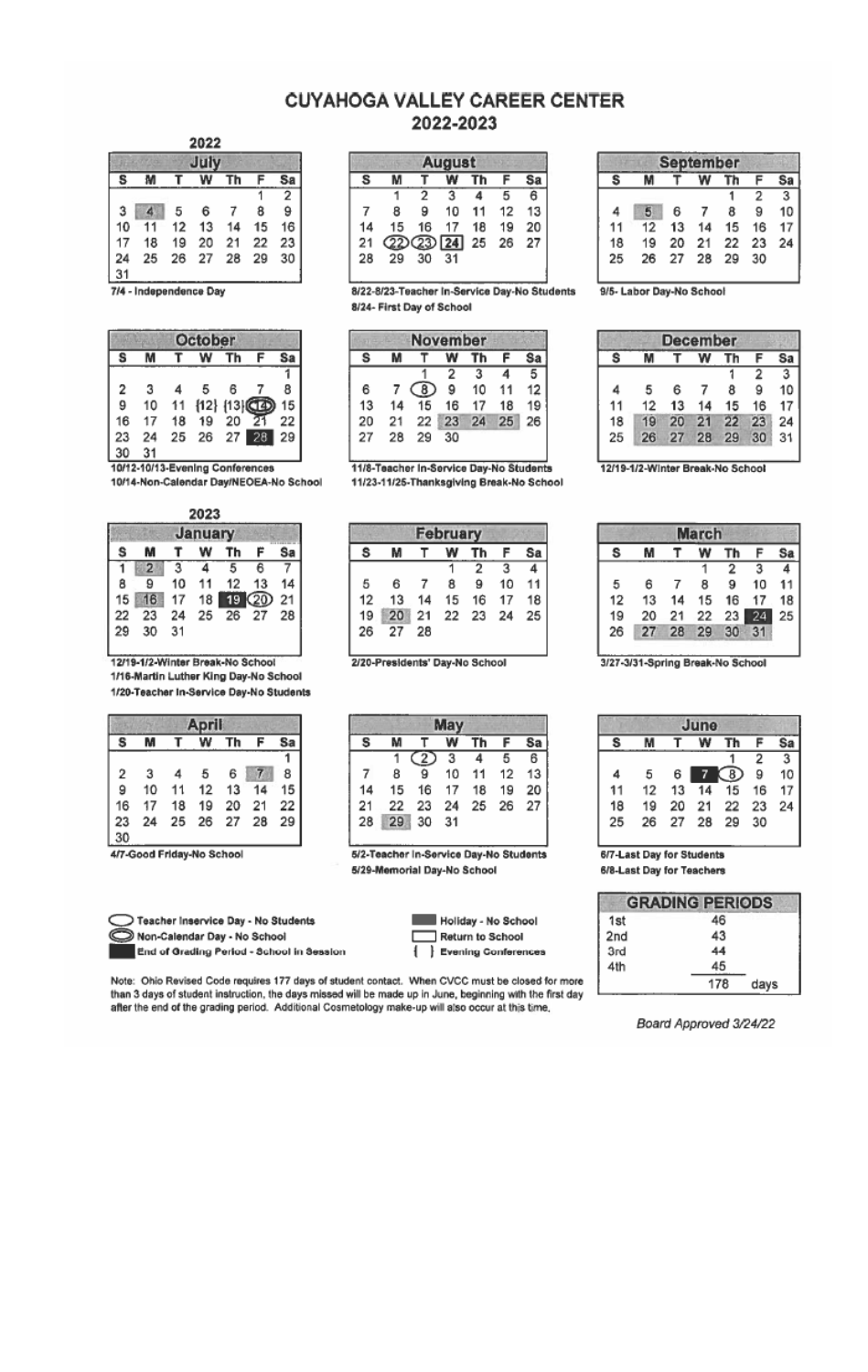# LOCATION OF PROGRAMS/CLASSROOMS/OFFICES

**Level 1 Level 2 Architectural & Mechanical Design Academic Classrooms Central Offices Building & Property Maintenance Education Professions Career Assessment Machine Technology Computer Networking Academy Media Arts Digital Design Programming & Software Development Engineering Technology Sports Medicine Exercise Science Graphic Imaging Technology**

### **Level 3 STAR**

**Auto Body Success Academy Auto Services Dental Assisting Level 4 Fire & EMS Academy Construction Medical Administrative Specialist CVCC Store Science Classroom High School Office Transportation Systems In-School Restriction**

**Electrical Systems Sales and Service Library/Media Center Transition to Work Technology**

**Lower Level 6 Upper Level 6 Adult Education Computer Labs Adult Ed. Classrooms** Adult Education Offices **Manual Education Offices Health Careers Cafeteria/Commons School of Nursing at CVCC Cosmetology Culinary Arts Hotels & Resorts Valley Inn Restaurant**

**Heating & Air Conditioning**

**Maintenance Level 5 Power Equipment Technology**

### **Level 6**

**Main Lobby-Reception Area and Attendance**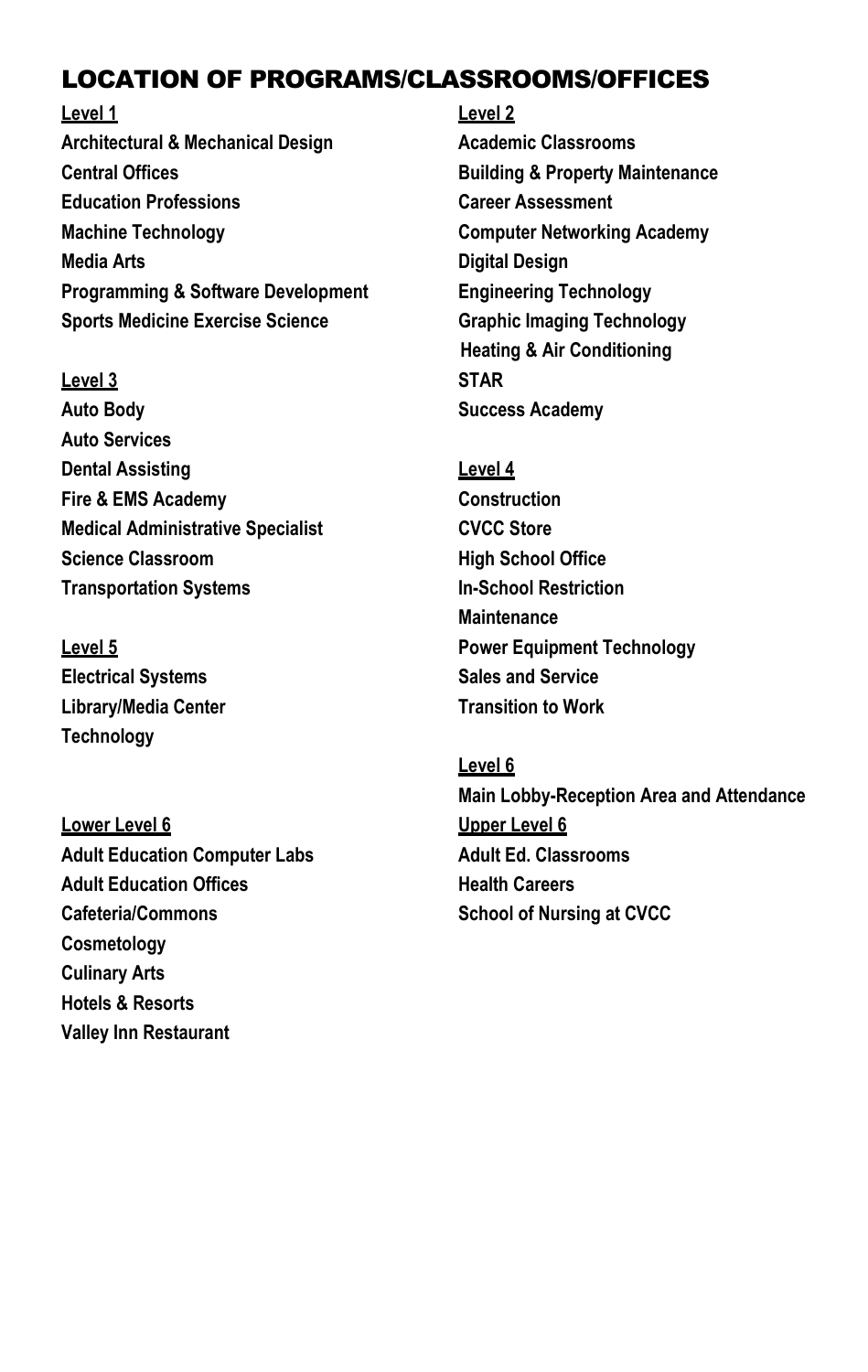# ADMINISTRATOR PROGRAM RESPONSIBILITIES

### **Mrs. Barnes, Assistant Principal/Special Needs Mr. Hayes, Assistant Principal**

Building & Property Maintenance **Academics** Academics Computer Networking Academy Construction Trades Cosmetology Dental Assisting Culinary Arts **Digital Design** Education Professions **Electrical Systems** Hotels & Resorts **Fire & EMS Academy** Job Training Graphic Imaging Technology Programming & Software Development Health Careers Sales & Service **Example 20** Sales & Service **Heating & Air Conditioning** S.T.A.R. (Student Teacher Assistance Room) Media Arts Transition to Work **Medical Administrative Specialist** Medical Administrative Specialist

Architectural & Mechanical Design Auto Body Auto Service Technology Engineering Technology Machine Technology Power Equipment Technology Transportation Systems

Sports Medicine Exercise Science **Mr. Hall, Principal** Success Academy

# **GUIDANCE**

Guidance and counseling services are available to all students. The Guidance Offices are open from 7:30 a.m. to 3:00 p.m. each school day. Counselors are assigned by program and are available during these hours to discuss your educational, vocational, social, or personal concerns. Appointments are requested but not necessary. Counselors and their program areas are as follows:

### **Ms. Chapman, Counselor Mr. Marcinko, Counselor**

Academics **Academics** Architectural & Mechanical Design Cosmetology **Auto** Body **Auto** Body Culinary Arts **Auto Service Auto Service** Dental Assisting **Building & Property Maintenance** Education Professions Computer Networking Academy Fire & EMS Academy **Construction Trades** Health Careers **Digital Design** Hotels & Resorts **Electrical** Systems Job Training **Engineering Technology** Medical Administrative Specialist Graphic Imaging Technology Sales & Service Heating & Air Conditioning Sports Medicine Exercise Science Machine Technology Student Support Services Media Arts Success Academy **Power Equipment Technology** Transition to Work **Programming & Software Design** 

Transportation Systems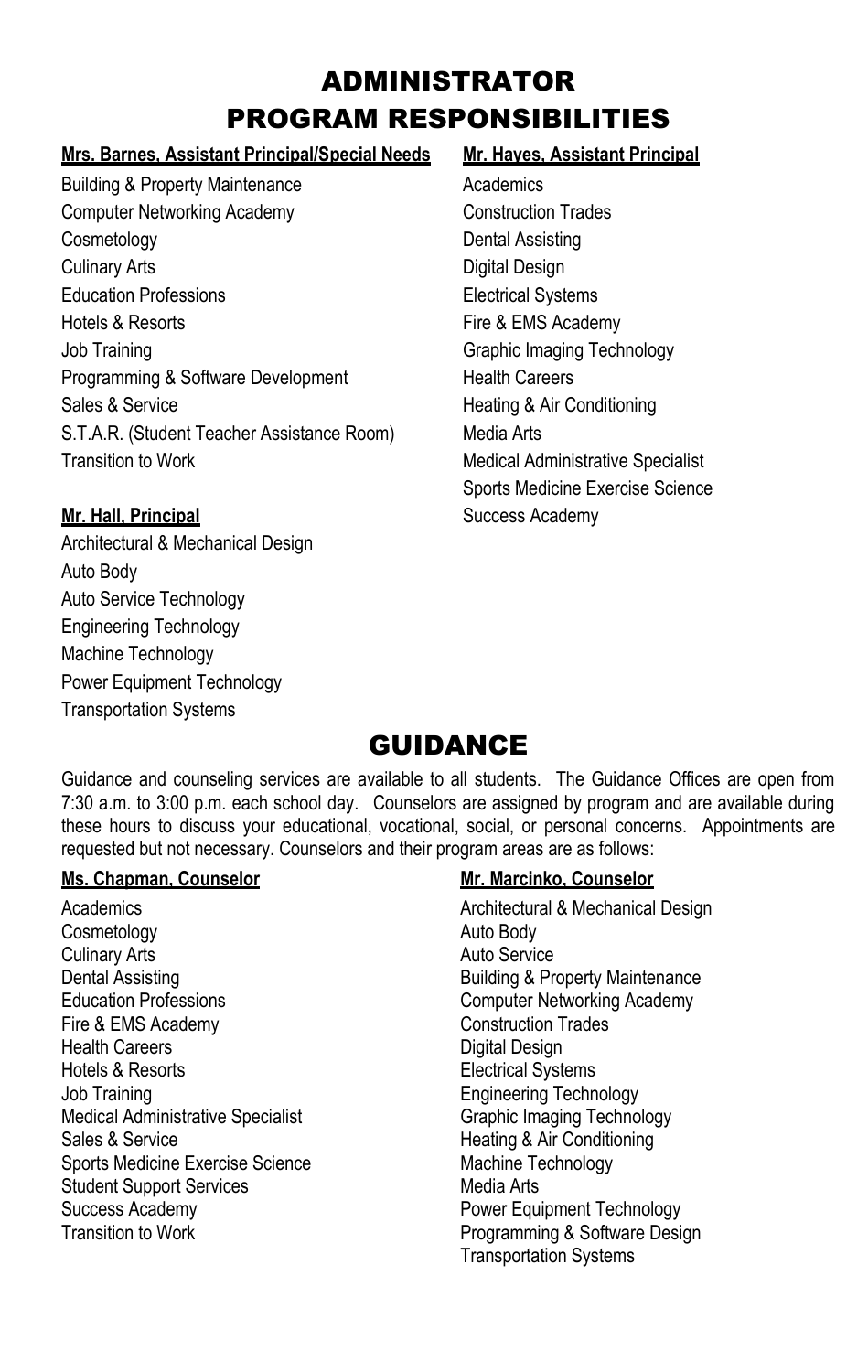# SPECIAL EDUCATION

The Board of Education is committed to providing a free and appropriate public education for children with disabilities identified in accordance with applicable State and Federal laws, rules and regulations. The Board of Education works collaboratively with our associate districts, legally responsible for FAPE (Free Appropriate Public Education), who have adopted the narrative version of the Model Policies and Procedures for the Education of Children with Disabilities. Copies of the Model Policies and Procedures are available on the Ohio Department of Education website. Questions regarding special education services may be directed to: Mary Barnes, Assistant Principal/Special Needs at (440) 746-8277.

# RECORDING OF IEP AND 504 TEAM MEETINGS

The recording of IEP and 504 Team meetings is prohibited unless it is necessary in order for a parent to understand the IEP process and/or his/her child's IEP, or otherwise necessary to implement other parental rights under the IDEIA, Section 504 of the Rehabilitation Act of 1973 and/or the Americans with Disabilities Act. See Policy 2461 for additional information.

# SCHOOL DAY

### **TIME SCHEDULE:**

| <b>Morning Session</b> | 7:45 a.m. to 10:45 a.m.  |  |
|------------------------|--------------------------|--|
| Lunch/Transition Time  | 10:45 a.m. to 11:30 a.m. |  |
| Afternoon Session      | 11:30 a.m. to 2:30 p.m.  |  |

Students who report to morning classes after 9:15 a.m. and afternoon classes after 1:00 p.m. will be recorded as absent for the day.

# SCHOOL CLOSINGS

If the school must be closed or the opening delayed because of inclement weather or other conditions, the school will notify the local radio and television stations. In addition, a broadcast telephone message will be made to the primary telephone number on file with the High School Operations main office.

Parents and students are responsible for knowing about emergency closing and delays**. (In case of inclement weather, it is necessary for 5 out the 8 school districts to have school closings for CVCC to be closed.) When a student's associate school is closed due to inclement weather and CVCC remains open, the student is excused from attending CVCC that day.** 

**Student safety is our primary concern, therefore if the parent/guardian believes weather conditions make it unsafe for their student to attend CVCC, the parent or guardian must call the CVCC attendance office, 440-746-8288. Pursuant to ORC 3301-69-02, the superintendent has authority to excuse students for inclement weather.**

# ATTENDANCE

Regular attendance is vital to success at CVCC and in the world of work. A correlation exists between attendance and achievement. Absenteeism may stand in the way of an applicant being successful in attaining employment.

- 1. All students are expected to be in attendance on days that school is in session as mandated by the State of Ohio Department of Education **except in cases of excused absences.**
- 2. No parent or guardian has the right to excuse his/her child or anyone else's from school for any reason other than those stated. Any parent doing so is in violation of the law; specifically, "contributing to the delinquency of a minor".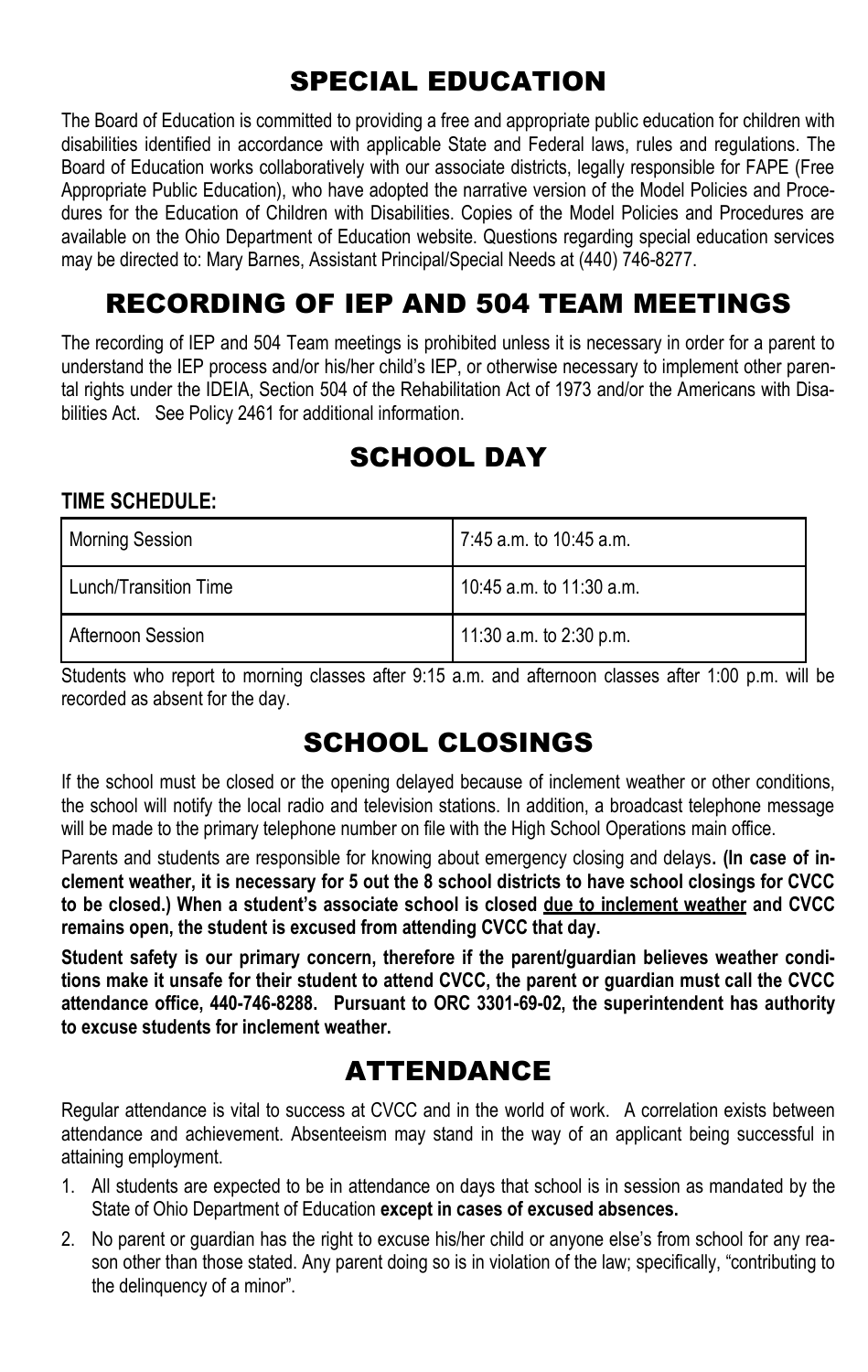- 3. Furthermore, just as parents are held responsible for the actions of their children, children can be held accountable for the actions of their parents. (Therefore, it is possible to punish a child because his/her parent(s) kept him/her away from school illegally.)
- 4. If the **associate school furnishes bus transportation for CVCC students,** the students are expected to be present in class at CVCC **even when the associate school is closed.**
- 5. Students taking required tests at associate schools and missing classes at CVCC must complete and return an Exam Verification Sheet to the CVCC Attendance Office.
- 6. **Cosmetology Students** have program-specific attendance requirements to be eligible to take the State Board of Cosmetology exam. Contact the program administrator for details.

### **7. Adult Students**

Adults are to arrive on time and stay until the end of the session. Adults who are absent 5 consecutive days may be removed from the program. Those who are absent a total of five variable days may be put on an attendance contract with possible withdrawal from the program when the adult has accumulated 10 absences.

### **ATTENDANCE ENDORSEMENT FOR CERTIFICATE OF CAREER PREPARATION**

Students must meet the guideline of 18 or fewer absences in two-year programs, and 9 absences in one-year programs to receive this endorsement. NOTE: A student who does not meet the attendance requirement may be awarded a certificate; however, the certificate will not reflect the "Attendance Endorsement" seal.

# 100% CLUB

Students who have perfect attendance (no absences, no tardies or leaving before the end of the school day) will be recognized quarterly and receive a certificate.

# ABSENCE

### **EXCUSABLE ABSENCES**

Each student upon enrollment within the CVCC School District assumes the obligation and responsibility to attend all classes except when excused for a valid reason. The following are **valid** reasons for absence from school:

Personal illness; death of a relative; medical, dental or legal appointment (note of verification needed to return to school); closing of the student's associate school due to weather or other calamity; observance of religious holidays (a student may be excused for the purpose of observing a religious holiday, provided it is required by his/her religion. If observance of such a holiday requires only attendance at a religious service, the student should attend such service before or after school if possible.); other emergencies or circumstances that constitute good and sufficient cause as determined by the school administration.

### **UNEXCUSED ABSENCES**

An unexcused absence exists when a student is absent from school with his/her parents' knowledge, but for a reason deemed to be unacceptable by the administration. Students will not be permitted to make up work when their absence is unexcused.

A student will be considered to have **excessive absences** when they have missed, **with or without an excuse:**

A. 38 or more hours in a month

B. 65 or more hours in a school year

Parents will be notified prior to these hours being reached and within 7 days after the date of reaching one of the above indicated measures. Under Ohio Statute, ODE will also be notified of a student's excessive absences.

A student will be considered *habitually truant* when he/she has missed any of the hours listed below **without a legitimate excuse:**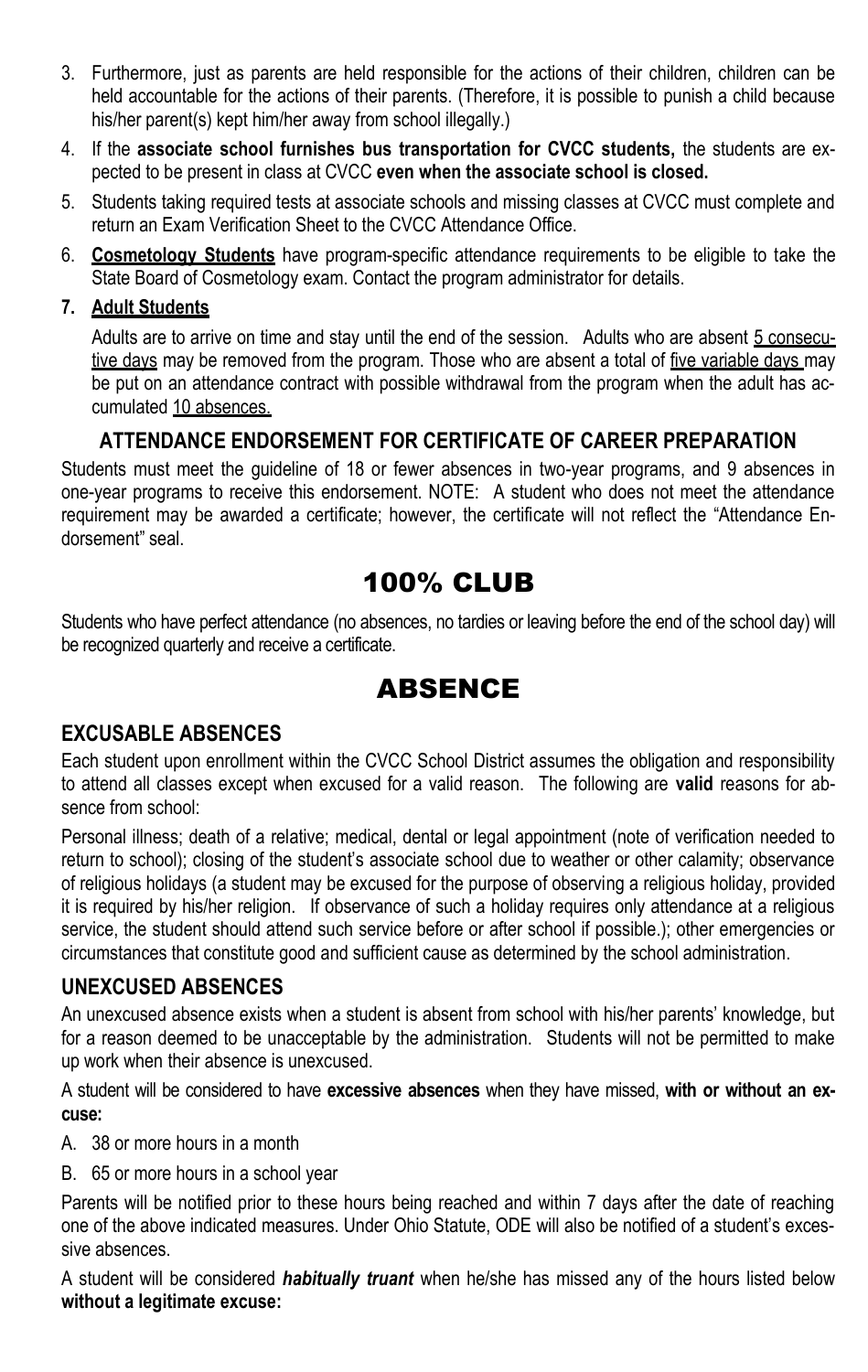- A. 30 or more consecutive hours (5 days)
- B. 42 or more hours in a school month (7 days)
- C. 72 or more hours in a school year (12 days)

Parents will be notified prior to these hours being reached and within 7 days after the date of reaching one of the above indicated measures. Under Ohio Statute, ODE will also be notified of a student's attendance when it meets the definition of habitually truant.

In addition, your student (in collaboration with the school and parent) may be placed on an attendance intervention plan to further address these concerns. Should the plan be ineffective, charges may be filed in juvenile court to further assist in a student's attendance at school.

# **LEAVING DURING THE SCHOOL DAY**

If it becomes necessary for a student to be absent for any portion of the school day for such things as doctor appointments, the following procedures must be followed:

- 1. The student must have a note signed by a parent/guardian giving the reason and the time the student needs to be excused. A phone number where the parent can be reached for verification must be included in the note.
- 2. The note must be presented to the attendance office before 7:45 a.m. or 11:30 a.m. on the day of the appointment.
- 3. A pass to be dismissed from class will be given to the student, who will present it to the appropriate classroom instructor at the beginning of class.
- 4. The student must sign out in the Attendance Office when leaving school and sign in upon returning. The student will then receive a pass back to class.
- 5. Upon return to school after an appointment, **the student must present written verification from the dentist or doctor to the Attendance Office within five (5) days. After five (5) days without verification the student is subject to suspension.**
- 6. The Attendance Office or the principal should be contacted in cases of emergency.
- 7. Students are **never** permitted to leave the building without having first obtained permission and signing out in the Attendance Office. Failure to follow this procedure may result in suspension.

### **ASSEMBLIES AT ASSOCIATE SCHOOLS**

Students may be excused from CVCC to attend assemblies as sanctioned by their associate school. CVCC is not responsible for students who leave to attend assemblies at their associate school. Failure to sign in and/or out for assemblies at the associate school may result in an unexcused absence and/or disciplinary action.

# REVOCATION OF DRIVER'S LICENSE

When a student has been absent without legitimate excuse for more than 10 consecutive days, or a total of 15 days in any semester, that student may have his/her temporary instruction or driver's license suspended by the Bureau of Motor Vehicles. (ORC 3321.13)

# NOTIFICATION OF ABSENCE

In every case of a foreseen absence an attempt should be made to have the absence excused in advance. Parent/guardians are to call the CVCC Attendance Office, **440-746-8288** to report student absences. Please call between 7:00 a.m. and 8:30 a.m. After 8:30 a.m. the Attendance Secretary will try to contact a parent or guardian at home or at work to clear the absence. In the event that phone contact is not made, the student must submit a written note from a parent or guardian to the attendance office upon returning to school.

After being absent for all/or part of a school day or if a student arrives late, he/she must report to the Attendance Office **before** reporting to class to sign in on the attendance sheet. Students not providing a note or having a call to verify an absence **within five (5) school days** will have the absence deemed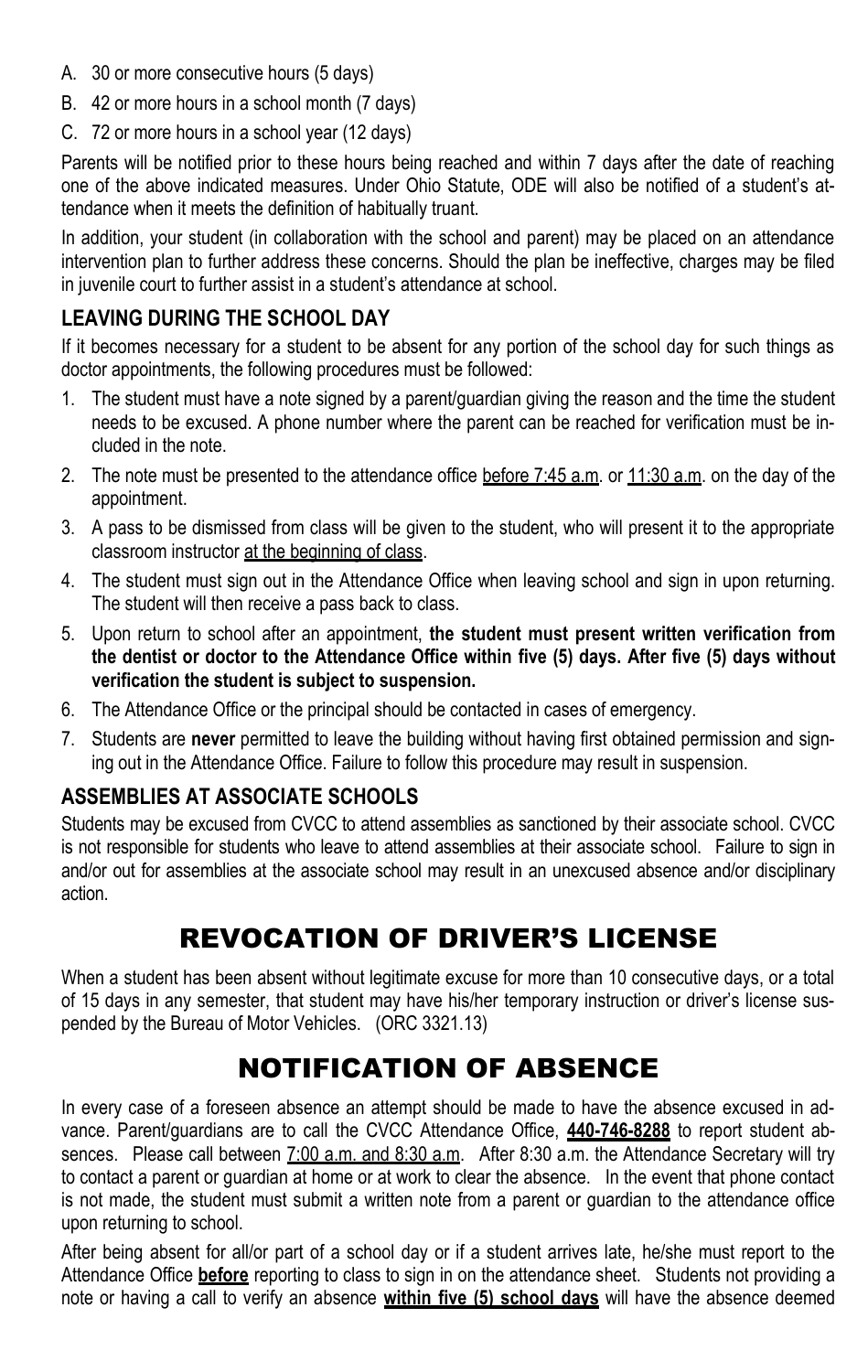unexcused and no credit will be issued for work missed. **If the reason for the absence is a doctor's appointment, a doctor's excuse must be provided when returning. If not provided within five (5) days the student is subject to suspension.**

When a student returns from an absence, it is his/her responsibility to make arrangements for completing make-up work. Generally, students will be allowed one day make-up time for each day absent, but exceptions may be made with the approval of the instructor. If a student will be absent for a prolonged period of time, assignments may be obtained by contacting the Instructor.

Students who report to morning classes at or after 9:15 a.m. and afternoon students who report to school at or after 1:00 p.m. will be recorded as ABSENT for the day. If a student is tardy to school, he or she is expected to have a valid and verifiable written reason for their tardiness. These guidelines relate to any unexcused tardiness. In-class attendance for the entire period is expected, and students who miss 1-1/2 hours prior to the end of class period will also be marked absent for the day. Students who are assigned to 45-minute academic classes will be marked by the classroom instructor as absent from class for the day if they miss 50% of the period.

# EIGHTEEN-YEAR OLD POLICY

While CVCC recognizes that all persons of the age of eighteen years or more are considered an adult for all legal purposes, it is CVCC's policy that all students regardless of age will be required to follow and abide by all school rules, procedures and policies. If a student is no longer financially dependent upon his/her parents, no longer living at home, and eighteen (18) years old or older, he/she must bring a copy of some documentation to the Principal's Office and complete an independent student form prior to writing his/her own notes. This documentation can be a utility bill in his/her name, rent receipt, etc. For the school to recognize the student's adult status, his/her parent/guardian must waive their **complete** school responsibility for the student. **ALL** school communication would thus be made directly and solely with the student.

# TARDINESS

Students arriving after the tardy bell must report to the Attendance Office and complete a tardy slip. Any time students miss more than an hour and a half of a class, the entire day will be counted as an absence. Students who are tardy will have points deducted from their daily grade.

### **Tardiness** to school is handled as follows:

3 Unexcused Tardies in **one grading period** may result in driving permits being revoked or a Saturday Detention.

6 Unexcused Tardies may result in 1 day In-School Restriction

10 Unexcused Tardies may result in 3 days In-School Restriction.

Unexcused Tardies may result in disciplinary action and forfeiture of any work missed. Examples of unexcused tardiness are: car problems, oversleeping, unexcused personal reasons, and any tardiness to class without a valid excuse (as determined by the attendance office) and a pass.

# PLANNED ABSENCES

Parents are encouraged not to take their child out of school for vacations. Students who anticipate being out of school because of a family trip or vacation, or college visitations **MUST secure a "planned absence" form from the Attendance Office**. The absence form must be signed by parents and all instructors and returned to the attendance office one week prior to the scheduled absence. Care should be given when planning a vacation during the school year because a student's grades may be adversely affected. This absence is also counted against the total number of days that a student can be absent to receive a certificate of completion and meet early placement requirements. Please realize that although vacations are considered **excusable, non-approved absences**, a form must be filled out and returned. With this form on file the student may be able to make-up missed assignments.

### **The following criteria apply to all requests for Planned Absences:**

1. It is the responsibility of the student to secure the "Planned Absence" form, have it filled out com-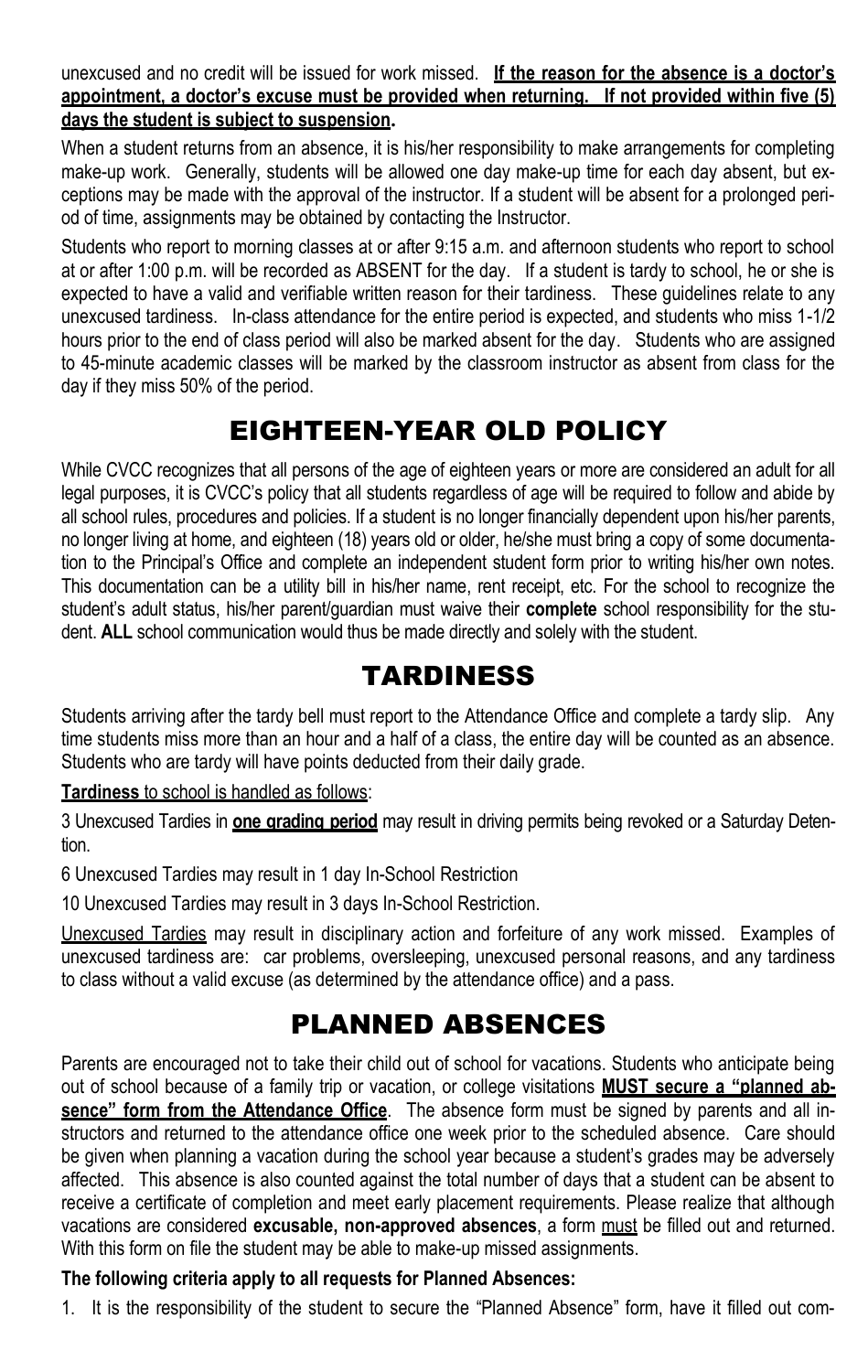pletely and return it to the administrator in charge of his/her area.

- 2. It will be the student's responsibility to make arrangements for make-up work and/or tests missed upon return to school. No more than one day's makeup time shall be permitted for each day of absence. Instructors will not be expected to tutor individual students.
- 3. All work and/or tests are expected to be made up in the prescribed period of time. Failure to do so will result in "O" credit to be computed in the student's current grading period average.
- 4. Absence in excess of ten consecutive school days may require individual tutoring at the parent's expense.
- 5. A college official must verify that a college visit has been successfully completed.

# MAKEUP WORK

An incomplete grade not made up within three (3) weeks after the close of the grading period will become an F. In special cases, such as extended illness, makeup work and hours will be arranged through the Guidance Department based on the student's needs.

# **MAKE-UP OF TESTS, QUIZZES AND OTHER SCHOOL WORK**

Students who have an excused absence from school or an out-of-school suspension (OSS) shall be given the opportunity to make up work that has been missed. It is the student's responsibility to contact their instructor to make arrangements as soon as possible to make-up his/her assignments and tests.

**Homework assigned prior to an absence or OSS is due the first day of return from absence.** If the absence is excused, lab and classroom tests, projects and assignments may be made up when the student returns to school. An alternative assignment may be given when lab assignments/activities are missed because of an excused absence, OSS and/or ISR unless the original assignment/activity can be replicated. **Any other make-up work is to be completed in as many days as the length of the absence**. In cases where the absence overlaps a grading period, a grade of incomplete may be given.

If a student misses an instructor's test due to excused absence or OSS, she/he may make arrangements with the instructor to take the test. If she/he misses an End of Course Assessment, WebXam or other standardized test, the student should consult with their guidance counselor to arrange for taking the test.

# TRANSPORTATION

Most high school students will use the bus transportation provided by the associate school to and from the career center. Driving privileges are subject to approval by associate school administration.

Please note that Ohio law restricts drivers under seventeen (17) years of age to no more than one (1) passenger in the vehicle.

Adult students must provide their own transportation and are required to get a parking permit from the office. Violations of driving rules will result in disciplinary action.

# PARKING

Parking is provided as a convenience and privilege. Student parking is located in the north lot. School officials retain the right to examine the contents and/or search a car parked on school premises if there is reasonable belief that the student is in violation of a school rule or is concealing evidence of an illegal act. CVCC is not responsible for any damage or loss incurred while vehicles are parked on our grounds. **All cars in the parking lot must have a parking permit or a temporary parking permit displayed on their vehicles parked on school grounds. Parking permits may not be shared. Those not having**  permission will be subject to disciplinary action and/or the vehicle being towed. A parking permit **will not be issued until all school fees (previous and current year) are paid in full.**

Students who have not obtained a parking pass and will be on Apprenticeship or Early Placement should contact the Assistant Principal's office regarding parking regulations.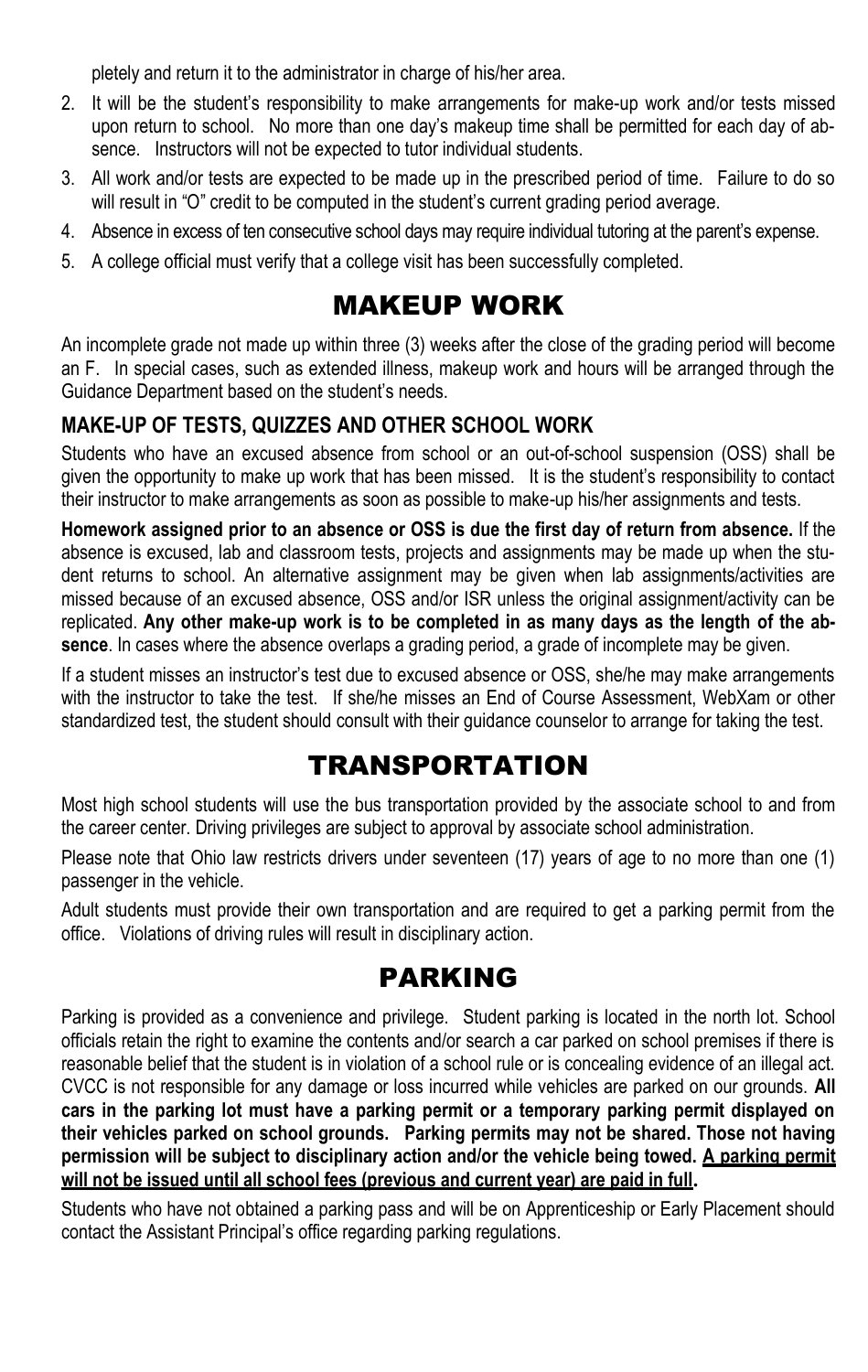# **FIVE-MINUTE EARLY OUT**

A five-minute (5) early out is provided for junior and senior students, on a quarterly basis, who have earned perfect attendance and Honor or Merit Roll status the prior quarter **and who have obtained a parking permit**. This relieves parking lot congestion at the end of the school day.

# **CVCC PARKING FEES**

There is no charge for a CVCC student parking permit for the 2022-2023 school year.

# RULES AND REGULATIONS FOR STUDENT DRIVERS

- 1. Permit is for student and car only. **Parking permits may not be shared**.
- 2. Student's driving privileges may be revoked if disciplinary consequences warrant.
- 3. Students must maintain passing grades at the home school and at CVCC to be permitted to drive.
- 4. Three or more unexcused tardies in one quarter may result in loss of driving privileges. *See Notification of Absence.* Students exceeding three unexcused tardies in two consecutive quarters may lose their driving permit for the next quarter.
- 5. Student must hold a valid driver's license and have a good driving record.
- 6. The minimum auto liability insurance must be carried.
- 7. Students must drive directly to school; park in assigned areas, and vacate the car immediately.
- 8. Students must not enter cars or go into the parking lot during the school day without an Administrator's permission.
- 9. Students must drive slowly and carefully (not over 10 mph in parking lot and 20 mph in the outer drive). Unnecessary noises or reckless operation will not be permitted.
- 10. **Drivers must give buses the right of way** and use extreme caution around school buses.
- 11. Upon entering or leaving, keep to the right and observe the no-passing rule.
- 12. Drivers must obey the directions of personnel directing traffic.
- 13. Driving or parking without permission could lead to the towing of the vehicle from the premises at the owner's or driver's expense.
- 14. Parking is provided as a convenience and privilege. School officials retain the right to examine the contents and/or search a car parked on school premises when they have reasonable belief that items contained in the car may interfere with the safe or effective operation of the school.
- 15. CVCC reserves the right to limit the number of passengers in a student's vehicle.
- 16. Stickers or decals that may be determined as containing ethnically or culturally intimidating insignias or language, including but not limited to, confederate flags, swastikas, X's, and gang signs are strictly prohibited. Stickers that promote drug culture and/or are sexual in nature are also prohibited.

# ACCIDENTS/ILLNESS

All injuries or accidents, however slight, should be reported to the instructor in charge. It is the school's prerogative to decide if medical treatment may include emergency treatment by local health authorities. If deemed necessary and we are unable to contact a parent or guardian, 911 will be called and the student will be transported to the nearest medical facility. Parents will be notified if such action takes place. Any expenses incurred in medical treatment are the responsibility of the parent/guardian.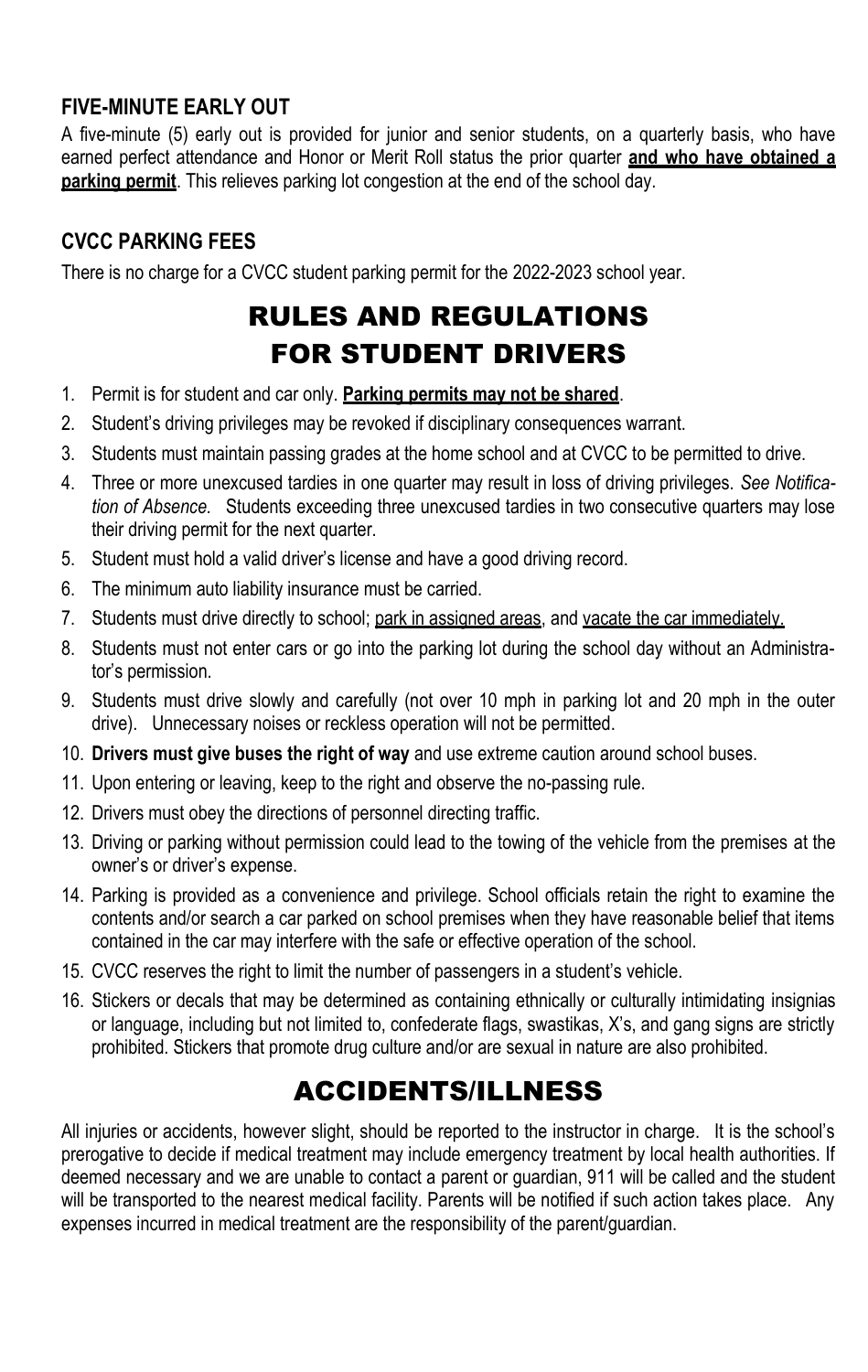# EMERGENCY MEDICAL FORMS

An emergency medical form for each student must be completed and on file in the high school office by the end of the first week of school. Failure to comply with this request may result in a student being excluded from class. It is the parent or guardian's responsibility to ensure that the forms are up-to-date with current information.

# ALLERGIES/CHRONIC HEALTH CONDITIONS

Any known or suspected allergy/chronic health condition should be reported on the Emergency Medical Form. Procedures for treatment will require a separate form signed by a physician. Please contact the High School Office.

# CLINIC/MEDICATION

The clinic is located on Level 5. A student may request going to the clinic if illness or minor accidents occur. **Instructors must sign a pass in order for the student to be seen or admitted to the clinic**. Students must see the school nurse who will take the necessary information. As a rule, a student is limited to twenty (20) minutes in the clinic. If a student cannot return to class in twenty (20) minutes, attempts will be made to reach a parent/guardian so that the student can be picked up.

Board of Education policy governs the dispensing of medications (both prescription and non-prescription). Students who need to take medication while at school should check with the High School Office for the proper procedures and forms.

# CLOSED CAMPUS

CVCC is a closed campus facility for students. NO student is allowed to leave the building and/or property without consent of the administration and his/her parent/guardian. Leaving the school without permission or being out of the building at a time other than that which is designated by a pass will result in discipline.

**Leaving the building without permission during the school day may result in automatic suspension from school for a period of 3 to 10 days with recommendation for expulsion on the third offense.**

# VISITORS

Visitors, particularly parents, are welcome at CVCC. To properly monitor the safety of students and staff, upon entering the school, each visitor must report to the Receptionist at the main entrance to sign in and receive a visitor pass. Any visitor found in the building without signing in shall be reported to the office. If a person wishes to confer with a member of the staff, she/he should call for an appointment prior to coming to the school, in order to prevent any inconvenience.

If a student wishes to have a friend visit classes for the day, arrangements should be made with the instructors and an administrator at least one day in advance. Written permission from each of the above must be presented to the front office to receive a visitor's pass. Please do not ask to bring a friend who is a student at one of the associate schools. If a student from an associate school wishes to visit, arrangements must be made with the associate school and CVCC guidance department. Students are expected to display courtesy and hospitality to any and all visitors in our school.

Visitor passes are generally not issued during the lunch period(s).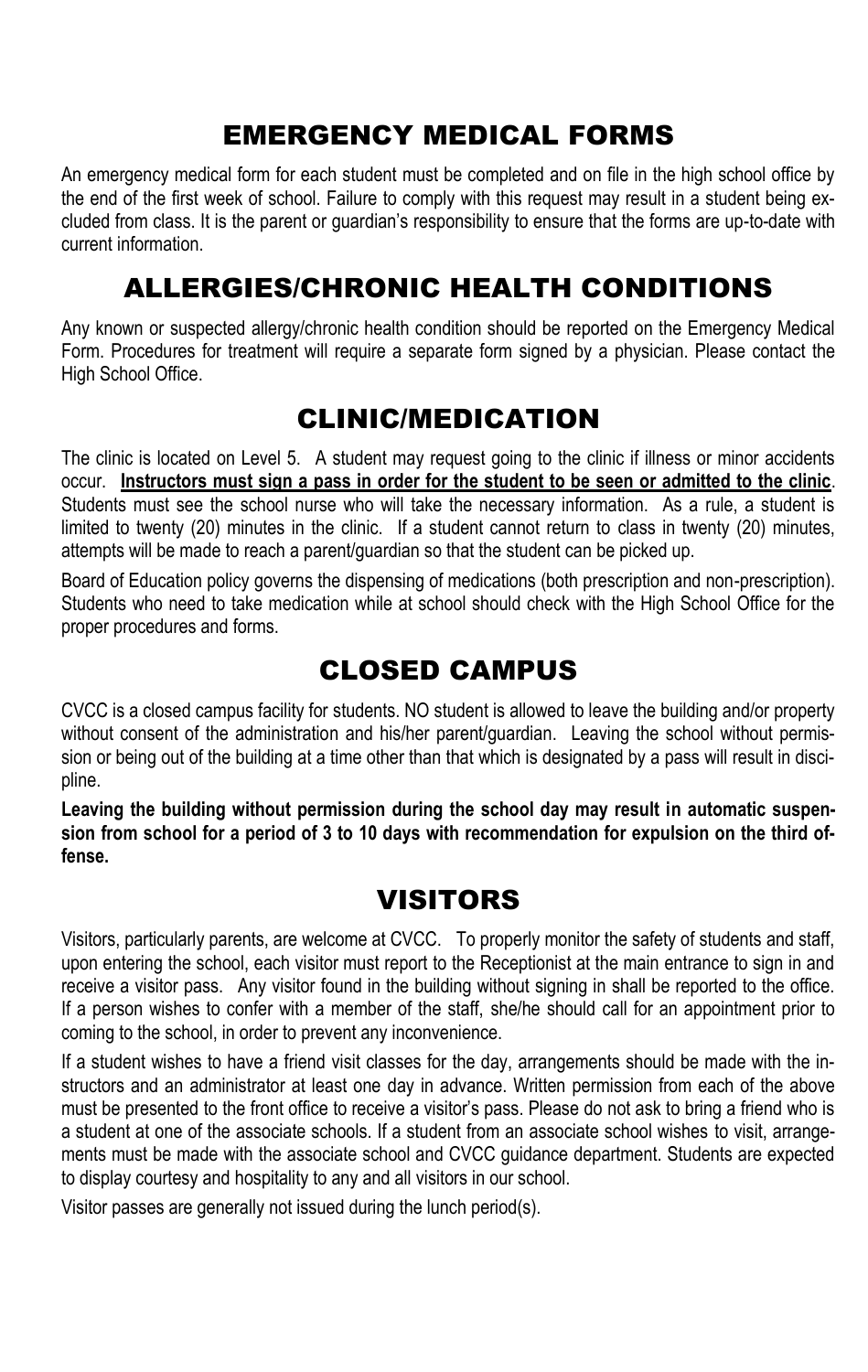# LOST AND FOUND

Students have the responsibility of keeping their personal possessions in a safe and secure place. Lockers are provided for this purpose. Loss or damage to a student's personal property is the responsibility of the student. Loss, damage, or theft of CVCC property will be charged to the student it was assigned. A lost and found area is maintained at the Reception Desk.

# **SAFETY**

Safety cannot be overlooked or over-emphasized in the instructional program. Parents, students, instructors, and staff should report any information that would jeopardize the safe operation of the school to school authorities.

- 1. In an effort to protect students, Ohio State Law mandates the wearing of **protective glasses** while working in laboratories involved in hazardous activities.
- **2. Special clothing** and **devices** may be required in training labs, dependent upon the tools and equipment being used.
- 3. The use of skateboards, hover boards, skates/wheeled shoes or similar devices are prohibited on the CVCC campus.

# SAFETY GLASSES

Students in our T & I programs will be issued safety glasses for their personal protection. If these glasses need to be replaced, the student will be assessed a charge of \$3.00. Replacement procedure is as follows:

- 1. Student must pay by cash or check (made out to CVCC) to the Accounts Receivable Secretary.
- 2. Receipt is taken to High School Operations for issuance of the glasses.

# JOB SHADOW CRITERIA

### **Junior year -- up to 4 days, no more than 2 consecutive days**

### **Senior year -- up to 2 days, may be consecutive**

### **SHADOWING CRITERIA:**

- Shadow to take place during CVCC class time only, and must be directly related to the student's CVCC career-technical program.
- Transportation to and from shadow site (and return to associate school when appropriate) is the responsibility and liability of student and parent/guardian.
- Student **may not** shadow with current employer.
- Student **may not** shadow with relatives.
- **No pay** shall be received.

### **JOB SHADOW FORMS:**

- Job Shadow Agreements and Shadow Report forms shall be obtained from the Job Placement/Career & Community Resources Office (CCR) prior to the job shadow.
- Students must obtain all signatures on the Shadow Agreement before going on the shadow. Adult students not enrolled in Associate High School do not need parent signature.
- The completed Shadow Agreement **must be submitted** to the Job Placement/Career & Community Resources Office (CCR) at least **2 school days** before the shadow date.
- Students will be marked with an unexcused absence for the shadow day. The absence will be expunged upon submission of a *thoroughly* completed and signed Shadow Report form to the Job Placement/Career & Community Resources Office (CCR). The report should be submitted immediately upon return to CVCC from the shadow.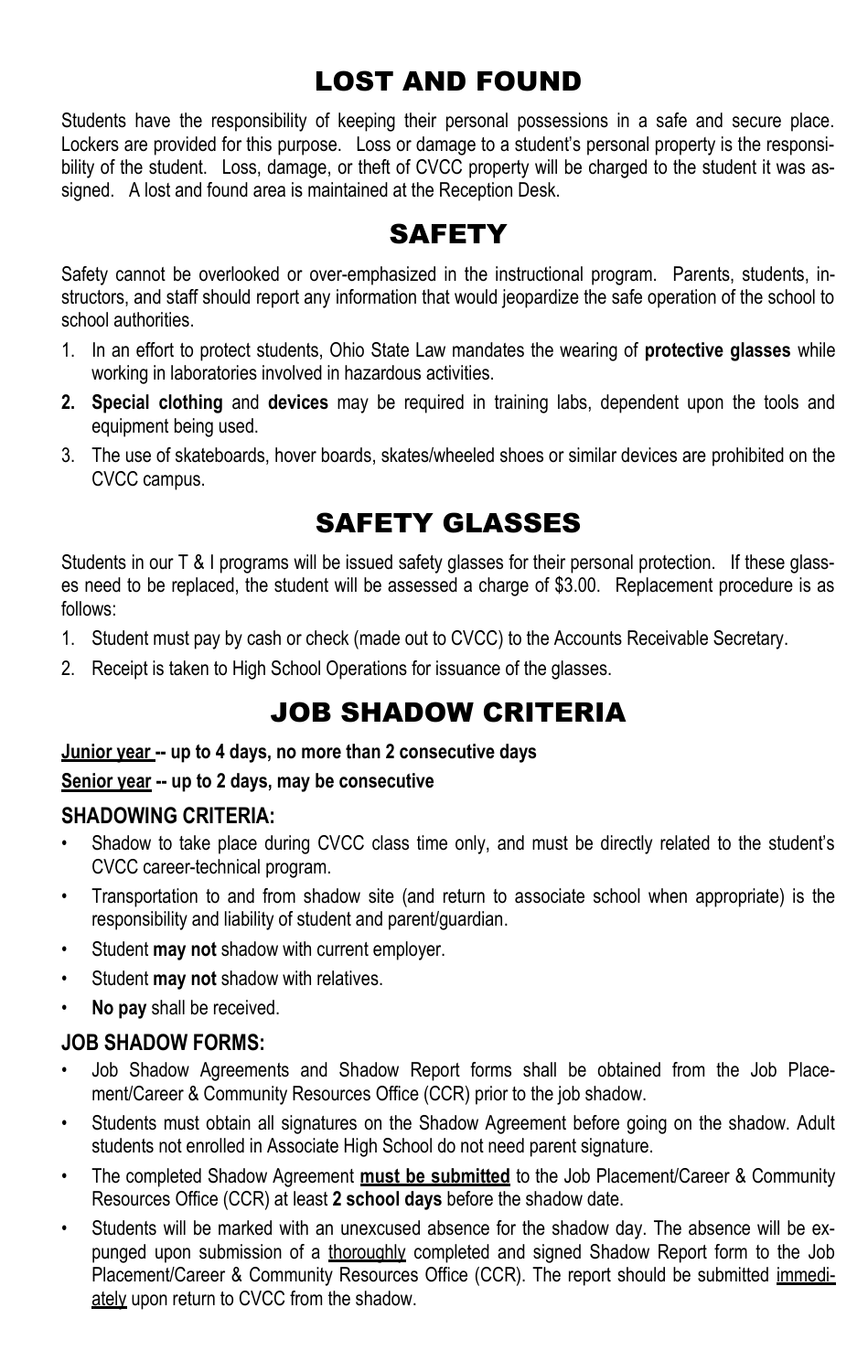# SENIOR EARLY PLACEMENT GUIDELINES

| Release Date               | <b>Grade Requirements Senior Year Only</b>                                                                                                                                        | <b>Attendance Requirements</b>                                 |
|----------------------------|-----------------------------------------------------------------------------------------------------------------------------------------------------------------------------------|----------------------------------------------------------------|
| Jan. 24, 2023              | "B" Average for the year at CVCC<br>Passing all Associate School and/or<br>CVCC Academic Classes required for<br>graduation<br>On track to meet Ohio Graduation Re-<br>quirements | 9 or Fewer Total Absences During<br>1st and 2nd years at CVCC  |
| Feb. 21, 2023              | "B" Average for the year at CVCC<br>Passing all Associate School and/or<br>CVCC Academic Classes required for<br>graduation<br>On track to meet Ohio Graduation Re-<br>quirements | 11 or fewer Total Absences During<br>1st and 2nd years at CVCC |
| April 4, 2023<br>And Later | Instructor Recommendation<br>Passing all Associate School and/or<br>CVCC Academic Classes required for<br>graduation<br>On track to meet Ohio Graduation Re-<br>quirements        | Instructor Recommendation                                      |

# **ELIGIBILITY:**

- Student must meet grade and attendance requirements, and must also have instructor recommendation to be considered for early placement.
- The student shall have satisfactorily completed requirements of his/her technical program as determined by the instructor. The student shall also complete technical program requirements specified by the instructor while on early placement.
- The job must be directly related to the technical program.
- If a student qualifies for Early Placement, but does not have a job at the release date, he/she may be released between the above dates if a job is obtained. Students must attend CVCC until a job is obtained; otherwise, absences continue to accrue until the student finds a job. Excessive absences will move the early placement date to a later release date.
- The student must attend and maintain passing grades in all classes required for graduation at the associate school and/or in CVCC's academic classes (including online instruction) to qualify for Early Placement and while on Early Placement.
- The student shall have no financial obligations to CVCC for tools, fees, books, and/or equipment. Students are also urged to check with their associate school counselor regarding outstanding financial obligations that may have a negative effect on their ability to graduate.
- CVCC parking passes may be obtained via the Student Parking Permit link on the High School page of the CVCC website.
- Student learners must submit a completed CVCC Weekly Report form to the student's instructor each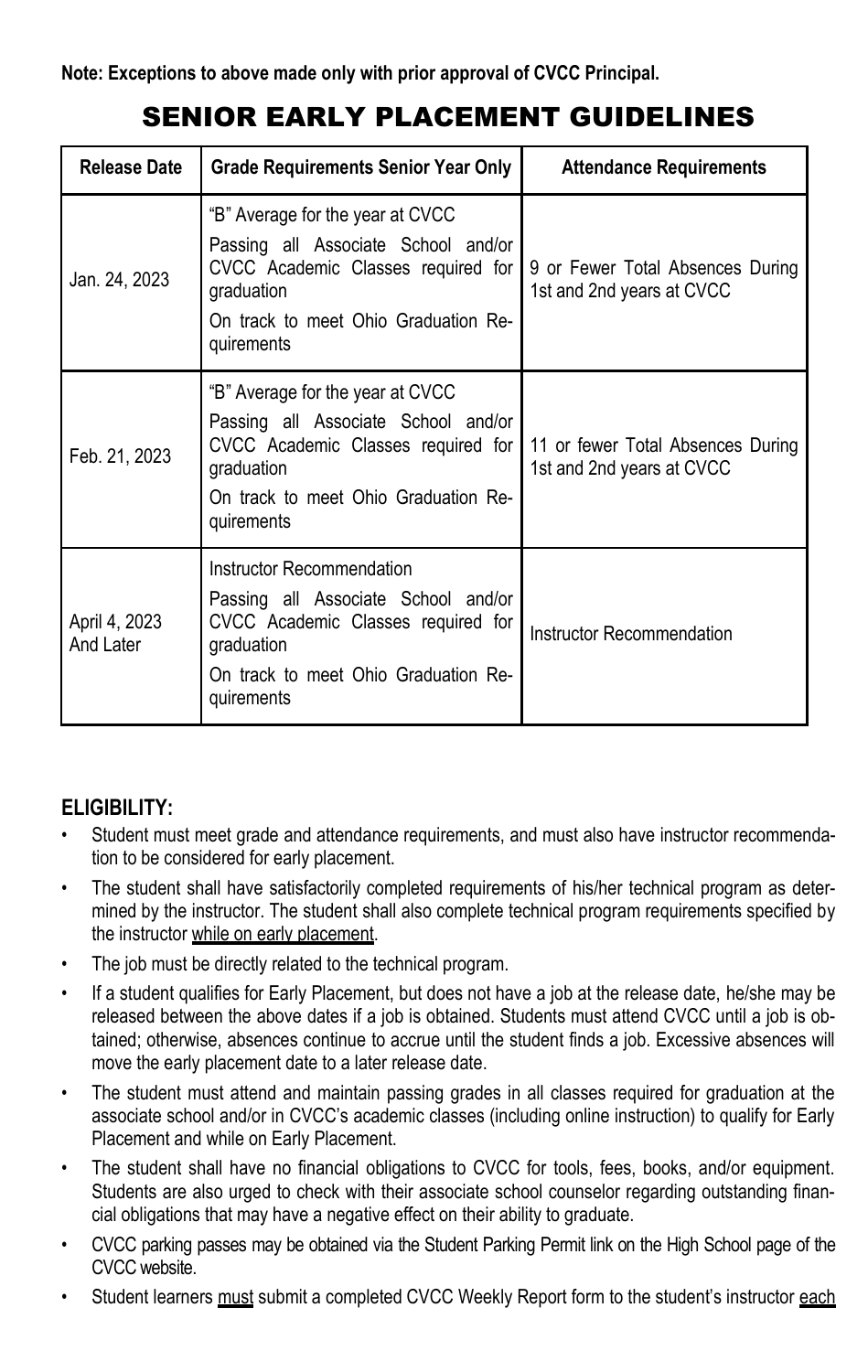week. This form must be signed by the student's supervisor verifying hours worked, skills used on the job & performance rating indicated.

### **Note:**

- If the student's work schedule does not cover or exceed the number of class hours missed weekly, the student must return to class to cover the difference.
- Students in the Culinary Arts program will not be eligible for early placement until the April release date at the discretion of the instructor. This allows the needs of the customer service component of the program to be met.
- Cosmetology students may be eligible for Early Placement at the discretion of the instructor after they have applied for the Ohio Board of Cosmetology Examination and Work Permit.
- The Engineering Technology, Education Professions, and Fire & EMS Academy, programs do not typically participate in Early Placement.

CVCC reserves the right to remove a student from early placement and return the student to his/her CVCC program if conditions warrant. (See the student responsibilities section of early placement agreement.)

Early Placement packets can be obtained from the

Job Placement/Career & Community Resources Office (CCR)

### **WORK PERMITS CAN BE OBTAINED FROM YOUR ASSOCIATE SCHOOL.**

# GRADING GUIDELINES

The following guidelines will be used in determining grades. Grades are posted in letterform using this scale.

| Letter Grade | Percentages    |  |
|--------------|----------------|--|
| Α            | $90\% - 100\%$ |  |
| B            | $80\% - 89\%$  |  |
| C            | 70% - 79%      |  |
| D            | $60\% - 69\%$  |  |
| F            | 59% or lower   |  |
|              | Incomplete     |  |

### **GRADING SYSTEM FOR SEMESTER COURSES**

| Q1/Q2 | Q3/Q4 | <b>EXAM</b> |
|-------|-------|-------------|
| 40%   | 40%   | <b>20%</b>  |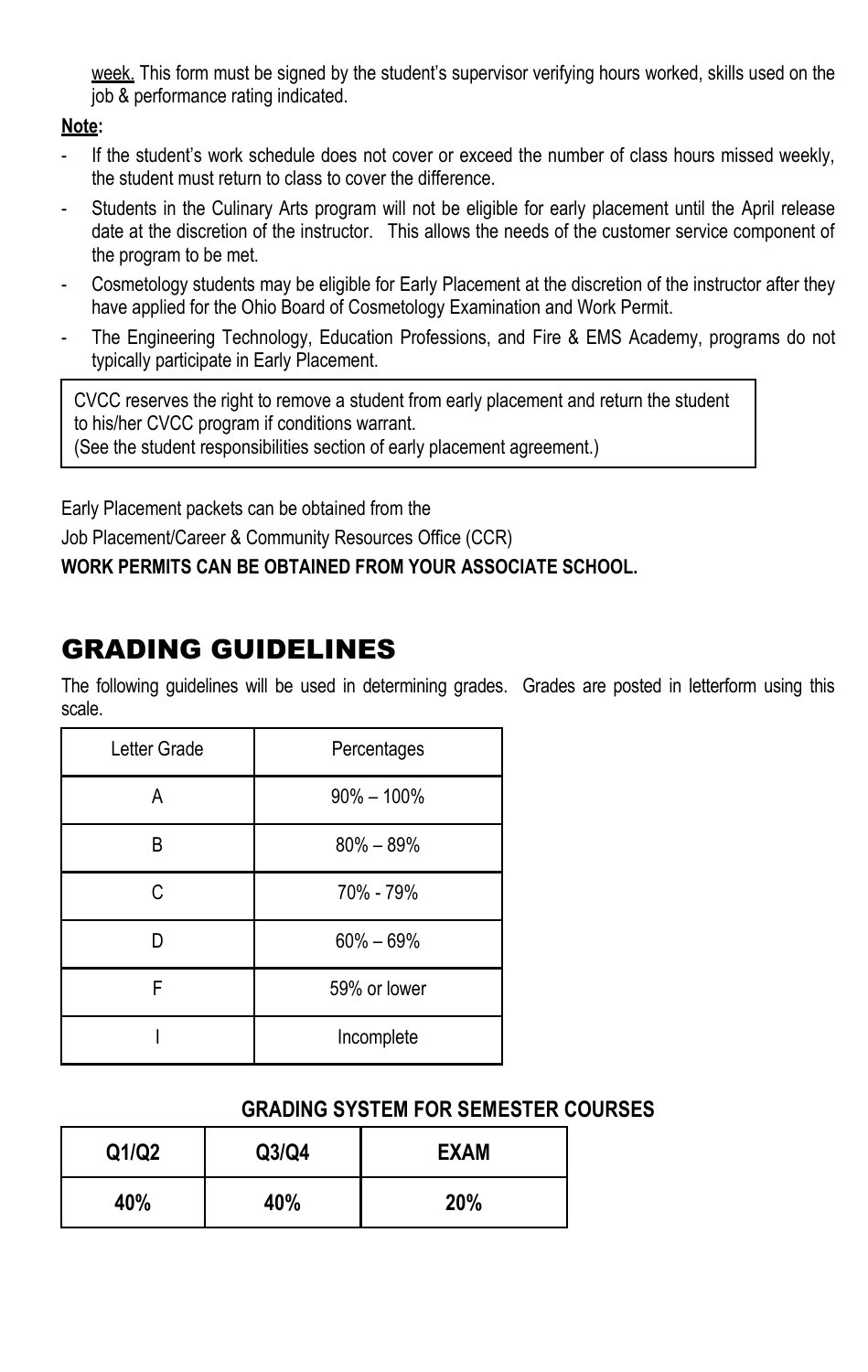### **GRADING SYSTEM FOR FULL YEAR COURSES**

| Q1  | Q2  | Mid term | Semester<br>Grade   | Q3  | Q4  | <b>Final Test</b> | Semester Grade    | <b>Final Grade</b> |
|-----|-----|----------|---------------------|-----|-----|-------------------|-------------------|--------------------|
| 40% | 40% | 20%      | $Q1+Q2+$<br>midterm | 40% | 40% | 20%               | $Q3+Q4+$<br>Final | Semester<br>$1+2$  |

Instructors have the right to subjectively determine the final grade when the average falls midway between the two grades. Instructors must notify parents/guardians in advance of any student receiving a failing grade for a nine week period. CVCC grades are part of the report card issued by the associate school. Any student who fails both grading periods in the first semester may be withdrawn from CVCC and required to return to their associate school at the end of the semester. Also, any student who fails both grading periods in the second semester may fail for the year.

An incomplete may be given for those students who have excused absences. The policy is that the student is permitted a reasonable amount of time to make up any written work missed. Students must understand that the laboratory time cannot be made up without individualized instruction. An incomplete on the report card must be made up within a three-week period.

# PROGRESS BOOK

CVCC uses ProgressBook to document student grades and attendance. This communication tool may be used on any computer via the Internet. ProgressBook usernames and passwords will be issued to students after the add/drop period. Questions regarding usernames and passwords should be directed to the Guidance Office.

You may access ProgressBook through the link on the CVCC Webpage at www.cvccworks.edu.

# CERTIFICATE OF CAREER PREPARATION

The Certificate of Career Preparation serves as formal documentation of a student's training at CVCC. It is issued upon program completion to students who have met program requirements. Special endorsements including achievement of program competencies, achievement of 95% attendance, two-year perfect attendance, Tech Prep, and National Technical Honor Society membership may be included on the Certificate. The Certificate is a useful tool in the job search process and is an integral part of the Career Portfolio.

# FEES, FINES AND CHARGES

Some programs may require students to purchase tools, workbooks or kits that then become the student's property.

Some high school fees (excluding parking permit fees) may be waived in situations where there is financial hardship. For more information contact the Treasurer's Office (440) 746-8276.

Students using school property and equipment can be fined for excessive wear and abuse of the property and equipment.

Failure to pay fines, fees or charges may result in the withholding of grades and credits, **and non-participation in field trips**. A \$35.00 service charge will be assessed for any returned checks. In classes where students are expected to participate in unpaid/paid internships or clinical rotations, all fees must be paid in full prior to students' participation.

### **Students may be assessed a fee for Transportation on Field Trips.**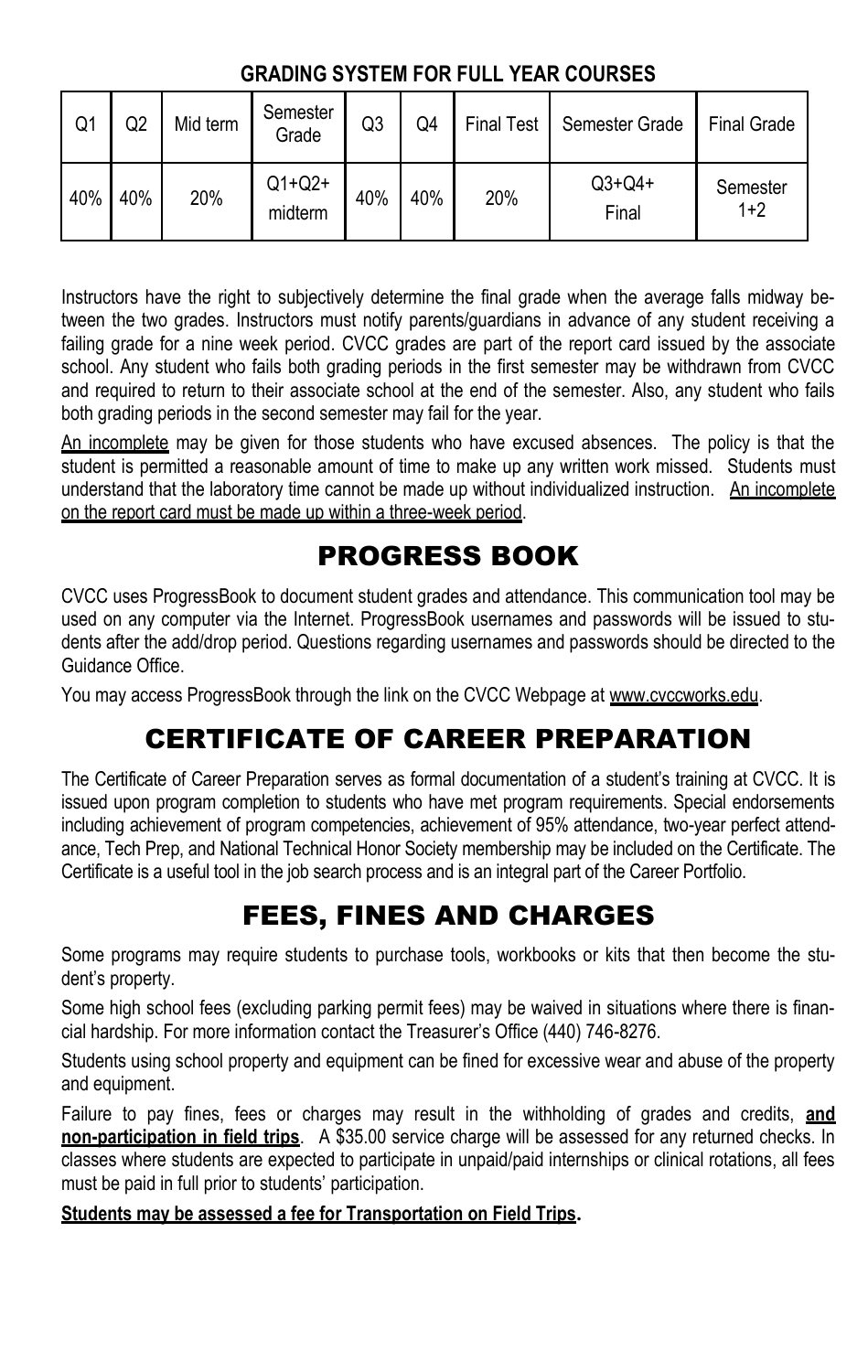# CAREER TECHNICAL STUDENT ORGANIZATIONS

Student activities are an integral part of every program. All students are automatically members of their respective youth clubs. The following list is representative of some of those organizations: Business Professionals of America (BPA), DECA, Educators Rising, HOSA (Future Health Professionals), and SkillsUSA. Student participation in a competition will not be permitted if a student is absent (excused or unexcused) from CVCC classes or misses more than one and one-half hours of classes on the day a competition is scheduled to begin (Exceptions to this rule may include participation in associate school functions or unforeseen circumstances such as a funeral or family emergency pending approval of a building administrator).

# NATIONAL TECHNICAL HONOR SOCIETY

The National Technical Honor Society is an elite group that was created by the National Association of Vocational and Technical School Principals to honor students who excel in four ways: scholarship, leadership, service, and character. The group is a national organization that is governed by national rules. Membership in National Technical Honor Society is one of the highest honors that can be given to a career-technical high school student. Participation in a service project as approved by the NTHS Advisor is a requirement of membership.

The selection process at Cuyahoga Valley Career Center begins with juniors and seniors who have met the scholastic requirement of 3.75 GPA or above at CVCC, have 98% attendance or better at CVCC, have good behavior with no suspensions, are actively involved in career-technical student organizations displaying leadership and service, and have a recommendation from a CVCC instructor. Students are also required to have a minimum 3.3 scholastic grade point average at their associate school. Membership in National Technical Honor Society is determined by a selection process established by both the national and local organizations. The last step in the selection process involves a committee of faculty members who review the applications and make final recommendations. Because membership is an honor and not a student's right, the committee's decision is final. Students inducted into the National Technical Honor Society are required to complete at least six (6) hours of community service as approved by the NTHS Advisor.

# EXTRA CURRICULAR ELIGIBILITY

CVCC students are eligible and encouraged to participate in extra-curricular activities at their associate schools. A GPA which is acceptable to the associate school must be maintained to remain eligible for participation.

# FOOD AND BEVERAGE POLICY

In order to ensure that the facilities here at CVCC continue to be maintained as a high quality educational institution with a professional tone and appearance, no food or beverages are permitted in instructional areas during instructional time.

Food and beverages are to be kept and consumed in the cafeteria; an exception to this may be for class parties or meetings, and needs to be approved by the program administrator prior to the event.

Students taking food and/or beverages through the halls will be asked to return to the cafeteria, dispose of it or it may be confiscated and may be picked up at the end of the school day in High School Operations.

No student is permitted to order food and/or beverages to be delivered via any delivery service.

# **CAFETERIA**

### **Time Schedule**:

7:30 - 7:40 a.m. Morning Food Service 10:45 - 11:25 a.m. Lunch Electronic devices may be used **in this area**.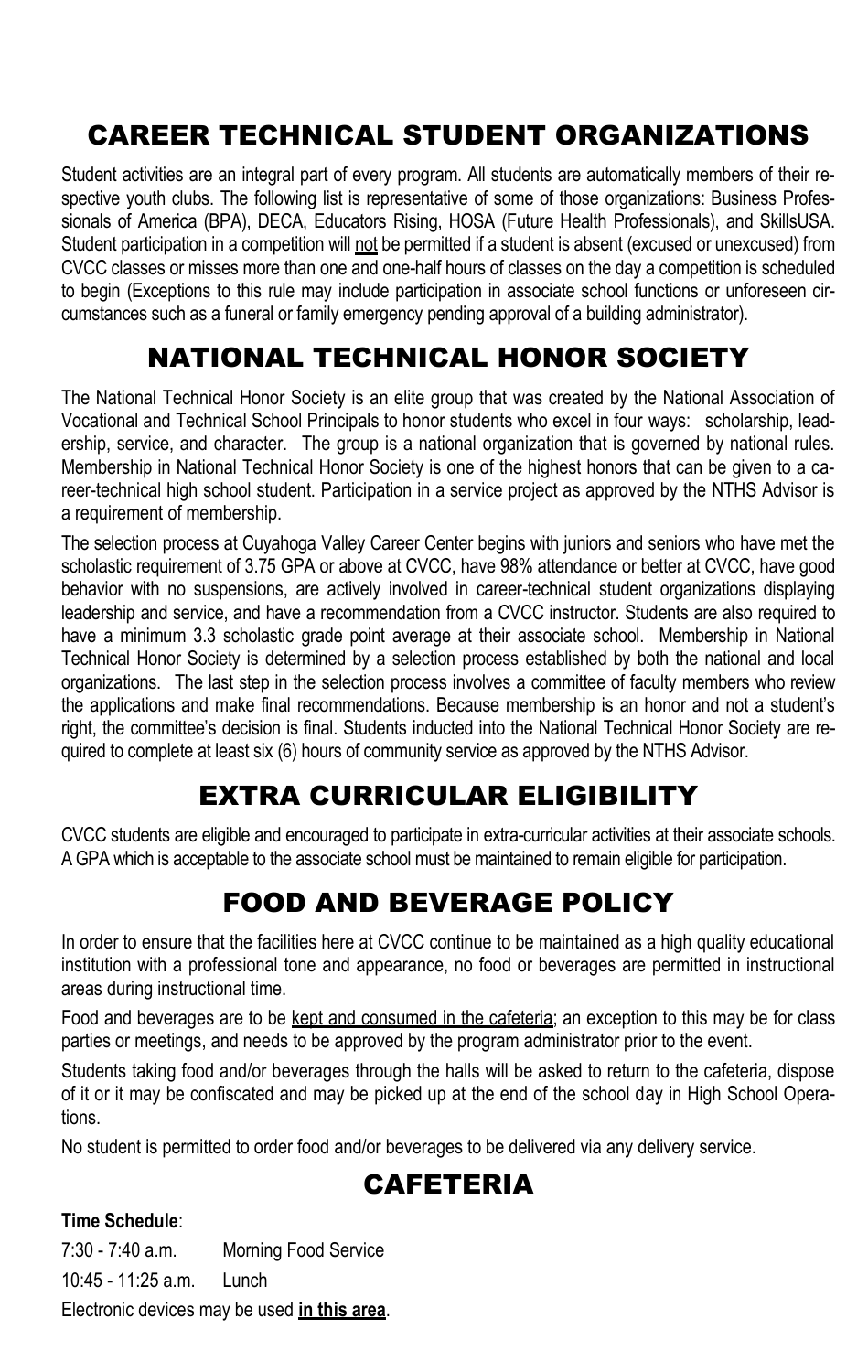Please observe the following cafeteria regulations:

- Deposit all trash in receptacles and leave tables and floor clean before leaving. Push chairs back under the tables when leaving.
- Food is not to be taken outside of the cafeteria area.
- Those who choose to go outdoors when permitted by administration are required to remain on the grounds in the patio area. All trash must be deposited in the outdoor receptacles before leaving.
- All wooded areas and the parking lot are off limits.

**You are expected to conduct yourself in an orderly manner and follow any directions/requests by CVCC staff.**

# DRESS CODE

**Students and parents/guardians should be aware that school is a place for the business of education and is not a showcase for extreme styles of dress or grooming.** We have many visitors (prospective employers, potential students, parents & interested citizens) who come to see our building and programs, but most especially our students. **Remember, first impressions are important. We can't afford negligent, offensive or questionable appearance.** Employers may assess your appearance and grooming as part of the hiring process. Participation in the program will be prohibited without proper attire. CVCC campus wear will be worn in all program areas.

**Students in violation of the dress code and/or not in appropriate CVCC Campus Wear may be immediately assigned to In-School Restriction (ISR) by their program instructor for the remainder of their day at CVCC.** 

### **A. General Dress Code Requirements:**

### **THESE REQUIREMENTS ARE TO BE MET AT ALL TIMES:**

- A1. The school district reserves the right to restrict any attire that disrupts the educational process. Students who fail to comply will be referred to an administrator for disciplinary action.
- A2. Clothing that is not permissible throughout this dress code section cannot be worn in the building or at any school-sponsored activities. Dress and grooming will be clean and in keeping with health, sanitary and safety requirements. Clothing that is overly torn, ragged, or designed to look sloppy or to attract undue attention is not permitted.
- A3. Long pocket chains, studded bracelets, dog collars, and other articles, which may be judged to be potentially harmful and/or could be used as a weapon, are not permitted.
- A4. For safety and health reasons, some lab areas may require NO visible piercings.
- A5. No article of clothing, button or badge may be worn if it contains the following:

Offensive, obscene, vulgar words, phrases, or illustrations; derogatory statements toward the purpose of education, political, religious, racial or national groups; references to drugs, alcohol, weapons, violence, gangs; inappropriate sexual references, and/or references to any product or service not permitted to minors by law.

- A6. Inappropriate or offensive tattoos must be covered at all times while in the building or at a school-sponsored activity.
- A7. No headgear (hats, hoods, bandanas, sweatbands, curlers, etc.) may be worn inside the building with the exception of those required during lab time, while in the cafeteria during transition time, or for religious purposes.
- A8. No sunglasses may be worn in the building.
- A9. Upper body clothing: No bare midriff or excessively tight or revealing tops may be worn.
- A10. Lower body clothing: Items must be hemmed. Pants, shorts or skirts must not sag. Yoga or yoga-type pants will not be permitted. Skirts, shorts and dresses must be at least finger-tip length. No sleepwear, leggings, or other excessively tight fitting items may be worn. Undergarments should not be visible.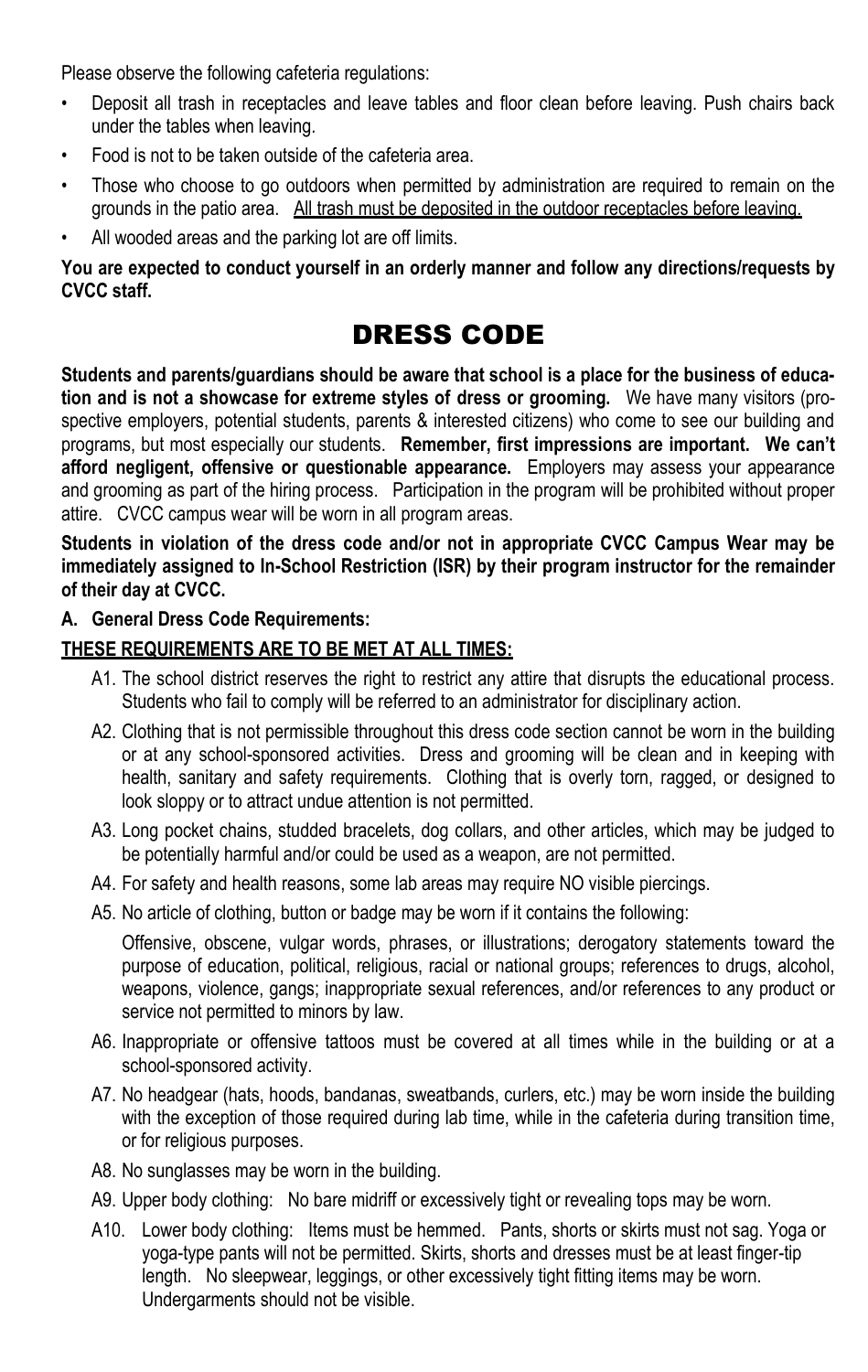A11. Slippers or footwear, such as flip flops, deemed unsafe are not permitted.

### **B. Program Wear:**

**When class BEGINS, students are to be in their campus-wear uniform which will be specific to each program.**

- B1. Information about campus wear and cost is available at www.cvccworks.edu or noted in the class fees.
- B2. Some campus wear may be purchased in the Sales and Service Store.
- B3. Students must be in campus wear in order to participate in their program.
- B4. Specific footwear may be required for safety reasons in some programs.

### **C. Rentals:**

- C1. If students come to school without proper attire and/or fail to have their campus wear uniform at the beginning of class, they may rent a shirt and/or pants for the day for \$2.00 per item from the Sales and Service Store. Belts will also be available to rent for \$2.00 per day.
- C2. Students must return the rented shirt/pants/belts at the end of the day for a \$1.00 refund or face disciplinary action. Students will be charged \$20.00 for a lost rental item. Excessive renting will not be permitted. After the fourth rental, students will be referred to the program administrator for disciplinary action.

# LOCKDOWN, FIRE AND TORNADO DRILLS

During lockdown procedures, students are to report to the safe area directed by the instructor. Students are to remain quiet and in the safe area until dismissed by a school administrator, instructor and/or police officer.

The school complies with all fire and safety laws and will conduct fire drills in accordance with state law. Specific instructions on how to proceed will be provided to students by their instructors who will be responsible for safe, prompt, and orderly evacuation of the building. Students who do not comply with a safety drill will be subject to discipline.

You are not to return to the building until attendance has been taken and an announcement made over the loud speaker.

Tornado drills will be conducted during the tornado season using the procedures prescribed by the State. The alarm system for tornadoes is different from the alarm system for fires and consists of a public address announcement.

# GUIDELINES FOR STUDENT CONDUCT

Students are expected to:

- act courteously to adults and fellow students;
- be prompt to school and attentive in class;
- work cooperatively with others when involved in accomplishing a common goal regardless of the other's ability, gender, race or ethnic background;
- complete assigned tasks on time and as directed;
- help maintain a school environment that is safe, friendly, and productive;
- act at all times in a manner that reflects pride in self, family, and in the School.

# **RIGHTS AND RESPONSIBILITIES**

Effective discipline is an important and necessary prerequisite for effective learning. Students attend Cuyahoga Valley Career Center under the direction of state law and with the full benefits of constitutional protection for their rights as citizens. Students have a right to reasonable treatment from the school and its employees. The school, in turn, has the right to make rules and regulations. The intent of these rules and regulations is to create a positive educational environment which holds students accountable for their behavior and teaches them to live with the consequences of their decisions. Freedom carries with it responsibilities for all concerned.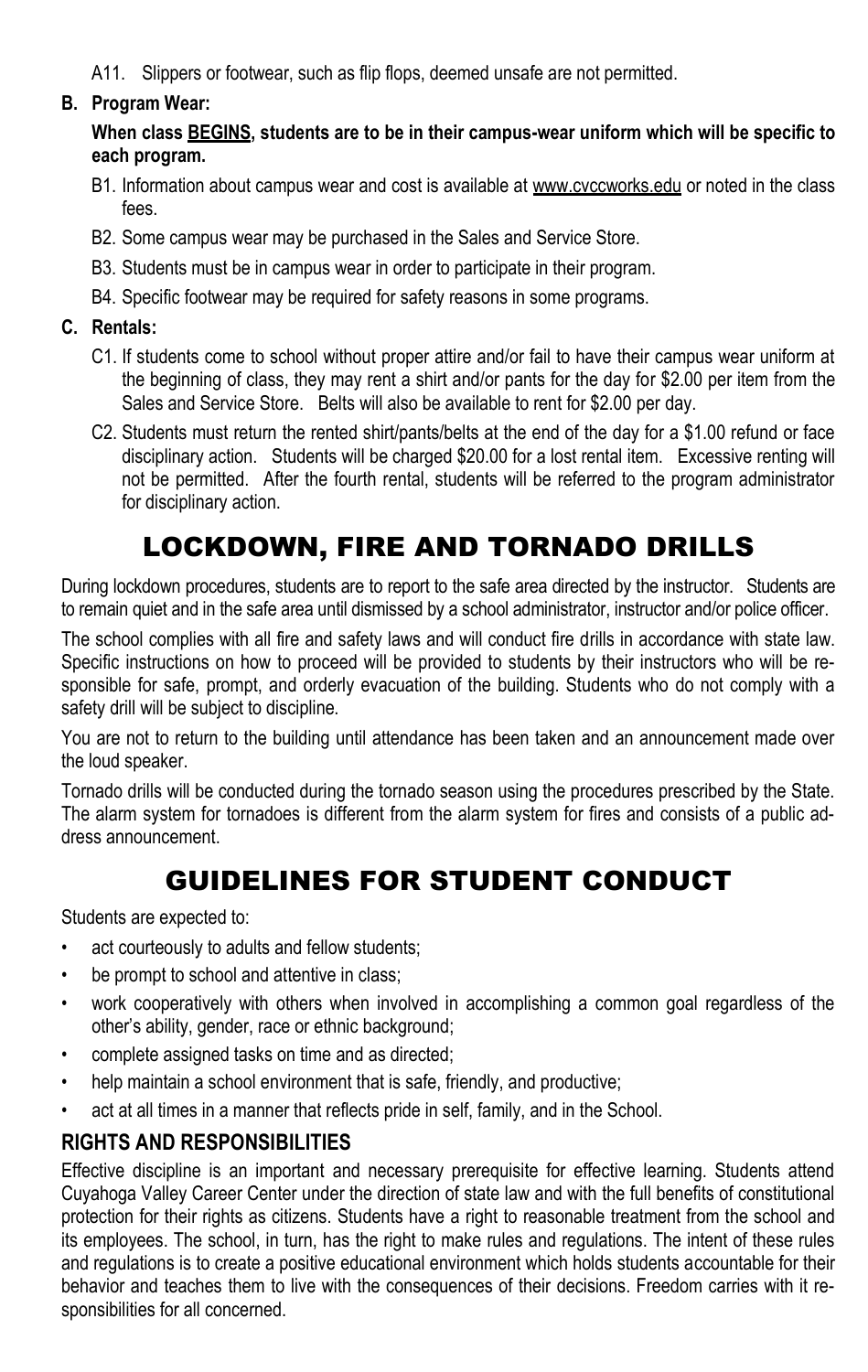# **SCOPE OF JURISDICTION**

This code of conduct is in effect while students are under the authority of school personnel or involved in any school activity. This includes but is not limited to school buses and property under the control of school authorities and while at competitions, extracurricular events, or other school activities or programs. The following rules and regulations also apply to (1) Misconduct by a pupil that occurs off of property owned or controlled by the district but that is connected to activities or incidents that have occurred on property owned or controlled by the district; and (2) Misconduct by a pupil that, regardless of where it occurs, is directed at a district official or employee, or the property of such official or employee.

### **ACADEMIC INTEGRITY/CHEATING**

Plagiarism is using someone else's words, ideas or language and passing it off as your own. Presenting someone else's work as one's own in order to obtain a grade or credit is considered to be cheating. This includes, but is not limited to:

- copying others assignments, quiz or test answers.
- unauthorized use of data (appropriating passages or ideas from another) unless properly cited.

Students who violate this policy will receive zero credit for assignments or work involved. Repeated offenses will result in conferences with parent-instructor-counselor, detentions and suspensions.

### **STUDENT LOCKERS**

Student lockers, desks, cabinets, and similar property are the property of the CVCC Board of Education provided to students as a convenience for their use. Lockers and other such property carry no expectation of privacy for the students who occupy them. School lockers, desks, cabinets, etc. and their contents are subject to search by school authorities at any time and without warning.

# **ELECTRONIC DEVICES (SEE POLICY 5136)**

Cell phones, pagers, CD players, headphones, hand held games, MP3 players, iPods**,** PDAs, PDD's, iPads, laptops, etc. are considered electronic devices and *the personal* use of these devices is prohibited, except in the cafeteria/commons *before the start of classes* **or during lunch hours**. *Students may use these devices within the classroom for an educational or instructional purpose with the instructor's permission and supervision*.

If a student has any of these devices visible while in a restricted area *without instructor permission,* the student will be expected to turn the electronic device over to the instructor or administrator who makes such a request. Consequences for unauthorized use of these devices may be (but are not limited to):

1st offense – device may be confiscated and returned after three school days or returned to the parent/guardian.

2nd offense – device is confiscated and will only be returned to a parent/guardian.

Electronic devices that have been confiscated can be picked up in High School Operations. Please see your respective administrator.

Contents of cell phones or other recording devices may be searched if there exists a reasonable suspicion that it may have been used in an activity prohibited by the Student Code of Conduct. **The use of cameras or any other recording devices are prohibited except where approved by a classroom instructor or administrator for educational purposes.**

*Parents/guardians are advised that the best way to get in touch with their child during the school day is by calling the school office. Students may use school phones to contact parents/guardians during the school day*.

### **SURVEILLANCE**

Parents and students should be aware that for the safety and welfare of the students, video surveillance cameras are placed throughout the building and school grounds and on buses. These cameras are for administrative use only. Any attempt to damage or interfere with the function of these devices will result in disciplinary action by the school and possible referral to local law enforcement agencies. Actions recorded on these cameras may be used as evidence in disciplinary action.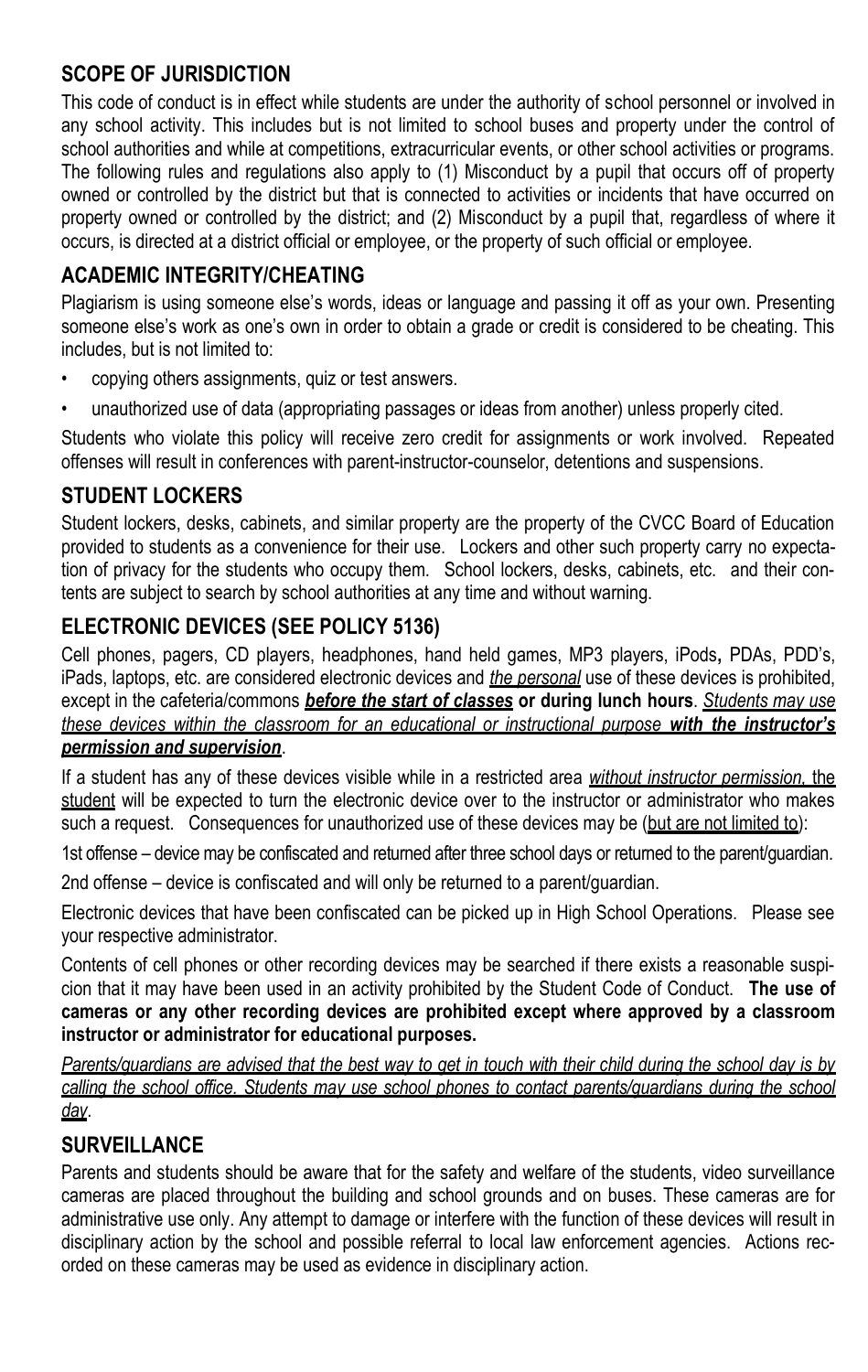### **STUDENT TECHNOLOGY ACCPETABLE USE AND SAFETY AGREEMENT FORM (SEE POLICY 7540.03)**

It is essential for each user on the network to recognize his/her responsibility in having access to vast services, sites, systems, and people. Use of the network must be in support of education and research consistent with Board of Education policies. CVCC reserves the right to monitor Internet activity and to remove user accounts for any violation of CVCC's policy and/or Internet practices. Students should be aware that there is no expectation of privacy in the use of electronic mail or the Internet when using school facilities for access. The school reserves the right but does not assume the obligation to monitor such access. Any illegal activities will be reported to the appropriate authorities.

All students and parent/guardians are required to complete a Student Technology Acceptable Use and Safety Agreement form and a Student/Parent Device Agreement Policy form, if applicable. These forms are distributed at the start of the school year; in addition, they are available in the High School Operations Office and on the CVCC website. The direct link to the page containing these forms and to Frequently Asked Questions about the Chromebook Initiative is: http://www.cvccworks.edu/IT.aspx

### **PUBLICATIONS**

CVCC recognizes the rights of students to express themselves. With that right comes the responsibility to do so appropriately. All items must meet school quidelines. Publications such as video productions, flyers, pamphlets, and essays are connected to the overall school program and are subject to editorial control by the school administration. The assigned faculty advisor will establish criteria and standards, instruct and advise in procedures, grammar and content, supervise editing, and serve as a liaison between the student(s) and administration. All student publications are subject to final interpretation by the Superintendent.

### **USE OF TOBACCO (POLICY 5512; ALSO SEE POLICY 7434)**

The Board of Education is committed to providing students, staff, and visitors with an indoor tobacco and smoke-free environment. The negative health effects of tobacco use for both the users and nonusers, particularly in connection with second hand smoke, are well established. Further, providing a non-smoking and tobacco-free environment is consistent with the responsibilities of instructors and staff to be positive role models for our students.

For purposes of this policy, "use of tobacco" means to chew or maintain any substance containing tobacco, including smokeless tobacco, in the mouth to derive the effects of tobacco, as well as uses of tobacco or tobacco substitutes, including cigarettes, cigars, pipe tobacco, chewing tobacco, snuff or any other matter or substances that contain tobacco, in addition to papers used to roll cigarettes and/or the smoking of electronic, "vapor," or other substitute forms of cigarettes, including liquids used in electronic cigarettes, and associated accessories, clove cigarettes or other lighted smoking devices for burning tobacco or any other substance.

In order to protect students and staff who choose not to use tobacco from an environment noxious to them, the Board prohibits the possession, consumption, purchase or attempt to purchase and/or use of tobacco or tobacco substitute products by students on Board premises, in Board-owned vehicles, within any indoor facility owned or leased or contracted for by the Board, and/or used to provide education or library services to children, and at all Board-sponsored events.

Students who violate this policy shall be subject to disciplinary action in accordance with the Student Code of Conduct/Student Discipline Code and in accordance with policies of the Board.

Evening adult students are prohibited from smoking in the building.

**A law passed by the State of Ohio prohibits people under 21 years of age having possession of tobacco products. Students, who are on school property that are in possession of tobacco products, may be subject to arrest and fines. Persons 21 years and older, who pass along tobacco products to a minor, are also subject to arrest and fines.**

### **CIVIL DAMAGES AND CRIMINAL CHARGES**

In addition to whatever actions CVCC administrators may take in terms of discipline, parents & students should be aware that civil damages and/or criminal charges may be pursued.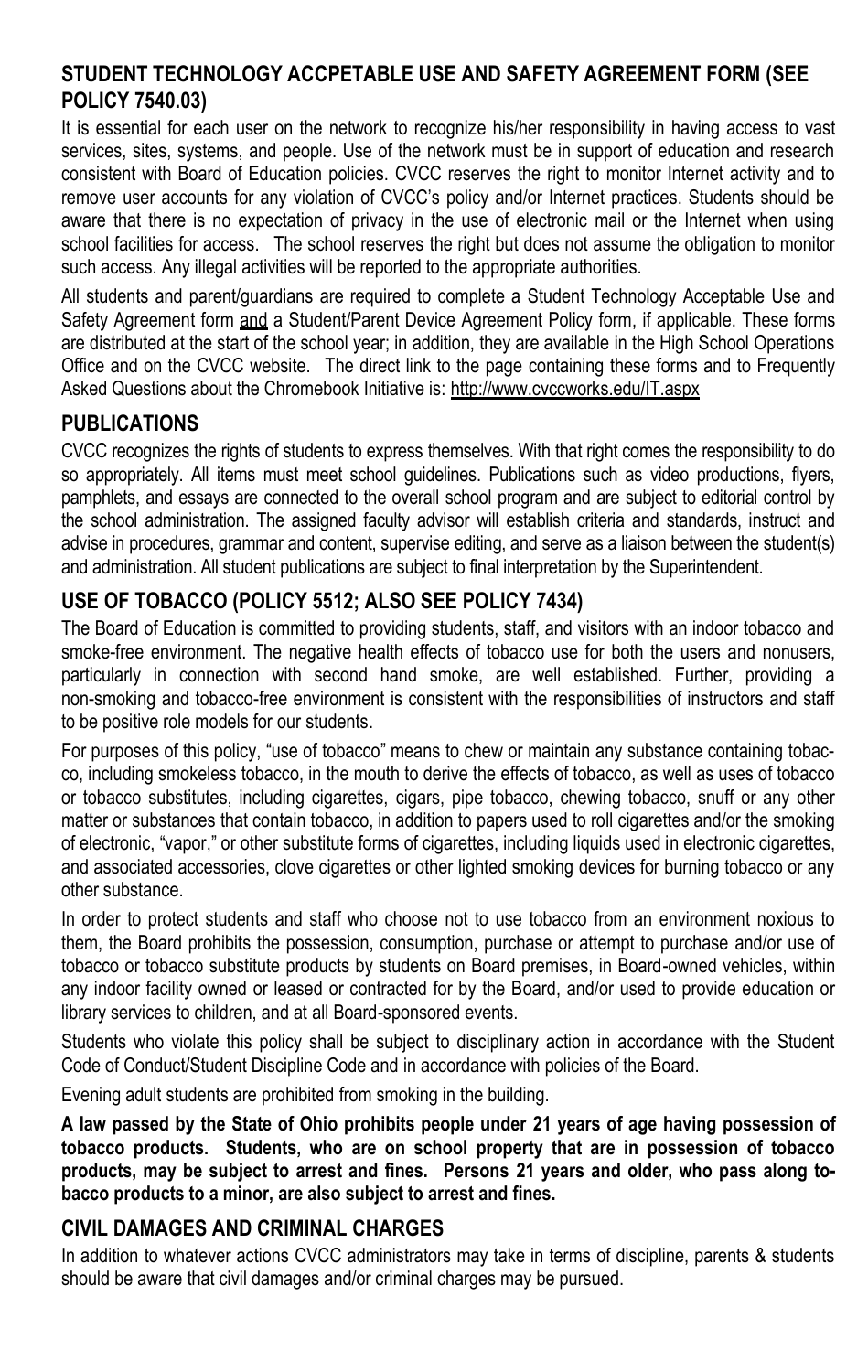# DISCIPLINE

Violation by a student of any one or more of the listed rules of conduct may result in disciplinary action, which may include one or more of the following: verbal or written warning or reprimand, referral to guidance counselor, Saturday detention, parental contact, community service, referral to legal authorities, emergency removal, tobacco education, in-school restriction, suspension and/or expulsion, or other consequences deemed appropriate by the administration. Students are required to report any incident which they may observe of bullying, harassment, or any other threatening or unlawful act. These rules are in effect at all school events.

# **IN SCHOOL RESTRICTION (I.S.R.) PROCEDURES**

The In-School Restriction Program is an alternative form of discipline that provides a student with an opportunity to continue his/her academic work while restricted from regular classes. Parents and instructors will be notified when a student is assigned to in-school restriction except in the case of a dress code violation.

Students assigned to I.S.R. are to report directly to the In-School Restriction Room by 7:45 a.m./11:30 a.m. In some circumstances, students may be assigned to ISR after the start of their school day. These students are expected to report immediately to ISR when assigned. Students assigned to I.S.R. must bring all items necessary for the entire school day including textbooks and other school materials. Restroom privileges will be given by the I.S.R. instructor. Specific guidelines for the I.S.R. room will be provided to each student who is assigned to that room, and they will also be posted in the I.S.R. room. Tests may be given by the I.S.R. supervising instructor.

Credit will be given for completed assignments submitted to the classroom instructor. Students who violate in-school restriction guidelines may be suspended out of school.

### **Students who are under in-school restriction are permitted to attend any co-curricular activities and make up schoolwork.**

- 1. Students are to report to the In-School Restriction Room **ON TIME** no later than 7:45 a.m. or 11:30 a.m. unless the student is assigned to ISR after the start of the school day.
- 2. Students assigned to I.S.R. are required to be in proper campus wear or program uniform. This is not an opportunity for a dress down day. If students do not report in proper attire they will be subject to further disciplinary action unless the reason for assignment to ISR is a dress code violation occurring on the day of assignment.
- 3. Students will be in assigned seats and will remain quiet at all times.
- 4. Students are responsible for securing work from their instructors prior to being in the restriction room. They are to bring schoolwork and/or appropriate reading materials with them to the suspension room. There will be **NO SLEEPING.**
- 5. One restroom break will be permitted per student while in I.S.R.
- 6. Students will remain in the restriction room from  $7:45$  a.m.  $-10:45$  a.m. or 11:30 a.m.  $-2:30$  p.m. If you have an early dismissal schedule it will be void for the day. If the student has a job after school it is his/her responsibility to make other arrangements with the employer.
- 7. Students absent on days of I.S.R. are to be "called in" by their parent by the start of school. Any time lost out of I.S.R., except O.S.S., must be made up.
- 8. Students dismissed from I.S.R. due to poor behavior will be sent home for the remainder of the day. The day will be determined as O.S.S. and no credit will be given for schoolwork. Additional days of I.S.R. may be applied.

### **SATURDAY DETENTION**

Saturday Detention is an elective alternative to Out-of-School Suspension, which may be offered to students at the discretion of the administration. Saturday Detentions are held from **8:00 – 11:00 a.m**. in the Cafeteria at Cuyahoga Valley Career Center. Students may be scheduled for all or part of the three hour period. **Students missing Saturday Detention may receive two (2) days In School Restriction or other disciplinary action. Students with Driving/Parking privileges who are assigned to detention for Tardiness to school and do not attend the detention may lose such privileges through the next quarter.**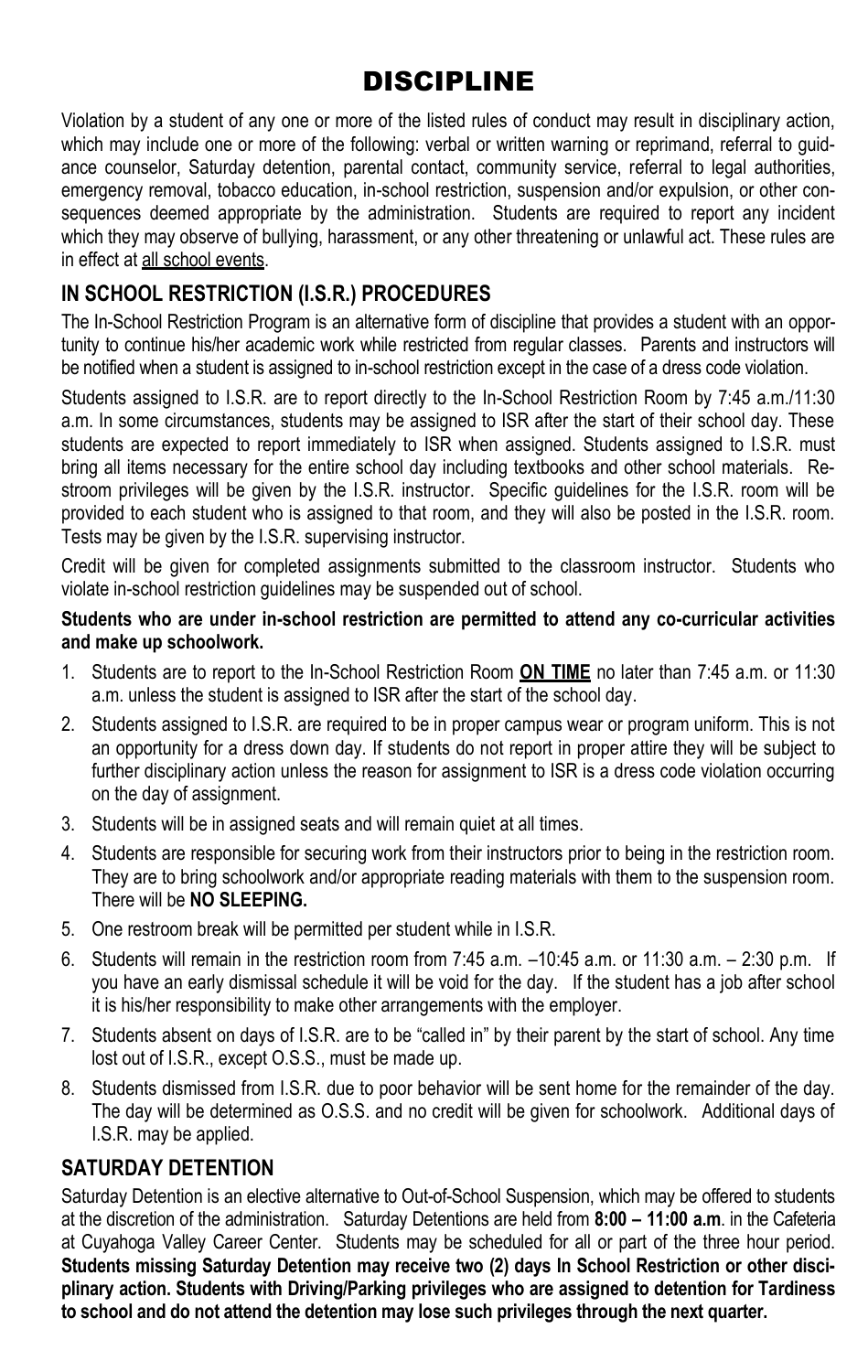# **SEARCH AND SEIZURE**

Search of a student and his/her possessions, including vehicles, may be conducted at any time the student is under the jurisdiction of the Board of Education, whether on school property or at school functions or as an appropriate nexus may warrant, if there is a reasonable suspicion that the student is in violation of law or school rules. A search may also be conducted to protect the safety of others. All searches may be conducted without a student's consent, and may be conducted with the assistance of local Police Departments and their canine units. All confiscated materials will be seized and not returned to the student and/or parent/guardian.

### **EMERGENCY REMOVAL**

Emergency removals in the CVCC District will be done according to the provisions of O.R.C. 3313.66 and CVCC Board Policy 5610.03

### **ZERO TOLERANCE**

The Board has "zero tolerance" of violent, disruptive or inappropriate behavior by its students. No student shall on school property or in any school vehicle or at any school sponsored event (regardless of location), bring, transport, possess, handle, carry, use or conceal any illegal substance, firearm, knife or dangerous weapon or look-alike.

A student who fails to comply with established school rules or with any reasonable request made by school personnel on school property and/or at school-related events is subject to student discipline.

LEGAL REFS.:OHIO REVISED CODE (ORC) 3313.20; 3313.534; 3313.66; 3313.661; 3313.662

### **SUSPENSION-EXPULSION**

### **Cuyahoga Valley Career Center School**

Students failing to comply with the school regulations may be suspended and/or expelled. Each individual case will be judged on its own merits. Should a high school student enrolled at CVCC be suspended, expelled, or removed from his/her school district for a conduct code violation, the suspension, expulsion, or emergency removal of such student will be effective at the Career Center. Parents may be conferred with prior to suspension or be required to attend a conference for a student's readmission to school.

Suspensions will be in effect at both associate school and at CVCC. Suspension or expulsion is total removal from school and may result in the student receiving no credit for work missed during the suspension or expulsion.

The Superintendent, director, assistant director, or any other administrator may suspend a student from school for a period of up to ten (10) days for violation(s) of the Code of Conduct. The superintendent may expel a student from school for up to eighty (80) days and in some cases for an entire year.\*

\*(Use or possession of weapons and bomb threats at school, on school property or at school activities; inflicting serious physical harm to persons or property at school, on school property, or at a school activity.)

Students who are suspended or expelled may not be present on school property, participate or attend any school activities or contests, or be present at activities or on property controlled by the school.

Expulsion may result in the loss of credit for courses being taken at your home school, or at any college or university, whether under the Post-Secondary Enrollment Option or at the student's own expense.

### **CODE OF STUDENT CONDUCT/STUDENT DISCIPLINE CODE**

### **GROUNDS FOR SUSPENSION, EXPULSION OR REMOVAL SHALL INCLUDE, but not be limited to:**

- 1. DAMAGE, DESTRUCTION OR DEFACEMENT of school property or private property on school premises while enrolled as a student.
- 2. THEFT OR UNAUTHORIZED POSSESSION of school property or equipment, personal property of any school personnel or of another student or visitor.
- 3. PROFANE, INDECENT OR OBSCENE LANGUAGE: written or verbal, directed toward or used in the presence of school personnel or students. This shall include use of obscene gestures, pictures and signs.
- 4. INSUBORDINATION OR DISRESPECT by refusing to comply with directions of school personnel,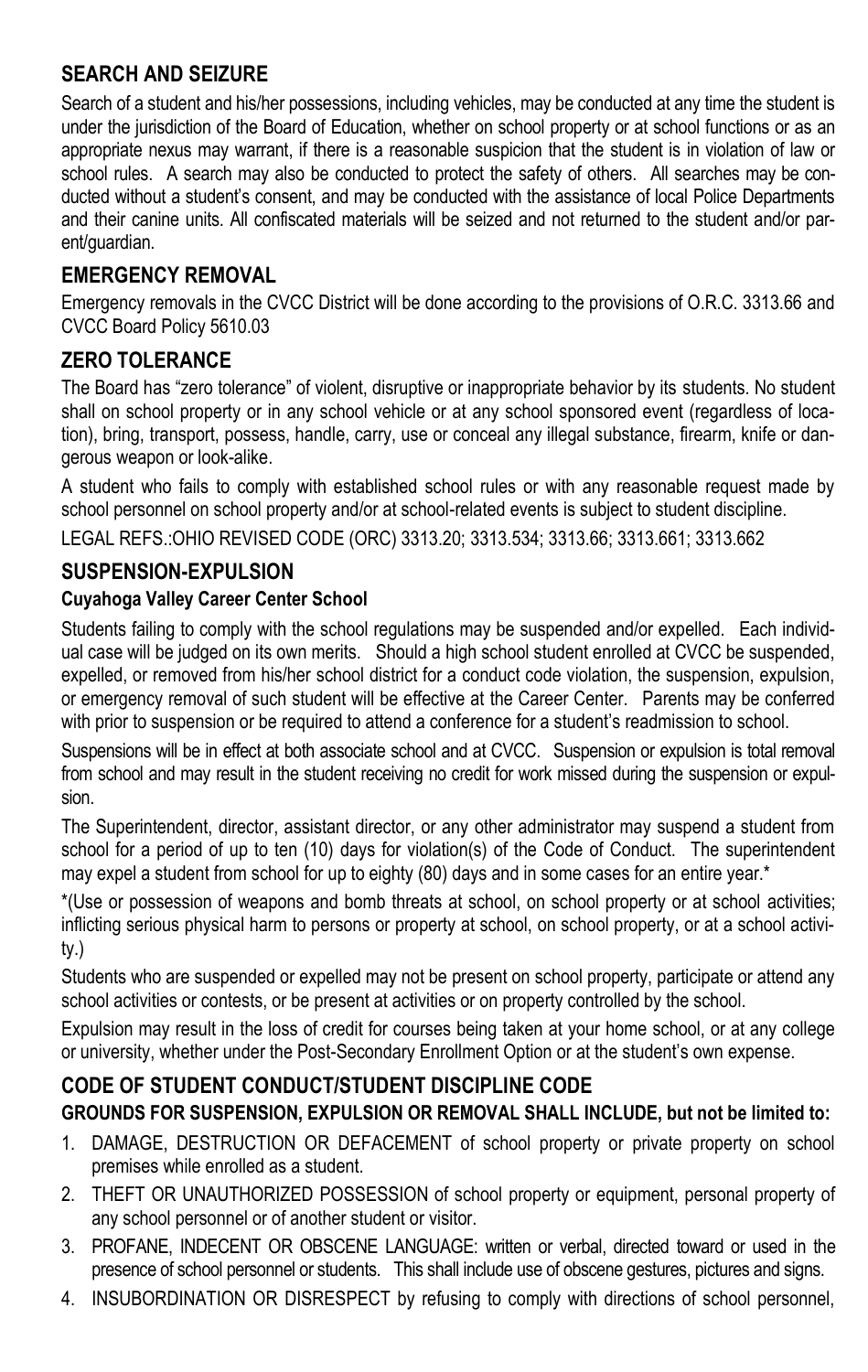which includes sleeping in class, public displays of affection, refusing to work in class, etc.

- 5. DISRUPTION OF SCHOOL ACTIVITIES and/or failure to follow reasonable instruction of staff members; obstruction of the educational process.
- 6. TRUANCY or repeated unexcused absences from school: class, lunch, or any other assigned activity for part or all of a day, without school authorization. However, no student will be suspended, expelled, or removed solely on the basis of the student's absences from school without legitimate excuse.
- 7. REPEATED TARDINESS to class or school.
- 8. SMOKING, USE OR POSSESSION OF TOBACCO PRODUCTS in any form, (including smokeless tobacco, electronic cigarettes or similar look-alike devices or associated accessories), is prohibited on school grounds or at any school sponsored activity. (see Policy 5512)
- 9. POSSESSION, TRANSMISSION, USE, SALE OR OFFER TO SELL, BUY OR ATTEMPT TO BUY, OR CONCEAL ALCOHOLIC BEVERAGES, NARCOTICS, DRUGS, COUNTERFEIT/LOOK-ALIKES OR OTHER MOOD ALTERING SUBSTANCE.
- 10. POSSESSION, TRANSFER, USE, SALE, OR ATTEMPT TO SELL, BUY OR ATTEMPT TO BUY, OR CONCEAL DEVICES WHICH ARE DESIGNED PRIMARILY TO FACILITATE THE INGESTION OR INHALATION OF ILLEGAL SUBSTANCES INCLUDING "COUNTERFEITS/LOOK-ALIKES".
- 11. TRANSMITTING OR ATTEMPT TO TRANSMIT ANY FORM OF PRESCRIPTION OR NON-PRESCRIPTION MEDICATION.
- 12. POSSESSION, USE OR THREATENED USE OF FIREWORKS, SMOKE BOMBS, OR OTHER SUCH INCENDIARY DEVICES.
- 13. POSSESSION OF OR THREATENED USE OF WEAPONS: CONCEALING, TRANSMITTING OR ATTEMPTING TO CONCEAL OR TRANSMIT WEAPONS OR ANY OBJECT/LOOK-ALIKE, WHICH MIGHT BE CONSIDERED A DANGEROUS WEAPON OR INSTRUMENT OF VIOLENCE. (For more information, see Board policy 5772).
- 14. UNAUTHORIZED BODILY CONTACT: The act of physically, touching, hitting, assaulting or making physical threats to a student or employee of the school system or any person while on school property or while attending an event under the jurisdiction of the school. Level I--pushing, shoving, in the grasp; **Level II**--Students have physical altercation, but end altercation on their own; **Level III**—Physical altercation had to be ended by bystanders/school personnel or an act of assault is involved.
- 15. HARASSMENT/HAZING/BULLYING of another individual(s)—physical, verbal or sexual. (see Harassment and Bullying).
- 16. BOMB THREATS, TERRORISTS THREAT OR FALSE ALARMS—threatening directly or indirectly to commit a crime of violence with the purpose of inciting panic with reckless disregard of the risk to others.
- 17. UNAUTHORIZED USE OF FIRE OR FIRE DEVICES—setting a fire or attempting to set a fire.
- 18. GANG RELATED ACTIVITIES: belonging to or engaging in gang activities, displaying gang attire.
- 19. The act of EXTORTION from any person.
- 20. GAMBLING.
- 21. THE ACT OF FALSELY REPORTING INCIDENTS, making accusations or giving statements to school personnel, which may adversely affect the welfare of others.
- 22. FALSIFYING in writing the name of another person, times, dates, grades, addresses or other data on school forms, tests or other correspondence directed to the school or its personnel.
- 23. CHEATING/PLAGIARISM/FORGERY is strictly prohibited at all times.
- 24. ABUSE OR MISUSE OF TECHNOLOGY: computer hardware and software.
- 25. UNAUTHORIZED POSSESSION OF/OR USE OF ELECTRONIC EQUIPMENT including: laser pointer, headsets, radios, CD players, cell phones and pagers.
- 26. VIOLATING THE ACCEPTABLE COMPUTER/INTERNET USE POLICY.
- 27. REPEATED OR FLAGRANT VIOLATIONS of any school rules or accepted standards of school behavior.
- 28. PERSISTENT DISOBEDIENCE OR GROSS MISCONDUCT.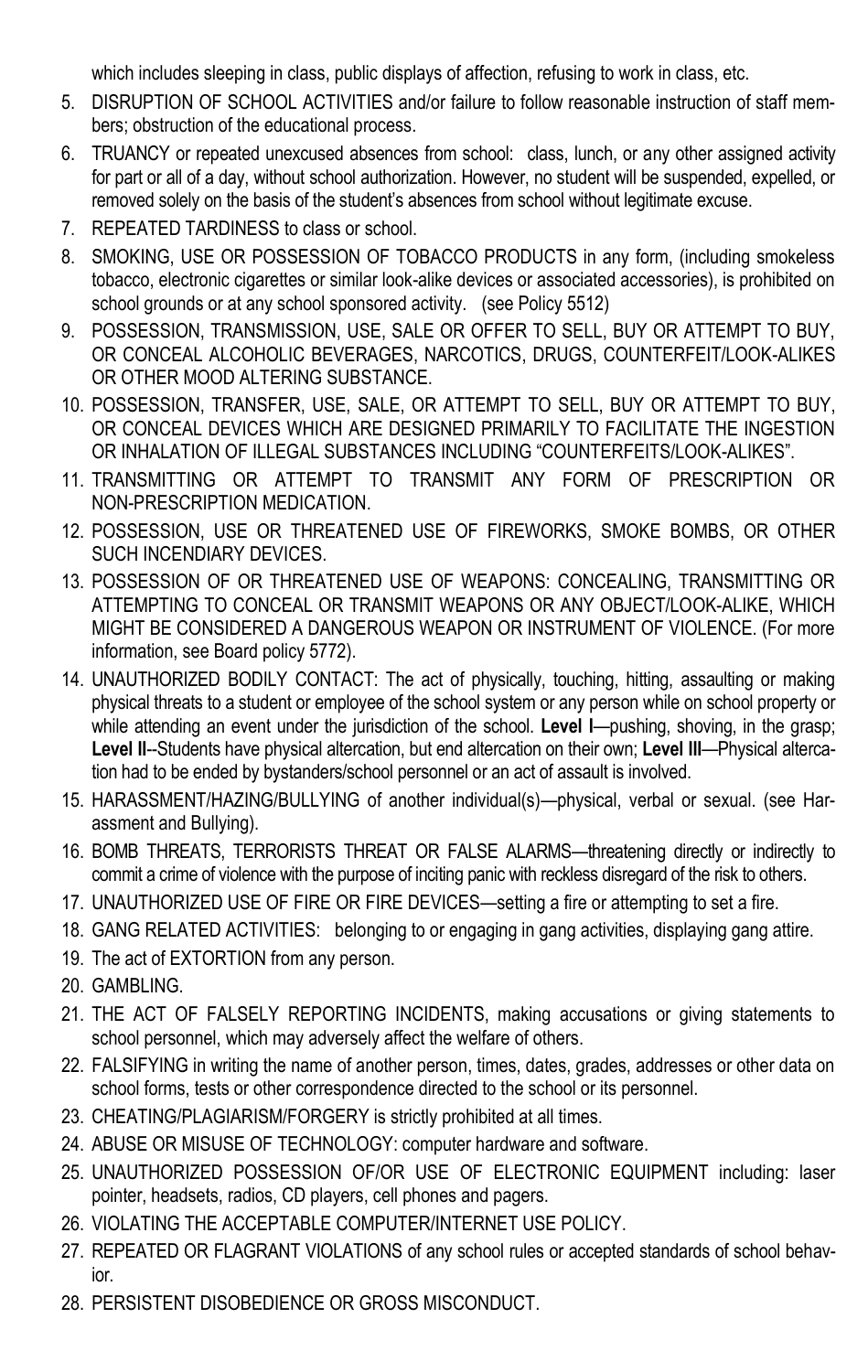- 29. ANY OFFENSE THAT CONSTITUTES A VIOLATION OF LOCAL, STATE OR FEDERAL LAW.
- 30. TRESPASSING on school property or in school buildings at an unauthorized time.
- 31. RECKLESS, UNSAFE, OR UNAUTHORIZED OPERATION OF A MOTOR VEHICLE on school property or school vehicles within the vicinity.
- 32. DRIVING AND PARKING VIOLATIONS.
- 33. IMMORAL ACTS.
- 34. DRESS CODE VIOLATIONS.
- 35. FAILURE TO SERVE SATURDAY DETENTION.
- 36. SAFETY PROCEDURE VIOLATIONS.
- 37. STUDENT DEMONSTRATIONS.

# **POSITIVE BEHAVIOR INTERVENTION AND SUPPORTS AND LIMITED USE OF RESTRAINT AND SECLUSION (POLICY 5630.01)**

The CVCC Board of Education is committed to the District-wide use of Positive Behavior Intervention and Supports ("PBIS") with students and the establishment of a school environment focused on the care, safety, and welfare of all students and staff members. Student Personnel shall work to prevent the need for the use of restraint and/or seclusion. PBIS shall serve as the foundation for the creation of a learning environment that promotes the use of evidence-based behavioral interventions, thus enhancing academic and social behavioral outcomes for all students. An emphasis shall be placed on promoting positive interventions and solutions to potential conflicts. PBIS emphasizes prevention of student behavior problems through the use of non-aversive techniques, which should greatly reduce, if not eliminate, the need to use restraint and/or seclusion.

Training in methods of PBIS and the use of restraint and seclusion will be provided to all professional staff and support staff determined appropriate by the Superintendent. Training will be in accordance with the State's Standards. Only school staff who are trained in permissible seclusion and physical restraint measures shall use such techniques.

Seclusion may be used only when a student's behavior poses an immediate risk of physical harm to the student or others and no other safe and effective intervention is possible. Seclusion may be used only as a last resort safety intervention that provides the student with an opportunity to regain control of his/her actions. Seclusion must be used in a manner that is age and developmentally appropriate, for the minimum amount of time necessary for the purpose of protecting the student and/or others from physical harm, and otherwise in compliance with this Policy and the Ohio Department of Education's ("ODE") corresponding policy.

Seclusion shall be implemented only by Student Personnel who have been trained in accordance with this Policy to protect the care, welfare, dignity and safety of the student.

There are different types of restraint including physical restraint, prone restraint, mechanical restraint, and chemical restraint. The use of restraint other than physical restraint is prohibited.

Physical restraint may be used only when the student's behavior poses an immediate risk of physical harm to the student and/or others and no other safe and/or effective intervention is possible. The physical restraint must be implemented in a manner that is age and developmentally appropriate, does not interfere with the student's ability to communicate in his/her primary language or mode of communication, and otherwise in compliance with this Policy and the ODE's corresponding policy.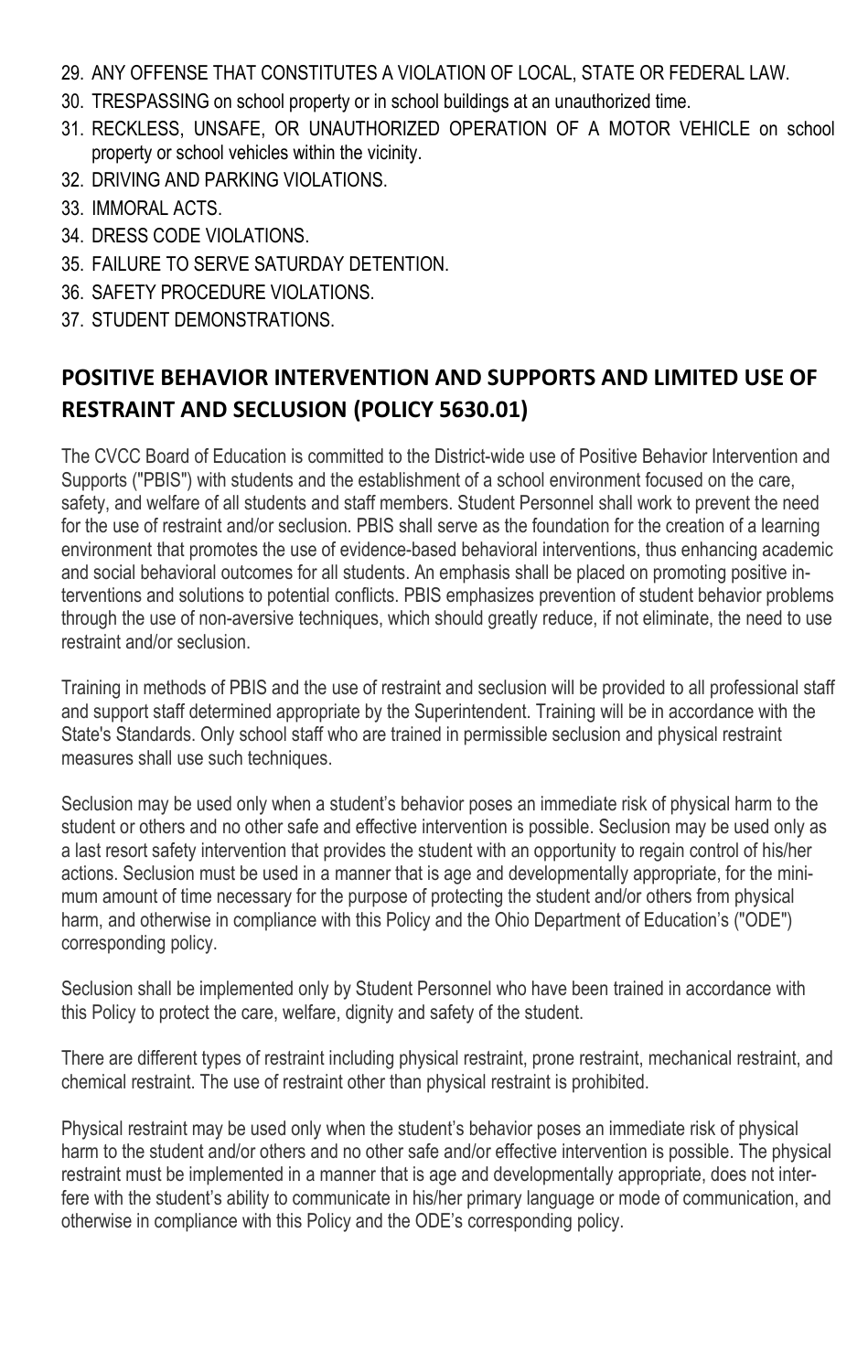Physical restraint shall be implemented only by Student Personnel who have been trained in accordance with this Policy to protect the care, welfare, dignity and safety of the student, except in the case of rare and unavoidable emergency situations when trained personnel are not immediately available.

Each use of restraint or seclusion shall be:

- A. documented in writing;
- B. reported to the building administration immediately;
- C. reported to the parent immediately; and
- D. documented in a written report.

A copy of the written report shall be made available to the student's parent or guardian within twenty-four (24) hours of the use of restraint or seclusion. A copy of the written report shall also be maintained in the student's file.

All written documentation of the use of restraint or seclusion are educational records pursuant to the Family Educational Right to Privacy Act ("FERPA"), and district personnel are prohibited from releasing any personally identifiable information to anyone other than the parent, in accordance with FERPA's requirements.

THE BOARD SHALL ANNUALLY NOTIFY PARENTS OF THIS POLICY AND PUBLISH IT ON THE DISTRICT' WEBSITE.

# HARASSMENT

It is a violation of law and of school rules for any student or staff member to take any of the following actions toward another student or a staff member, or any person associated with the school district while on District property or at any school-related event on or off District property:

# ANTI-HARASSMENT POLICY

It is the policy (5517) of the Board of Education to maintain an education and work environment which is free from all forms of unlawful harassment, including sexual harassment. This commitment applies to all School District operations, programs, and activities. All students, administrators, instructors, staff and all other school personnel share responsibility for avoiding, discouraging and reporting any form of unlawful harassment. This policy applies to unlawful conduct occurring on school property, or at another location if such conduct occurs during an activity sponsored by the Board.

The Board will vigorously enforce its prohibition against harassment based on sex, race, color, national origin, religion, disability or any other unlawful basis, and encourages those within the School District community as well as third parties, who feel aggrieved to seek assistance to rectify the problems. The Board will investigate all allegations of harassment and in those cases where unlawful harassment is substantiated, the Board will take immediate steps to end the harassment. Individuals who are found to have engaged in unlawful harassment will be subject to appropriate disciplinary action.

Each employee and student has a responsibility to maintain a work place and educational environment free from harassment. Harassment under this policy includes, but is not limited to, slurs, jokes, intimidation or persistent abuse of another, whether physical, oral or written, which is directed at an individual's sex, color, race, national origin, religion or disability.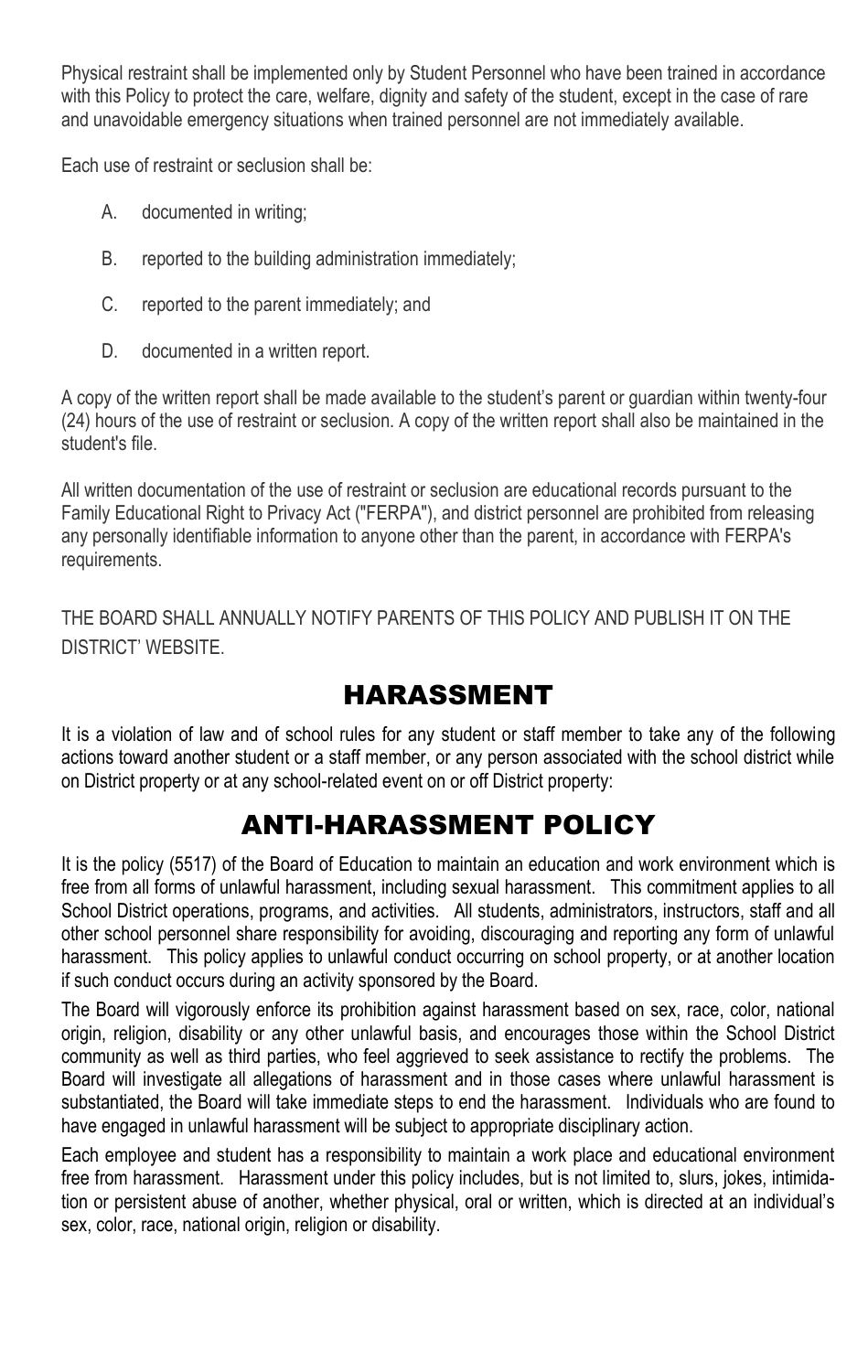In an effort to stop the offensive behavior, an employee or student who believes he/she has been subjected to harassment as described in this policy is encouraged to calmly inform the offender that the behavior is unacceptable. Any employee or student who believes he or she has been harassed as described in this policy, should report the alleged harassment to the Compliance Officer or other appropriate administrator (Principal or Assistant Principal). The District Title IX/Section 504 Coordinator Compliance Officer may be contacted at 440-838-8909 or the U.S. Department of Education, Team Leader, Office for Civil Rights, 600 Superior Ave East, Suite 750, Cleveland, OH 44104-2611.

The Compliance Officer will be available during regular school/work hours to discuss concerns related to unlawful harassment, to assist members of the School District community and third parties who seek support or abide when informing another individual about "unwelcome" conduct, or to intercede informally on behalf of the member of the School District community or third party.

The Compliance Officer is assigned to accept complaints of unlawful harassment directly from any member of the School District community or a visitor to the District, or to receive complaints which are initially filed with a school building administrator. Upon receipt of a complaint either directly or through a school building administrator, the Compliance Officer will begin either an informal or formal investigation (depending on the request of the member of the School District community alleging harassment), or the Compliance Officer will designate a specific individual to conduct such an investigation. In the case of a formal complaint, the Compliance Officer will prepare recommendations for the Superintendent or will oversee the preparation of such recommendations by a designee. All members of the School District community must report incidents of harassment which are reported to them to the Compliance Officer within five (5) calendar days of learning of the incident.

Reports of alleged harassment will be handled confidentially to the extent possible, as allowed by applicable law(s). Any individual who alleges harassment in bad faith or participates in any investigation in bad faith will be subject to corrective action. All persons are protected from coercion, intimidation, retaliation or discrimination for filing a harassment complaint or assisting in an investigation.

# SEXUAL HARASSMENT

### **A. Verbal:**

The making of offensive written or oral sexual innuendoes, suggestive comments, jokes of a sexual nature, sexual propositions, threats, or propositions toward or by a fellow staff member, student, or other person associated with the District, or third parties.

### **B. Nonverbal:**

Placing sexually suggestive objects, pictures, or graphic commentaries in the school environment or making sexually suggestive or insulting gestures, sounds, leering, whistling, and the like.

### **C. Physical Contact:**

Threatened, attempted, or actual unwanted bodily contact, including patting, pinching the body, or coerced sexual intercourse.

The Compliance Officer for complaints relating to harassment may be contacted at:

Michael McDade **Marcy R. Green** Cuyahoga Valley Career Center Cuyahoga Valley Career Center 8001 Brecksville Rd. 68001 Brecksville Rd. Brecksville, Ohio 44141 **Brecksville, Ohio 44141** 440-838-8909 440-746-8228

Business Manager **Assistant Superintendent** Email: mmcdade@cvccworks.edu Email: mgreen@cvccworks.edu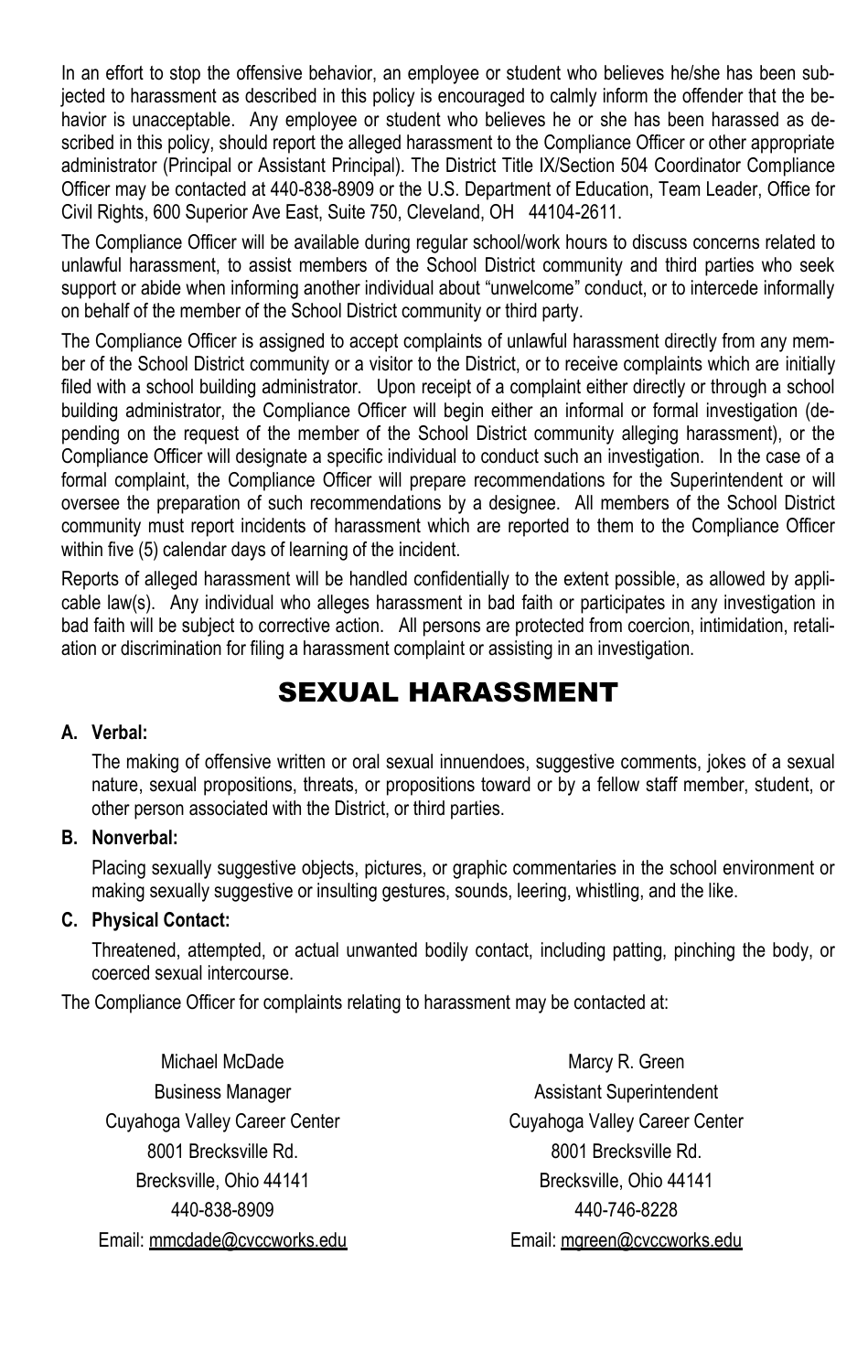# DATING VIOLENCE AND SEXUAL VIOLENCE

Dating violence is one serious form of bullying/aggressive behavior. Dating violence is defined as "a pattern of behavior where a person uses or threatens physical, sexual, verbal, or emotional abuse to control the person's dating partner".

A dating partner is "any person, regardless of gender, involved in an intimate relationship with another (person) primarily characterized by the expectation of affectionate involvement whether casual, serious, or long-term".

Sexual violence refers to physical sexual acts perpetrated against a person's will or where a person is incapable of giving consent (e.g. due to the student's age, intellectual or other disability, or use of drugs and alcohol). Sexual Violence includes rape, sexual assault, sexual battery, sexual abuse and sexual coercion.

The Compliance Officers for complaints relating to Dating Violence and Sexual Violence may be contacted at:

Cuyahoga Valley Career Center Cuyahoga Valley Career Center 8001 Brecksville Rd. 68001 Brecksville Rd. Brecksville, Ohio 44141 **Brecksville, Ohio 44141** 440-838-8909 440-746-8228

Michael McDade Marcy R. Green Business Manager **Assistant Superintendent** Email: mmcdade@cvccworks.edu email: mareen@cvccworks.edu

# SEXTING

"Sexting" involves the use of electronic technology to send or forward nude or obscene photos of one's self or others. It is illegal to possess, distribute or manufacture pornography involving anyone less than 18 years of age. Students found distributing (such as forwarding a photo to a friend) or even possessing (failing to delete a received photo) such images can be found guilty of child pornography and face criminal prosecution including being required to register as a sex offender. School officials may not keep these events within the school disciplinary system only. The law requires school officials to file a report with law enforcement authorities for investigation.

# GENDER/ETHNIC/RELIGIOUS/DISABILITY/HEIGHT/ WEIGHT/SEXUAL ORIENTATION HARASSMENT

### **A. Verbal:**

The making of offensive written or oral innuendoes, comments, jokes, insults, threats, or disparaging remarks concerning a person's race, color, national origin, religious beliefs, or disability.

### **B. Nonverbal:**

Placing objects, pictures, or graphic commentaries in the school environment or making insulting or threatening gestures.

Conducting a "campaign of silence" toward a fellow student, staff member, or other person associated with the District by refusing to have any form of social interaction with the person.

### **C. Physical**:

Any intimidating or disparaging action such as hitting, hissing, or spitting on the person.

Any student who believes that she/he is the victim of the above actions or has observed such actions taken by another student, staff member, or other person associated with the District should take promptly the following steps: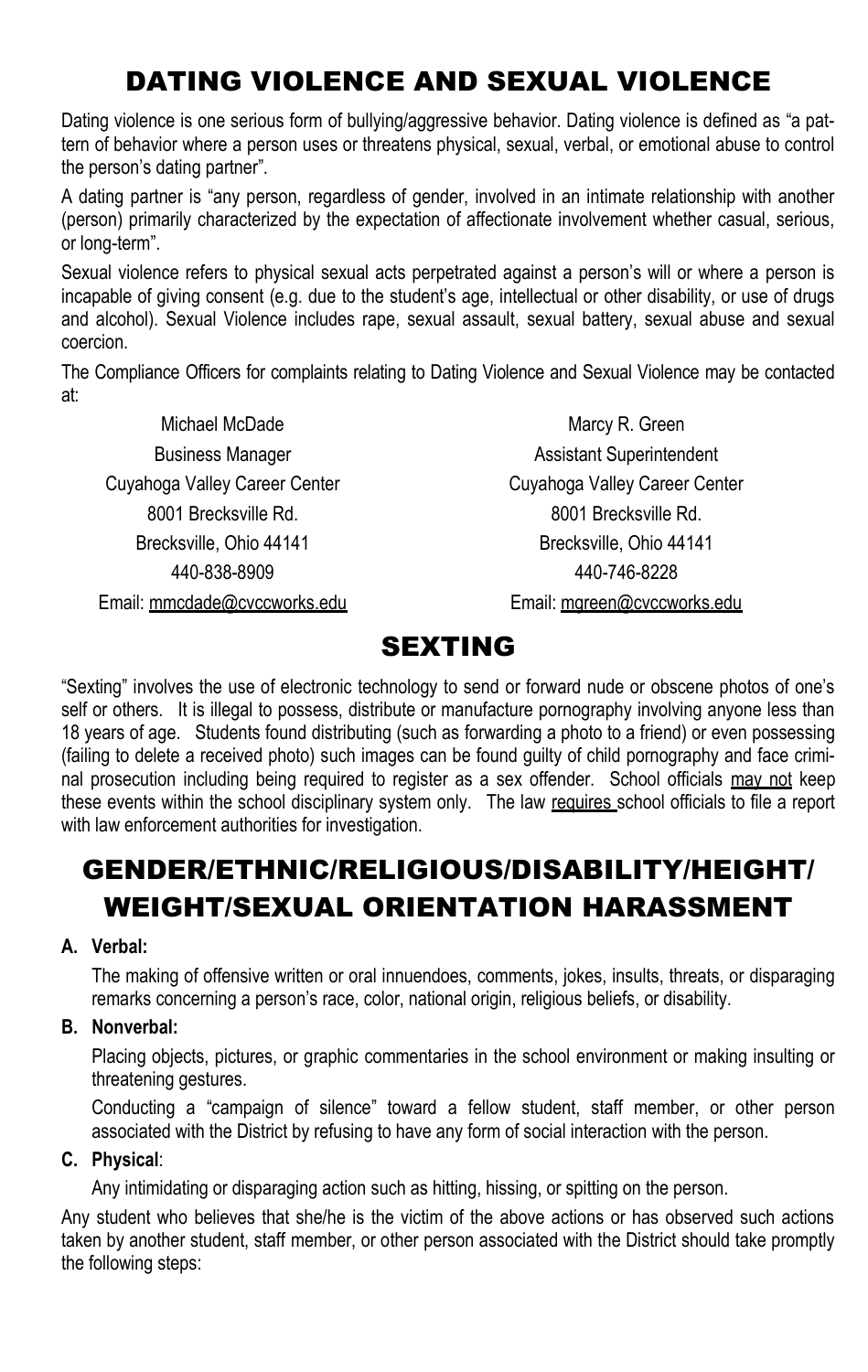- A. If the alleged harasser is a student, staff member, or other person associated with the District other than the student's principal, the affected student should provide the name of the person(s) whom she/he believes to be responsible for the harassment and the nature of the harassing incidents to the Principal.
- B. If the alleged harasser is the student's principal, the affected student should, as soon as possible after the incident, contact the Compliance Officer.

The student may make contact either by written report, telephone, or personal visit. During this contact, the reporting student should provide the name of the person(s) whom she/he believes to be responsible for the harassment and the nature of the harassing incident(s). A written summary of each such report is to be prepared promptly and forwarded to the Compliance Officer.

Each report received by the high school administrator or Compliance Officer as provided above, shall be investigated in a timely and confidential manner. While a charge is under investigation, no information is to be released to anyone who is not involved with the investigation, except as may be required by law or in the context of a legal or administrative proceeding. No one involved is to discuss the subject outside of the investigation.

The purpose of this provision is to:

- A. Protect the confidentiality of the student who files a complaint;
- B. Encourage the reporting of any incidents of sexual or other forms of harassment;
- C. Protect the reputation of any party wrongfully charged with harassment.

Investigation of a complaint will normally include conferring with the parties involved (may include parents) and any named or apparent witnesses. All students and others involved are to be protected from coercion, intimidation, retaliation, or discrimination for filing a complaint or assisting in an investigation.

If the investigation reveals that the complaint is valid, then prompt, appropriate remedial and/or disciplinary action will be taken immediately to prevent the continuance of the harassment or its recurrence.

The District recognizes that determining whether a particular action or incident is harassment or, conversely, is reflective of an action without a discriminatory or intimidating intent or effect must be based on all of the facts in the matter. Given the nature of harassing behavior, the District recognizes that false accusations can have serious effects on innocent individuals. Therefore, all students are expected to act responsibly, honestly, and with the utmost candor whenever they present harassment allegations or charges against fellow students, a staff member, or others associated with the District.

The Compliance Officer for complaints relating to harassment may be contacted at:

Michael McDade Marcy R. Green Cuyahoga Valley Career Center Cuyahoga Valley Career Center 8001 Brecksville Rd. 68001 Brecksville Rd. Brecksville, Ohio 44141 Brecksville, Ohio 44141 440-838-8909 440-746-8228 Email: mmcdade@cvccworks.edu Email: mgreen@cvccworks.edu

Business Manager **Assistant Superintendent** 

# BULLYING & OTHER FORMS OF AGGRESSIVE BEHAVIOR (POLICY 5517.01)

The Board of Education is committed to providing a safe, positive, productive, and nurturing educational environment for all of its students. The Board encourages the promotion of positive interpersonal relations between members of the school community.

Harassment, intimidation, or bullying toward a student, whether by other students, staff, or third parties is strictly prohibited and will not be tolerated. This prohibition includes aggressive behavior, physical, verbal, and psychological abuse, and violence within a dating relationship. The Board of Education will not tolerate any gestures, comments, threats, or actions which cause or threaten to cause bodily harm or personal degradation. This policy applies to all activities in the District, including activities on school property, on a Cuyahoga Valley Career Center vehicle, or while en-route to or from school, and those occurring off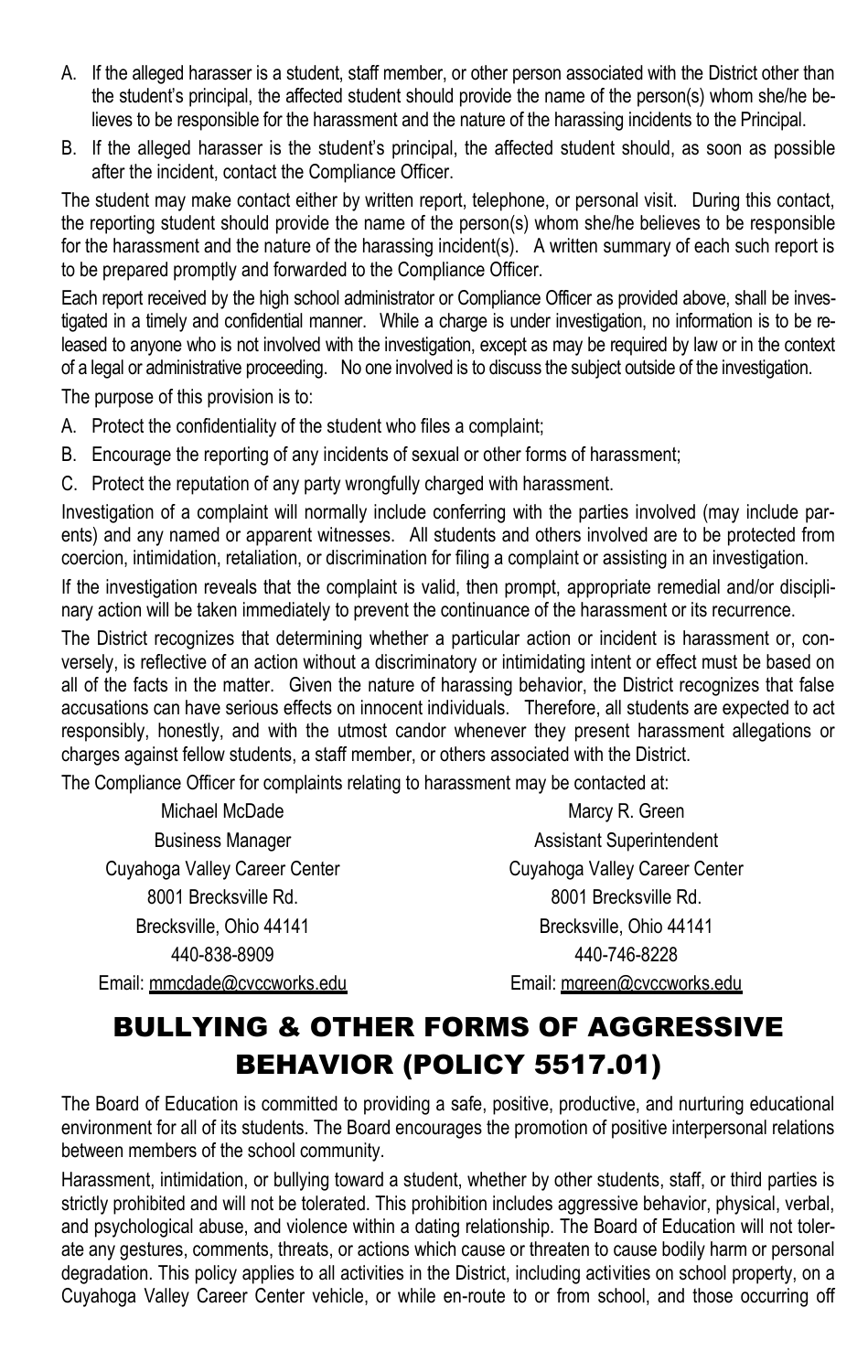school property if the student or employee is at any school-sponsored, school-approved or school-related activity or function, such as field trips or athletic events where students are under the school's control, in a school vehicle, or where an employee is engaged in school business.

This policy has been developed in consultation with parents, District employees, volunteers, students, and community members as prescribed in R.C. 3313.666 and the State Board of Education's Model Policy.

Harassment, intimidation, or bullying means:

- A. any intentional written, verbal, electronic, or physical act that a student or group of students exhibits toward another particular student(s) more than once and the behavior both causes mental or physical harm to the other student(s) and is sufficiently severe, persistent, or pervasive that it creates an intimidating, threatening, or abusive educational environment for the other student(s); or
- B. violence within a dating relationship.

"Electronic act" means an act committed through the use of a cellular telephone, computer, pager, personal communication device, or other electronic communication device.

Aggressive behavior is defined as inappropriate conduct that is repeated enough, or serious enough, to negatively impact a student's educational, physical, or emotional wellbeing. This type of behavior is a form of intimidation and harassment, although it need not be based on any of the legally protected characteristics, such as race, color, national origin, gender, marital status, ancestry, religion, age, disability, genetic information and/or military status. It would include, but not be limited to, such behaviors as stalking, bullying/cyber bullying, intimidating, menacing, coercion, name calling, taunting, making threats, and hazing.

Harassment, intimidation, or bullying also means cyber bullying through electronically transmitted acts (i.e., internet, e-mail, cellular telephone, personal digital assistance (PDA), or wireless hand-held device) that a student(s) or a group of students exhibits toward another particular student(s) more than once and the behavior both causes mental and physical harm to the other student and is sufficiently severe, persistent, or pervasive that it creates an intimidating, threatening, or abusive educational environment for the other student(s).

Any student or student's parent/guardian who believes s/he has been or is the victim of aggressive behavior should immediately report the situation to the building principal or assistant principal, or the Superintendent. The student may also report concerns to instructors and other school staff who will be responsible for notifying the appropriate administrator or Board official. Complaints against the building principal should be filed with the Superintendent. Complaints against the Superintendent should be filed with the Board President.

Every student is encouraged, and every staff member is required, to report any situation that they believe to be aggressive behavior directed toward a student. Reports may be made to those identified above.

All complaints about aggressive behavior that may violate this policy shall be promptly investigated. The building principal or appropriate administrator shall prepare a written report of the investigation upon completion. Such report shall include findings of fact, a determination of whether acts of harassment, intimidation, and/or bullying were verified, and, when prohibited acts are verified, a recommendation for intervention, including disciplinary action shall be included in the report. Where appropriate, written witness statements shall be attached to the report.

If the investigation finds an instance of harassment, intimidation, and/or bullying/cyber bullying by an electronic act or otherwise, has occurred, it will result in prompt and appropriate remedial and/or disciplinary action. This may include suspension or up to expulsion for students, up to discharge for employees, exclusion for parents, guests, volunteers, and contractors, and removal from any official position and/or a request to resign for Board members. Individuals may also be referred to law enforcement officials.

Retaliation against any person who reports, is thought to have reported, files a complaint, or otherwise participates in an investigation or inquiry concerning allegations of aggressive behavior is prohibited and will not be tolerated. Such retaliation shall be considered a serious violation of Board policy and independent of whether a complaint is substantiated. Suspected retaliation should be reported in the same manner as aggressive behavior. Retaliation may result in disciplinary action as indicated above.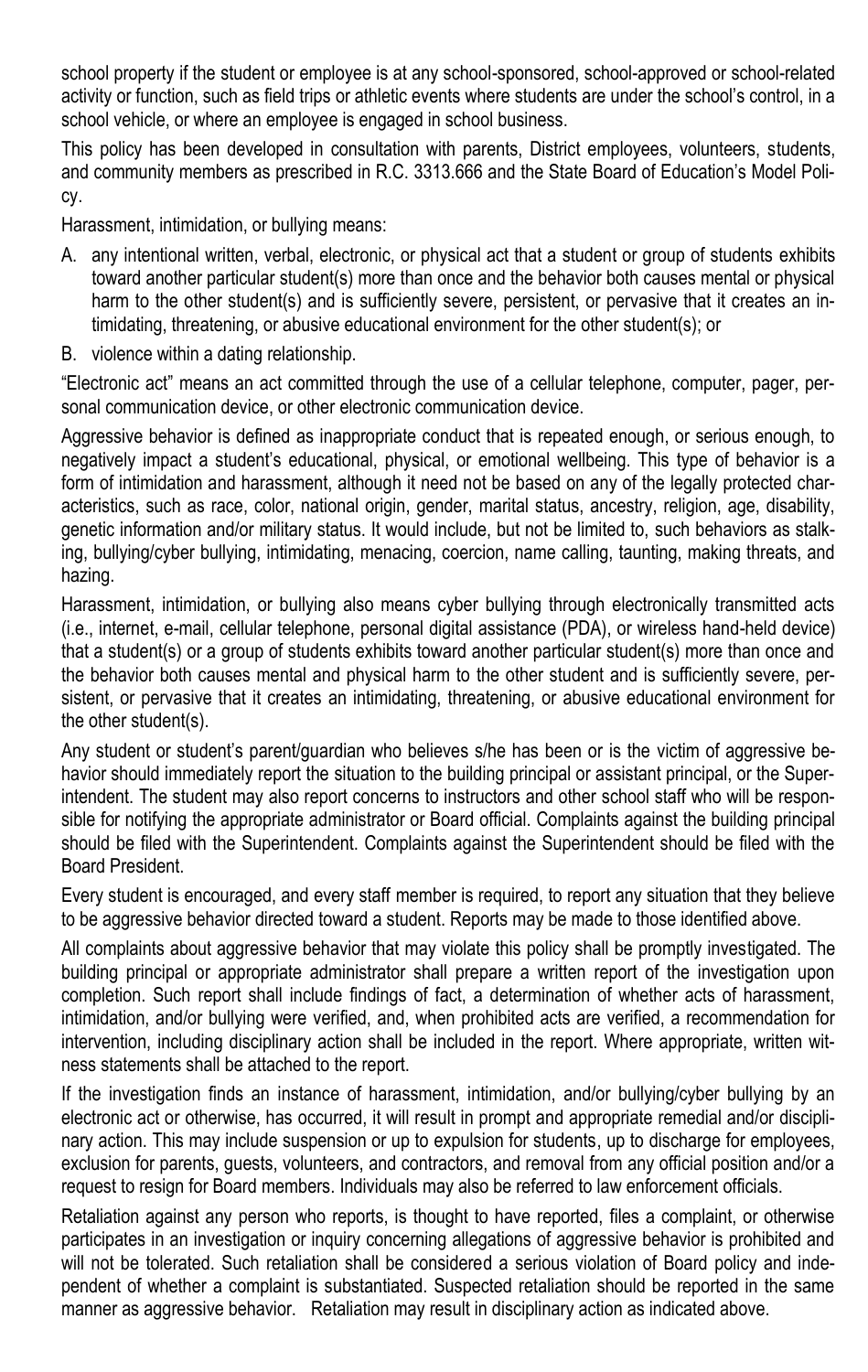Deliberately making false reports about harassment, intimidation, bullying and/or other aggressive behavior for the purpose of getting someone in trouble is similarly prohibited and will not be tolerated. Deliberately making false reports may result in disciplinary action as indicated above.

If a student or other individual believes there has been aggressive behavior, regardless of whether it fits a particular definition, s/he should report it and allow the administration to determine the appropriate course of action.

The District shall implement intervention strategies (AG 5517.01) to protect a victim or other person from new or additional harassment, intimidation, or bullying and from retaliation following such a report.

This policy shall not be interpreted to infringe upon the First Amendment rights of students (i.e., to prohibit a reasoned and civil exchange of opinions, or debate, that is conducted at appropriate times and places during the school day and is protected by State or Federal law).

The complainant shall be notified of the findings of the investigation, and as appropriate, that remedial action has been taken. If after investigation, acts of bullying against a specific student are verified, the building principal or appropriate administrator shall notify the custodial parent/guardian of the victim of such finding. In providing such notification care shall be taken to respect the statutory privacy rights of the perpetrator of such harassment, intimidation, and/or bullying.

If after investigation, acts of harassment, intimidation, and/or bullying by a specific student are verified, the building principal or appropriate administrator shall notify in writing the custodial parent/guardian of the perpetrator of that finding. If disciplinary consequences are imposed against such student, a description of such discipline shall be included in the notification.

### **Complaints**

Students and/or their parents/guardians may file reports regarding suspected harassment, intimidation, or bullying. Such reports shall be reasonably specific including person(s) involved, number of times and places of the alleged conduct, the target of suspected harassment, intimidation, and/or bullying, and the names of any potential student or staff witnesses. Such reports may be filed with any school staff member or administrator, and they shall be promptly forwarded to the building principal for review, investigation, and action.

Students, parents/guardians, and school personnel may make informal or anonymous complaints of conduct that they consider to be harassment, intimidation, and/or bullying by verbal report to an instructor, school administrator, or other school personnel. Such complaints shall be reasonably specific including person(s) involved, number of times and places of the alleged conduct, the target of suspected harassment, intimidation, and/or bullying, and the names of any potential student or staff witnesses. A school staff member or administrator who receives an informal or anonymous complaint shall promptly document the complaint in writing, including the information provided. This written report shall be promptly forwarded by the school staff member and/or administrator to the building principal for review, investigation, and appropriate action.

Individuals who make informal complaints as provided above may request that their name be maintained in confidence by the school staff member(s) and administrator(s) who receive the complaint. Anonymous complaints shall be reviewed and reasonable action shall be taken to address the situation, to the extent such action may be taken that (1) does not disclose the source of the complaint, and (2) is consistent with the due process rights of the student(s) alleged to have committed acts of harassment, intimidation, and/or bullying.

When an individual making an informal complaint has requested anonymity, the investigation of such complaint shall be limited as is appropriate in view of the anonymity of the complaint. Such limitation of investigation may include restricting action to a simple review of the complaint subject to receipt of further information and/or the withdrawal by the complaining student of the condition that his/her report be anonymous.

### **Privacy/Confidentiality**

The School District will respect the privacy of the complainant, the individual(s) against whom the complaint is filed, and the witnesses as much as possible, consistent with the Board's legal obligations to investigate, to take appropriate action, and to conform with any discovery or disclosure obligations. All records generated under this policy and its related administrative guidelines shall be maintained as confidential to the extent permitted by law.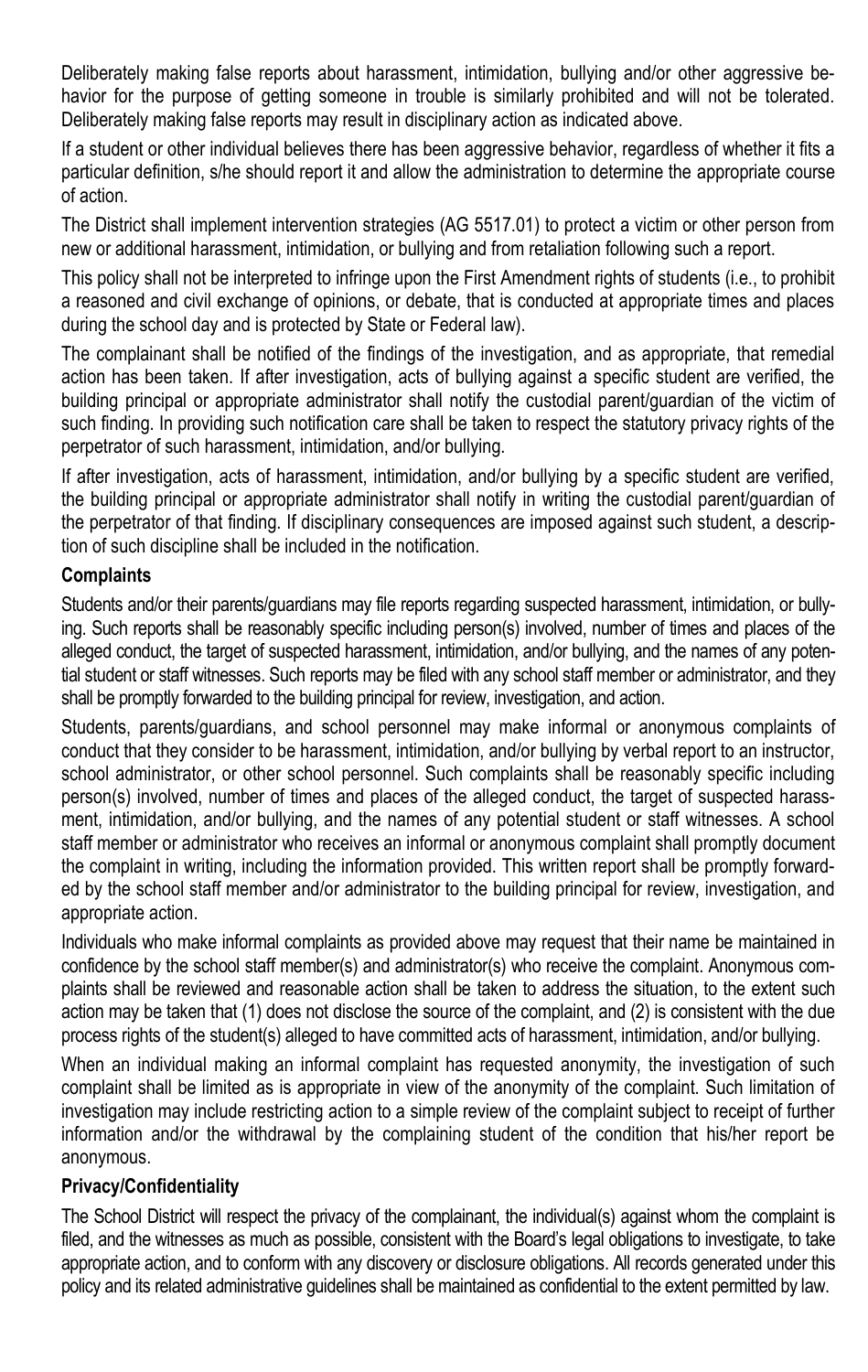### **Reporting Requirement**

At least semi-annually, the Superintendent shall provide to the President of the Board a written summary of all reported incidents and post the summary on the District web site (if one exists). The list shall be limited to the number of verified acts of harassment, intimidation, and/or bullying, whether in the classroom, on school property, to and from school, or at school-sponsored events.

Allegations of criminal misconduct and suspected child abuse will be reported to the appropriate law enforcement agency and/or to Child Protective Services in accordance with statute. District personnel shall cooperate with investigations by such agencies.

### **Immunity**

A School District employee, student, or volunteer shall be individually immune from liability in a civil action for damages arising from reporting an incident in accordance with this policy and R.C. 3313.666 if that person reports an incident of harassment, intimidation, and/or bullying promptly, in good faith, and in compliance with the procedures specified in this policy. Such immunity from liability shall not apply to an employee, student, or volunteer determined to have made an intentionally false report about harassment, intimidation, and/or bullying.

### **Notification**

Notice of this policy will be annually circulated to and posted in conspicuous locations in all school buildings and departments within the District and discussed with students, as well as incorporated into the instructor, student, and parent/guardian handbooks. At least once each school year a written statement describing the policy and consequences for violations of the policy shall be sent to each student's custodial parent or guardian.

The statement may be sent with regular student report cards or may be delivered electronically.

The policy and an explanation of the seriousness of bullying by electronic means shall be made available to students in the District and to their custodial parents or guardians.

State and Federal rights posters on discrimination and harassment shall also be posted at each building. All new hires will be required to review and sign off on this policy and the related complaint procedures.

### **Education and Training**

In support of this policy, the Board promotes preventative educational measures to create greater awareness of aggressive behavior, including bullying and violence within a dating relationship. The Superintendent or designee shall provide appropriate training to all members of the School District community related to the implementation of this policy and its accompanying administrative guidelines. All training regarding the Board's policy and administrative guidelines and aggressive behavior and bullying, in general, will be age and content appropriate.

Annually, the District shall provide all students enrolled in the District with age-appropriate instruction regarding the Board's policy, including a written or verbal discussion of the consequences for violations of the policy to the extent that State or Federal funds are appropriated for this purpose.

Students in grades seven (7) through twelve (12) shall receive age-appropriate instruction in dating violence prevention education, including instruction in recognizing dating violence warning signs and characteristics of healthy relationships. Parents, who submit a written request to the building principal to examine the dating violence prevention instruction materials used in the school, will be afforded an opportunity to review the materials within a reasonable period of time.

The District shall provide training, workshops, and/or courses on this policy for school employees and volunteers who have direct contact with students, to the extent that State or Federal funds are appropriated for these purposes. Time spent by school staff in these training programs shall apply toward mandated continuing education requirements.

In accordance with Board Policy 8462, the Superintendent shall include a review of this policy on bullying and other forms of harassment in the required training in the prevention of child abuse, violence, and substance abuse and the promotion of positive youth development.

The Superintendent is directed to develop administrative guidelines to implement this policy. Guidelines shall include reporting and investigative procedures, as needed. The complaint procedure established by the Superintendent shall be followed.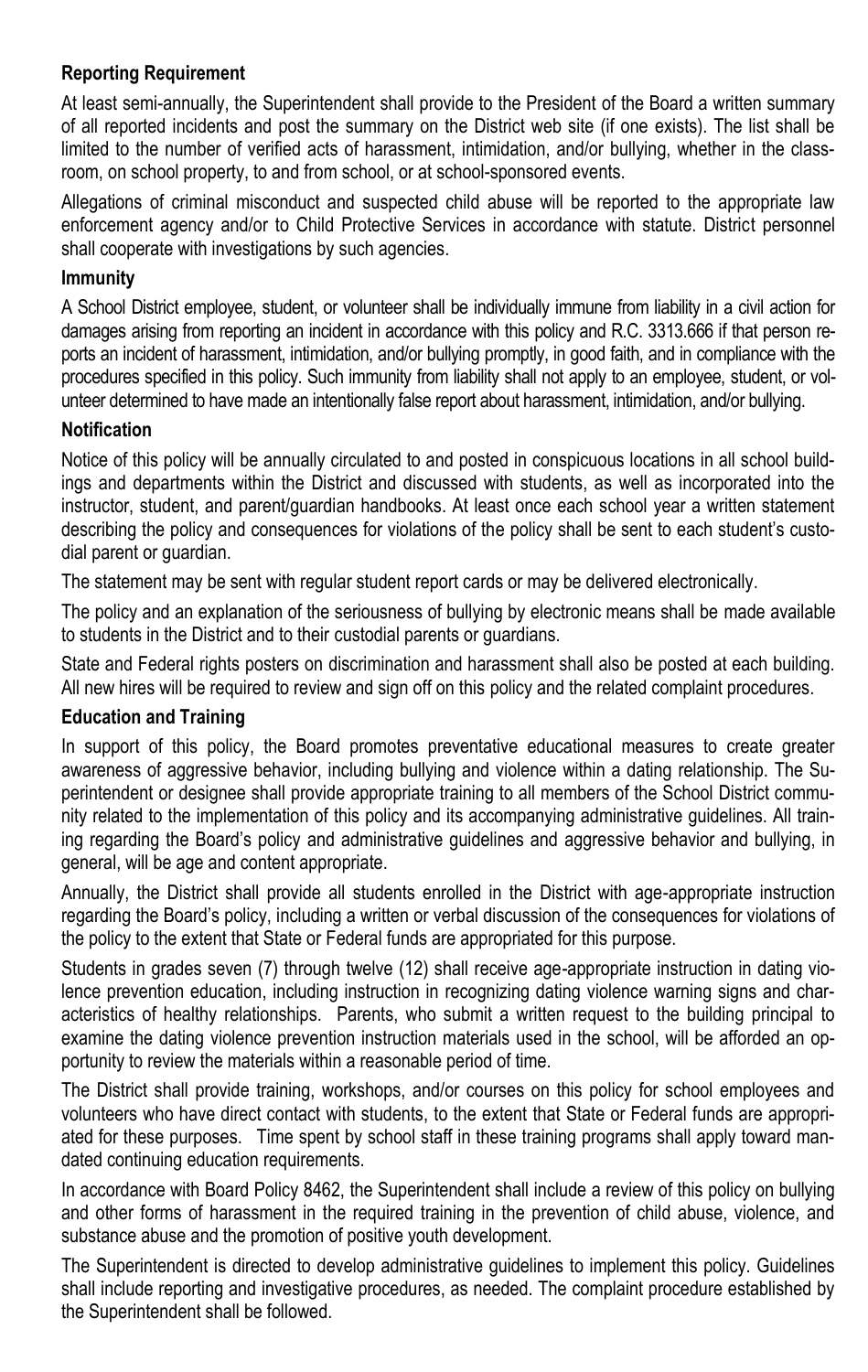R.C. 3313.666, 3313.667

State Board of Education Model Policy

The Compliance Officer for complaints relating to Bullying and Other Forms of Aggressive Behavior may be contacted at:

Cuyahoga Valley Career Center Cuyahoga Valley Career Center 8001 Brecksville Rd. 68001 Brecksville Rd. Brecksville, Ohio 44141 Brecksville, Ohio 44141 440-838-8909 440-746-8228 Email: mmcdade@cvccworks.edu Email: mgreen@cvccworks.edu

Michael McDade **Marcy R. Green** Business Manager **Assistant Superintendent** 

# HAZING

Students shall not plan, encourage or participate in any form of hazing. Hazing is defined as doing any act or coercing another, including the victim, to do any act of initiation into any organization that creates a risk of mental or physical harm. Permission, consent, or assumption of risk by any individual subjected to hazing does not lessen the prohibition contained in this policy. All hazing incidents or knowledge of potential incidents must be reported immediately. Violation may lead to suspension, recommendation for expulsion, and/or legal action as contained in ORC 2307.44.

# PUBLIC NOTICE

# NON-DISCRIMINATION

The Cuyahoga Valley Career Center affirms that no person shall, on the basis of race, color, national origin, gender, marital status, ancestry, religion, age, disability, genetic information and/or military status be excluded from participation in, be denied the benefits of, or be subjected to discrimination under any educational program or activity conducted under its auspices. This shall extend to employees therein and to admission thereto. The Board of Education has designated an administrator to carry out these policy statements and shall be responsible for compliance within these designated areas. Complaints, questions or requests for information regarding Title VI of the Civil Rights Act of 1964 (race, color and national origin), Title IX of the Educational Amendments of 1972 (gender), Section 504 of the Rehabilitation Act of 1973 (disability) should be directed to:

> Michael McDade Business Manager Title VI, Title IX, and Section 504 Coordinator Cuyahoga Valley Career Center 8001 Brecksville Rd. Brecksville, Ohio 44141 440- 838-8909

Email[: mmcdade@cvccworks.edu](mailto:mmcdade@cvccworks.edu)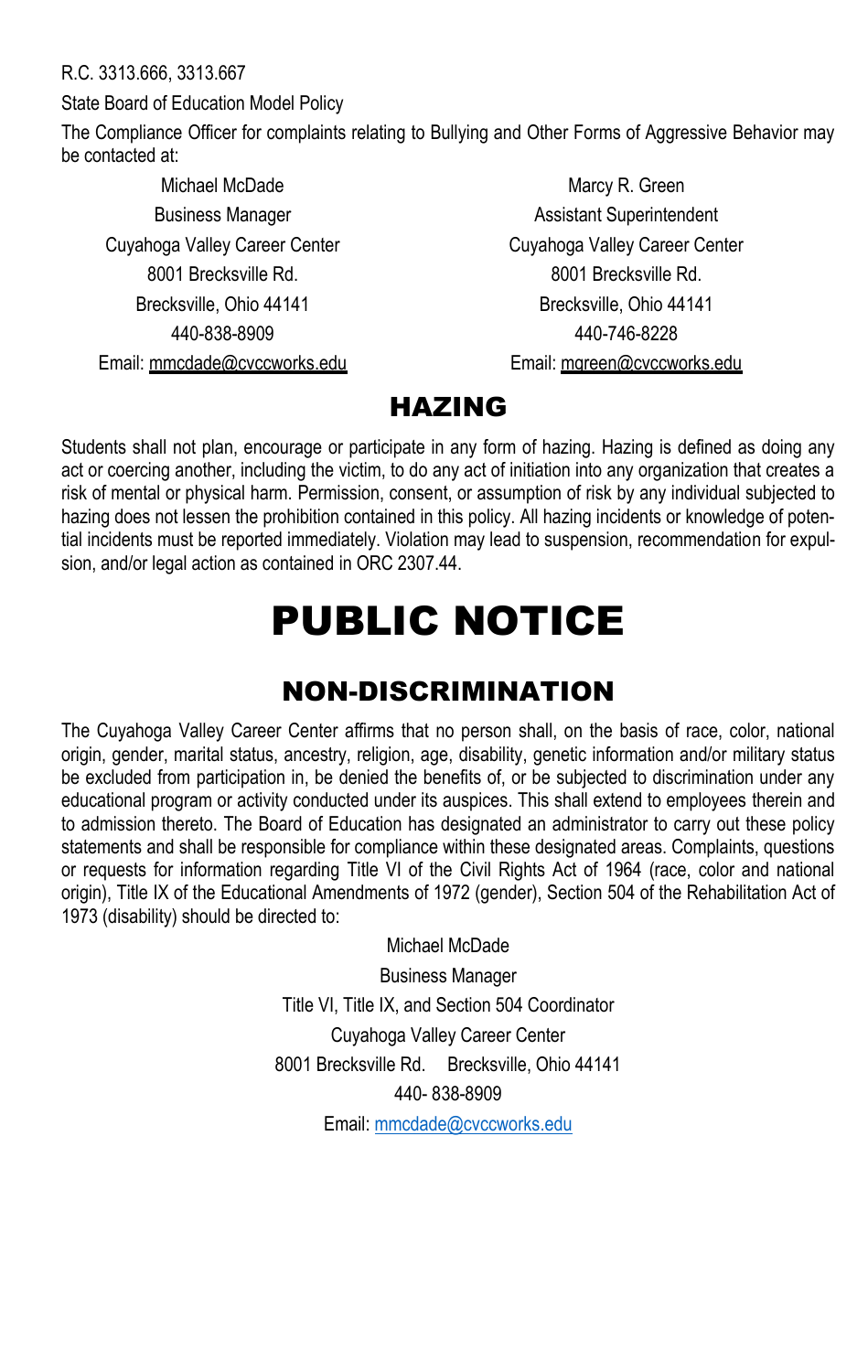# STUDENT RECORDS

CVCC maintains many student records including both directory information and confidential information. Student records shall be maintained in accordance with Board of Education Policy 8330 and State/Federal laws and regulations.

# FERPA AND DIRECTORY INFORMATION

The Family Educational Rights and Privacy Act (FERPA) (20 U.S.C. § 1232g; 34 CFR Part 99) is a federal law that protects the privacy of student education records. *The exception to disclosure of student information without consent is the release of "directory information." CVCC will make the information list*ed below as directory information available upon a legitimate request unless a parent/guardian or student 18 years or older notifies the school in writing by September 15 of each school year that (s)he will not permit distribution of the following information. Under Ohio law, directory information includes the following:

- Student's Name
- *• Address*
- *• Telephone Listing*
- *• Date and place of birth*
- *• Major field of study/Program*
- *• Participation in officially recognized activities and sports*
- *• Dates of attendance*
- *• Date of graduation*
- *• Awards received*

### **PHOTO/IMAGE RELEASE**

Cuyahoga Valley Career Center considers photographs and electronic images of students as "directory information" when published for school-related purposes. The following methods may be utilized for publishing: social media posts, website, video conferencing sessions, CVCC intranet, digital videography projects, newsletters, and district marketing materials.

Photo/Image Release permission forms will be distributed to students at the beginning of their first year at CVCC. Parents/guardians/students 18 years or older may indicate on this form if they request to withhold their student's/their picture from publishing. This form needs to be signed and returned by September 15 of the year the student begins courses at CVCC.

# NOTIFICATION OF RIGHTS UNDER THE PROTECTION OF PUPIL RIGHTS AMENDMENT (PPRA)

PPRA affords parents and students who are 18 emancipated minors ("eligible students") certain rights regarding our conduct of surveys, collection and use of information for marketing purposes, and certain physical exams. These include the right to:

- *- Consent before students are required to submit to a survey that concerns one or more of the following protected areas ("protected information survey") if the survey is funded in whole or in part by a program of the U.S. Department of Education (ED)-*
	- 1. Political affiliations or beliefs of the student or student's parent;
	- 2. Mental or psychological problems of the student or student's family;
	- 3. Sex behavior or attitudes;
	- 4. Illegal, anti-social, self-incriminating, or demeaning behavior;
	- 5. Critical appraisals of others with whom respondents have close family relationships;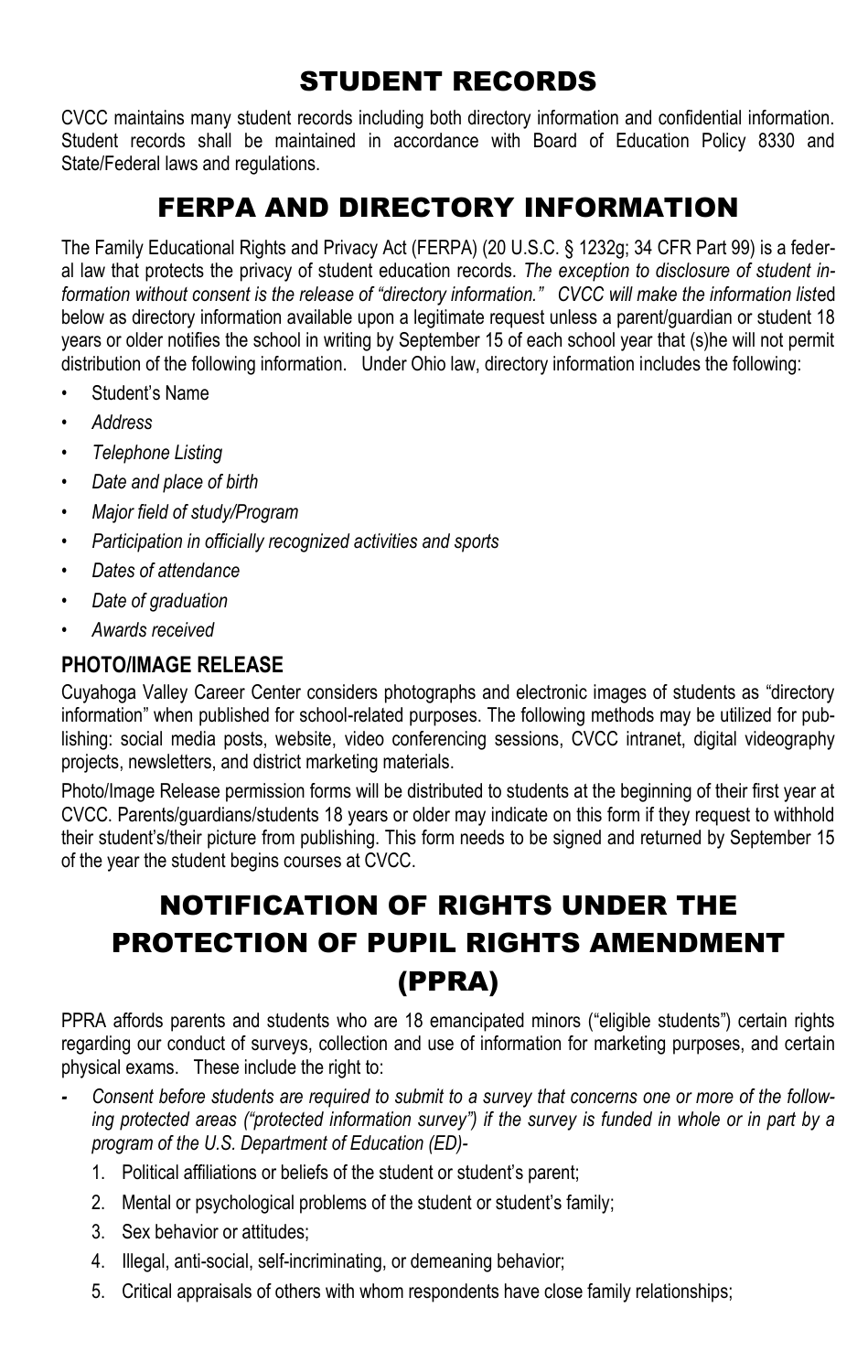- 6. Legally recognized privileged relationships, such as with lawyers, doctors, or ministers;
- 7. Religious practices, affiliations, or beliefs of the student or parents; or
- 8. Income, other than as required by law to determine program eligibility.
- *- Receive notice and an opportunity to opt a student out of-*
	- 1. Any other protected information survey, regardless of funding;
	- 2. Any non-emergency, invasive physical exam or screening required as a condition of attendance, administered by the school or its agent, and not necessary to protect the immediate health and safety of a student, except for hearing, vision, or scoliosis screenings, or any physical exam or screening permitted or required under State law; and
	- 3. Activities involving collection, disclosure, or use of personal information obtained from students for marketing or to sell or otherwise distribute the information to others.
- *- Inspect, upon request and before administration or use-*
	- 1. Protected information surveys of students;
	- 2. Instruments used to collect personal information from students for any of the above marketing, sales, or other distribution purposes; and
	- 3. Instructional material used as part of the educational curriculum.

**Cuyahoga Valley Career Center has developed and adopted** policies, in consultation with parents, regarding these rights, as well as arrangements to protect student privacy in the administration of protected surveys and the collection, disclosure, or use of personal information for marketing, sales, or other distribution purposes. **Cuyahoga Valley Career Center will directly notify parents and eligible students of these policies at least annually at the start of each school year** and after any substantive changes. **Cuyahoga Valley Career Center** will also directly notify parents and eligible students, such as through U.S. Mail or email, at least annually at the start of each school year of the specific or approximate dates of the following activities and provide an opportunity to opt a student out of participating in:

- Collection, disclosure, or use of personal information for marketing, sales or other distribution.
- Administration of any protected information survey not funded in whole or in part by ED.
- Any non-emergency, invasive physical examination or screening as described above.

*Parents/eligible students who believe their rights have been violated may file a complaint with:*

Family Policy Compliance Office

U.S. Department of Education

400 Maryland Avenue, SW

Washington, D.C. 20202-4605

# TOXIC AND ASBESTOS HAZARDS MANAGEMENT

CVCC is concerned for the safety of students and attempts to comply with all Federal and State Laws and Regulations to protect students from hazards that may result from industrial accidents beyond the control of school officials or from the presence of asbestos materials used in previous construction. Should you have any questions regarding the Management Plan please contact the Business Manager.

Please note: Cuyahoga Valley Career Center applies pesticides periodically throughout the year to the grounds.

**Because a handbook of this nature cannot cover every possible item or incident that may arise, final resolution will be made by the school administration. To view CVCC's Bylaws, Policies & Administrative Guidelines in full you may access them at our website** www.cvccworks.edu **Select "Board of Education" tab and click on "Bylaws and Policies". Bylaws and policies that may be of particular interest to parents and students are: Bullying/Harassment (5517); Non-discrimination (2260); Public Records (8310); Asbestos (8431); Student Abuse and Neglect (8462); Drug Prevention (5530); Computer Technology and Network (7540); Wireless Communication Devices (5136).**